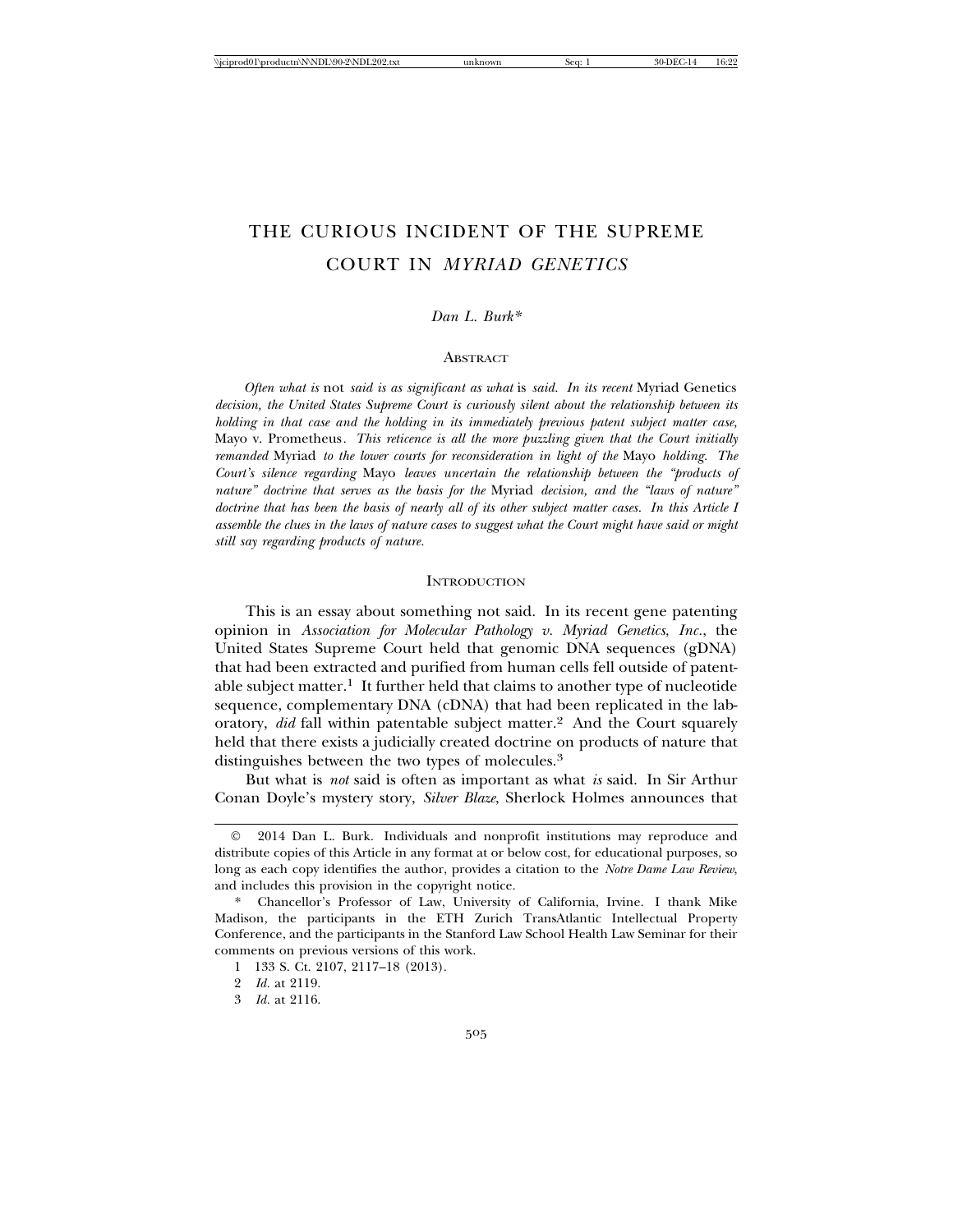the critical clue to solving the mystery presented is the "curious incident of the dog in the night-time."4 When the ever-hapless Scotland Yard Inspector Gregory observes that the dog did nothing in the nighttime, Holmes responds, "[t]hat was the curious incident."5

Despite all that it did say in its *Myriad* opinion, the Supreme Court said not a word explaining the relationship of the products of nature doctrine to the holding in its previous opinion in *Mayo Collaborative Services v. Prometheus Laboratories, Inc.*, decided only a year before.6 *Mayo* was also a case about patentable subject matter. In the *Mayo* opinion, the Court declared claims to a medical diagnostic test to be excluded from patentable subject matter, because they read on a law or principle of nature. *Mayo* concerned the disposition of natural processes; *Myriad* involved the disposition of natural substances.<sup>7</sup> The Court is prone to mention both in the same breath,<sup>8</sup> but their relationship remains unarticulated.

The Court's deafening silence on this relationship is particularly odd given the procedural history of the *Myriad* decision. It began conventionally enough with a district court decision that was affirmed in part and reversed in part by the Court of Appeals for the Federal Circuit.<sup>9</sup> The parties petitioned the Supreme Court for certiorari. But while the *Myriad* petition was pending, the Supreme Court decided the *Mayo* case and remanded *Myriad* to the Federal Circuit for reconsideration in light of the *Mayo* opinion.10

One might think, given its earlier instruction to the intermediate court to reconsider *Myriad* in light of *Mayo*, that the Court might have expressed some view on the connection between the cases. Indeed, the *Myriad* opinion begins by citing *Mayo* regarding the patentability of natural law.<sup>11</sup> But it quickly moves on to discuss unpatentable *products* rather than unpatentable  $\hat{pr}$ *principles* without a word about the relationship between the two.<sup>12</sup> The ultimate holding regarding Myriad's claims to DNA molecules is as silent on the subject as Holmes's dog in the nighttime.

A good deal has been written about *Mayo* and the Court's laws of nature jurisprudence.13 No doubt a good deal will be written about the implications

8 *See infra* text accompanying notes 49–61.

9 Ass'n for Molecular Pathology v. U.S. Patent & Trademark Office, 653 F.3d 1329, 1358 (Fed. Cir. 2011).

10 Ass'n for Molecular Pathology v. Myriad Genetics, Inc., 132 S. Ct. 1794 (2012) (mem.) (order granting certiorari, vacating, and remanding).

11 Ass'n for Molecular Pathology v. Myriad Genetics, Inc., 133 S. Ct 2107, 2116 (2013).

12 *See* Burk, *supra* note 7, at 749.

13 *See, e.g.*, Rebecca S. Eisenberg, Prometheus *Rebound: Diagnostics, Nature, and Mathematical Algorithms*, 122 YALE L.J. ONLINE 341, 341–42 (2013) (discussing *Mayo* and noting the opportunity the Court had to "clarify the applicable rules" of patent eligibility in *Myr-*

<sup>4</sup> A. CONAN DOYLE, *Silver Blaze*, *in* MEMOIRS OF SHERLOCK HOLMES 1, 22 (New York, A.L. Burt Co. 1894).

<sup>5</sup> *Id.*

<sup>6 132</sup> S. Ct. 1289 (2012).

<sup>7</sup> *See* Dan L. Burk, *Are Human Genes Patentable?*, 44 INT'L REV. INTELL. PROP. & COMPE-TITION L. 747, 749 (2013).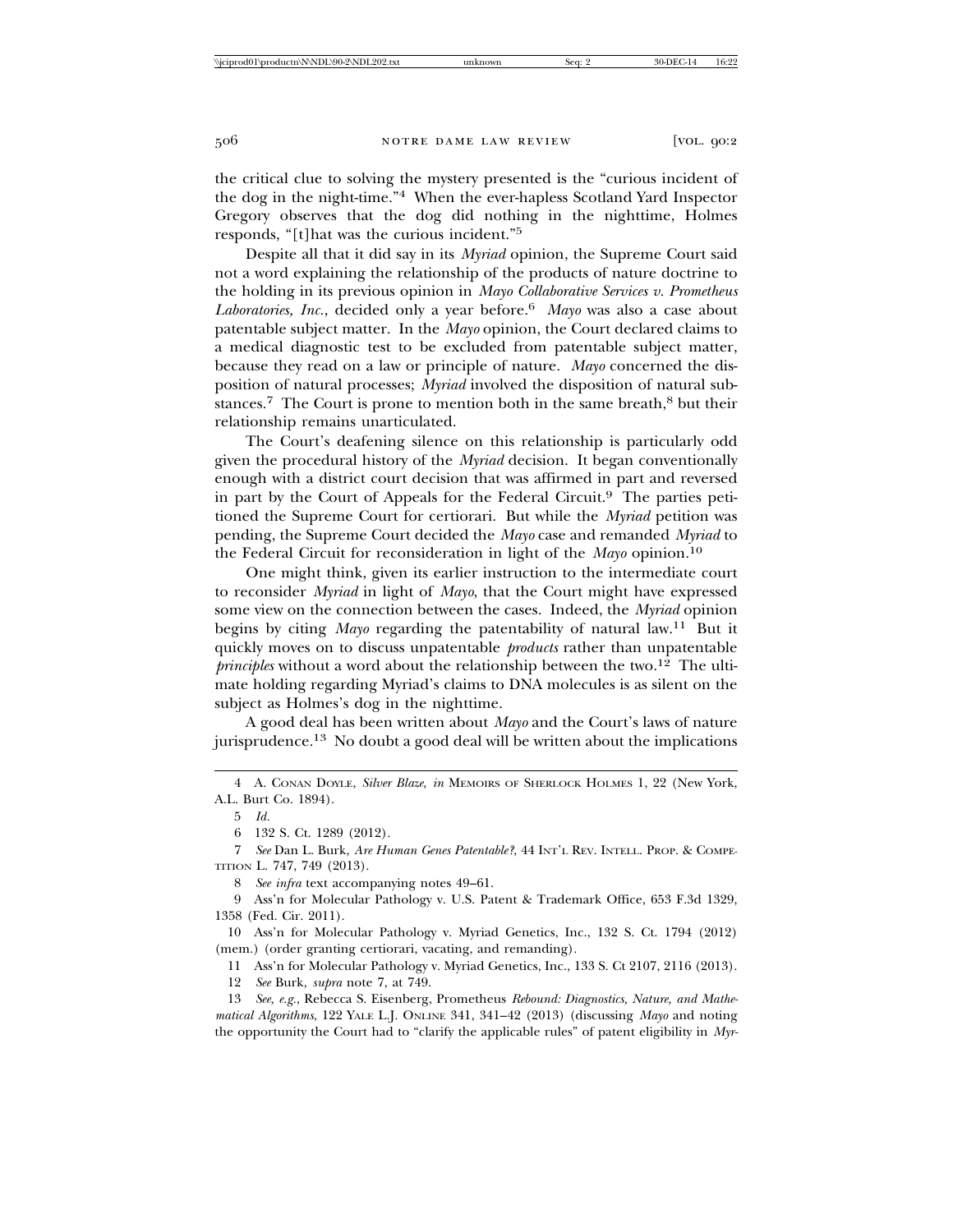of the Supreme Court's decision in *Myriad*. 14 But my brief here is to trace the connections between the two that the Court left unarticulated in the latter opinion. I begin by reviewing salient features of the *Myriad* decision itself and the somewhat dubious history of the "product of nature" doctrine. I then turn to the parallel line of cases regarding laws of nature, tracing the conceptual threads that culminate in the *Mayo* decision. I conclude by looking for some consonance or point of contact between the two lines of cases and by suggesting the work that remains to be done, probably by lower courts, to articulate the connections that the Supreme Court left unspoken.

## I. PATENT ELIGIBILITY OF DNA

Even without its strange silence regarding the *Mayo* decision and principles of nature, the *Myriad* opinion would be something of a puzzle. The case presented to the Supreme Court involved patents over two types of genetic molecules: genomic DNA, or "gDNA" that was extracted from human cells, and complementary DNA or "cDNA" that was synthesized in the laboratory using a process called reverse transcription, and which would generally not occur in the normal course of human cellular function.15 In a unanimous opinion written by Justice Thomas, the Court found the gDNA not patent eligible, but the cDNA to fall within patentable subject matter.16

The principal opinion from the intermediate Court of Appeals for the Federal Circuit also held that the cDNA was the patent eligible product of human manipulation.<sup>17</sup> But it additionally held that the gDNA was patentable subject matter, because extraction from the cell separated the gene sequence from the larger chromosome in which it was embedded, changing the chemical structure of the molecule.18 The Supreme Court rejected that logic, opining that because the sequence of nucleotides in the extracted molecule was the same as that found in the native chromosome, the extracted molecule was for subject matter purposes a product of nature.19

This reasoning is at best incoherent.<sup>20</sup> Thomas's opinion tells us that the Myriad genomic DNA is unpatentable, because it is for subject matter purposes identical to what is found in nature. How is it identical? The iden-

16 *Myriad*, 133 S. Ct. at 2119–20.

18 *Id.* at 1328.

19 *Myriad*, 133 S. Ct. at 2118.

*iad*); Katherine J. Strandburg, *Much Ado About Preemption*, 50 HOUS. L. REV. 563, 610–14 (2012) (discussing the holding in *Mayo*).

<sup>14</sup> For early evaluations, see Burk, *supra* note 7; Arti K. Rai, *Biomedical Patents at the Supreme Court: A Path Forward*, 66 STAN. L. REV. ONLINE 111 (2013).

<sup>15</sup> JAMES D. WATSON ET AL., MOLECULAR BIOLOGY OF THE GENE 601, 749 (6th ed. 2008).

<sup>17</sup> Ass'n for Molecular Pathology v. U.S. Patent & Trademark Office, 689 F.3d 1303, 1329 (Fed. Cir. 2012), *aff'd in part and rev'd in part*, 133 S. Ct. 2107 (2013).

<sup>20</sup> Justice Thomas has, alas, a history of authoring unfortunately reasoned patent opinions. *See, e.g.*, DOUGLAS LAYCOCK, MODERN AMERICAN REMEDIES 339–41 (4th ed. 2012) (pointing out the clear doctrinal errors in Thomas's opinion in *eBay Inc. v. MercExchange, L.L.C.*, 547 U.S. 388 (2006)); Dan L. Burk, *Legal Constraint of Genetic Use Restriction Technologies*, 6 MINN. J.L. SCI. & TECH. 335, 351–53 (2004) (pointing out the clear doctrinal errors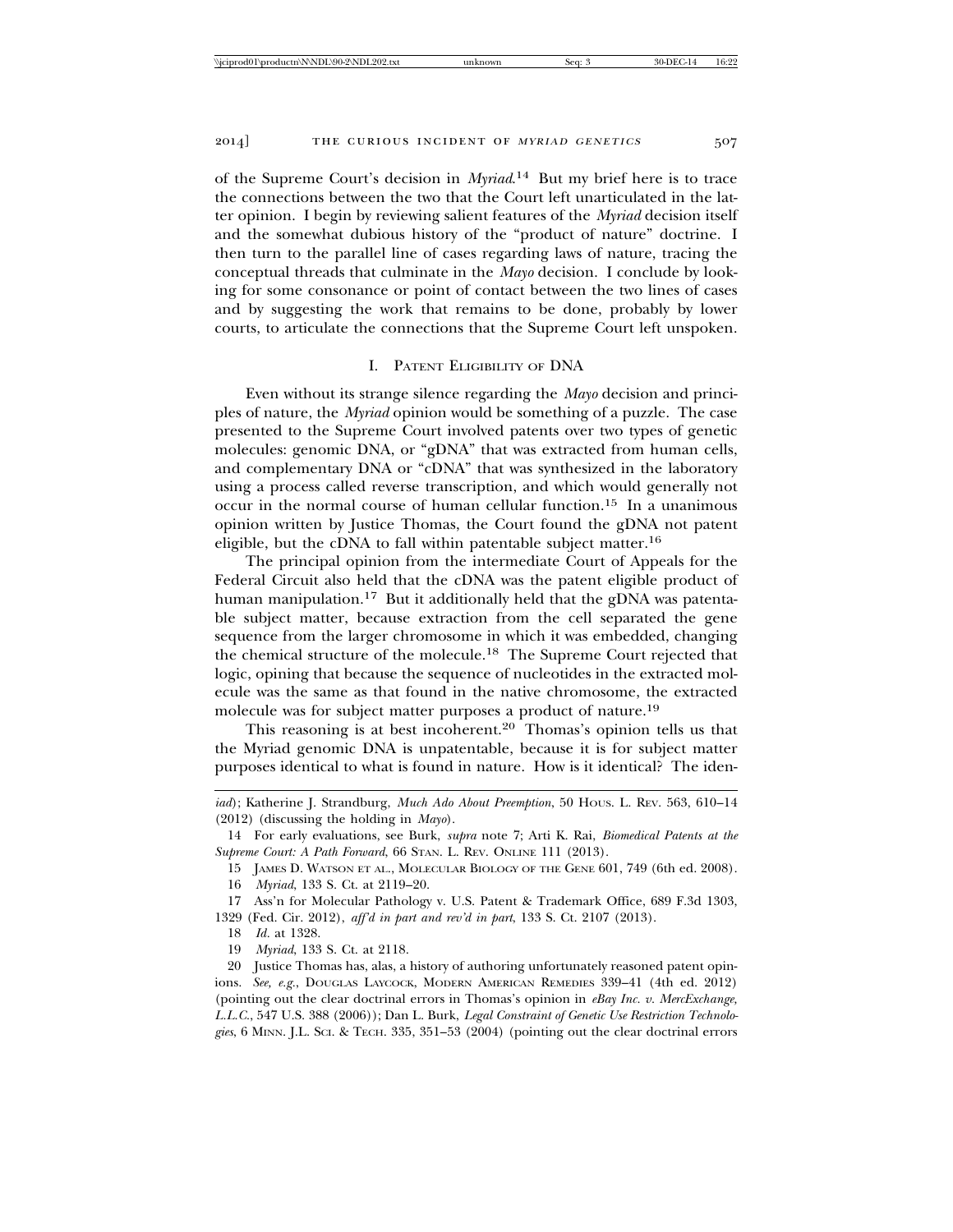tity between the native molecule and the extracted gDNA, he tells us, is found in the coding information—never mind that the extracted molecule has a different chemical structure than what one finds in the human chromosome.<sup>21</sup> It is the nucleotide sequence that counts.

I have previously criticized the characterization that Thomas adopts here of DNA as "information,"22 but, very well then, one would think—and the petitioners certainly argued<sup>23</sup>—if the Court is going to adopt this rationale, it should also preclude the Myriad patent claims drawn to the cDNA, since such molecules code for exactly the same gene product as the gDNA. Indeed, the cDNAs are reverse transcribed from mRNA molecules produced in the cell using the gDNA as a template. But no, Justice Thomas tells us, the Myriad cDNA *is* patent eligible because it is for subject matter purposes *distinct* from what is found in nature.<sup>24</sup> What is the distinction? The distinction between the native molecule and the cDNA is found in the structural difference between the reverse transcribed molecule and what one finds in the human chromosome.25 Because it was produced by a process of reverse transcription, the cDNA lacks intervening nucleotide sequences or "introns" found in the native gene—never mind that it carries the same coding information.26 It is the chemical structure that counts.

Reading Thomas's opinion, one is therefore forced to conclude that molecules that differ structurally from a native molecule are both excluded from and included within patentable matter, while molecules with the same coding information as a native molecule are *also* both excluded from and included within patentable subject matter. It is, in short, quite impossible to logically determine from the opinion whether a given macromolecule meets the criterion for patent eligibility. The Patent Office initially adopted the most simplistic reading of the case, instructing its examiners that extracted genomic DNA is not patent eligible.27 But this reading gives no guidance as

in Thomas's opinion in *J.E.M. Ag Supply, Inc. v. Pioneer Hi-Bred Int'l, Inc.*, 534 U.S. 124  $(2001)$ .

<sup>21</sup> *Myriad*, 133 S. Ct. at 2118. The Court's reasoning here is that a molecule comprising an additional nucleotide residue beyond that claimed by Myriad would have a new structure, but would infringe the Myriad patent. *Id.* While the observation might be true, it is irrelevant to the question of subject matter. It is of course deeply disturbing that the Court apparently cannot tell the difference between the question of subject matter and the question of infringement.

<sup>22</sup> *See* Dan L. Burk, *The Problem of Process in Biotechnology*, 43 HOUS. L. REV. 561, 588 (2006).

<sup>23</sup> *Myriad*, 133 S. Ct. at 2119.

<sup>24</sup> *Id.*

<sup>25</sup> *Id.*

<sup>26</sup> *See id.*

<sup>27</sup> Memorandum from Andrew H. Hirshfeld, Deputy Comm'r for Patent Examination Policy, U.S. Patent & Trademark Office, to Patent Examining Corps (June 13, 2013), *available at* http://www.uspto.gov/patents/law/exam/myriad\_20130613.pdf.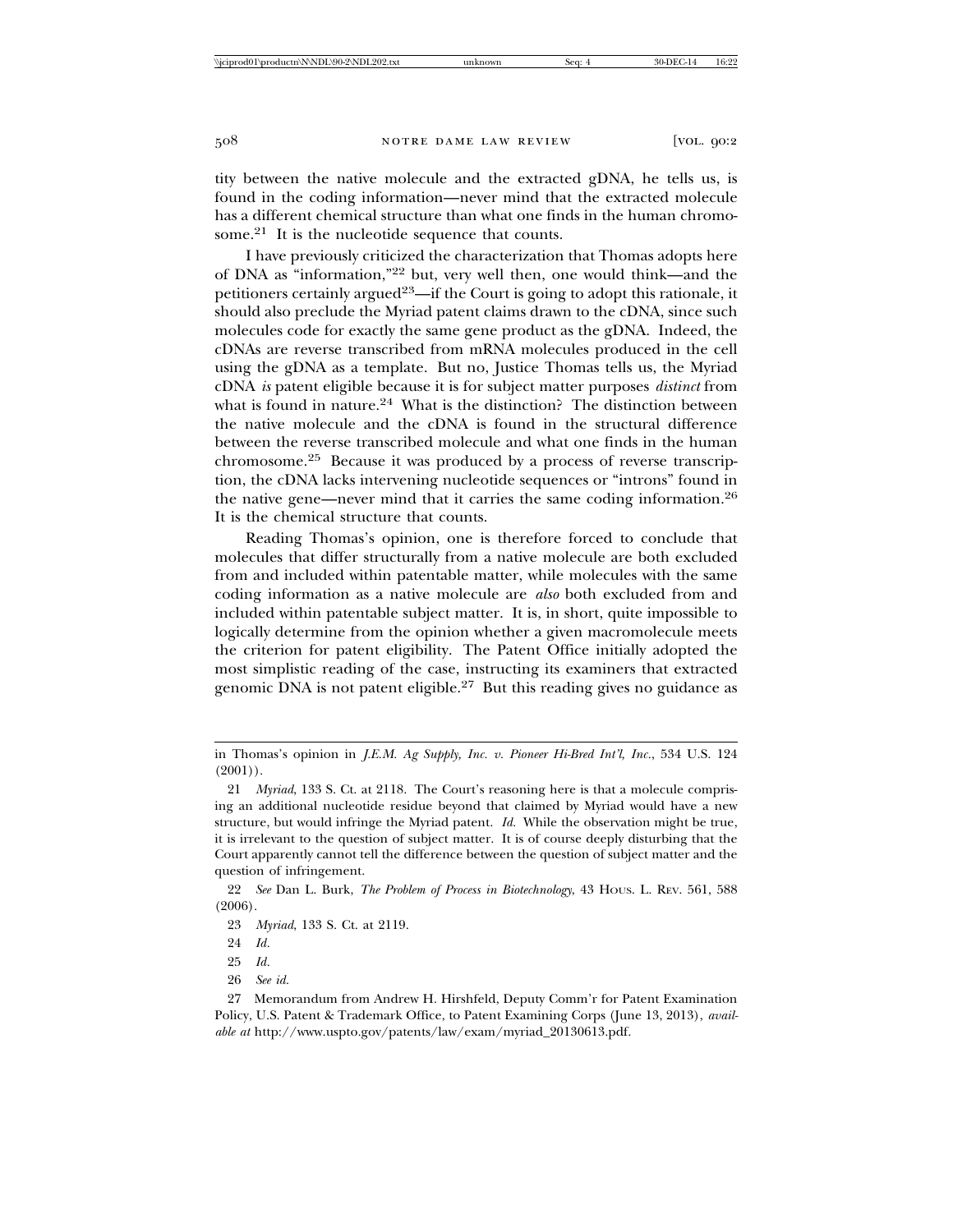to the patent eligibility of a wide range of other molecules that may or may not be precluded from § 10128 by the *Myriad* opinion's reasoning.29

The problem is perhaps most starkly illustrated by a molecule known as a peptide nucleic acid, or PNA.30 The molecule's title is a bit of a misnomer, as it is not a nucleic acid at all; it is rather a synthetically created polymer in which the natural sugar-phosphate chain "backbone" of a nucleic acid is replaced by peptide backbone, but maintains the same nucleotide side structures as found in a nucleic acid—in other words, the PNA combines features of a protein and a nucleic acid. $31$  It is, therefore, an entirely artificial molecule that would never occur in the wild, but which is capable of carrying the same sequence information as a nucleic acid.

Consider a PNA with the nucleotide sequence from a particular gene, such as BRCA1. What could one tell a client about the patentability of such a molecule? The molecule is entirely a synthetic creation and would never be synthesized by cells in the wild. Thus, under the structural rationale of the second half of the *Myriad* opinion, it seems to be patentable. Certainly it differs structurally from any naturally occurring molecule more than does a cDNA molecule. But at the same time, the PNA carries the same base sequence information as the native gDNA molecule. Thus, under the informational rationale of the first half of the *Myriad* opinion, it seems to fall outside patentable subject matter.

This logical discontinuity throws into doubt the patent eligibility of a wide range of macromolecules, not necessarily used in diagnostic testing, but in a range of industries from chemical manufacturing to agriculture. And the mischief done by the opinion does not, of course, stop with macromolecules. Pharmaceutical and other chemical developers routinely extract potentially useful organic molecules from a variety of native sources: plants, microorganisms, sea creatures. Antibiotics, cancer treatments, and other medicinal substances are routinely discovered in this fashion. Such small molecules of course have no coding sequence as macromolecules do, and they may or may not be structurally altered from what is found in the wild. Depending on whether one believes that structure or information is the determining criterion in *Myriad*, it is difficult, and perhaps impossible, to fathom how Justice Thomas's reasoning is to be applied to the patent eligibility of such novel chemicals.

<sup>28 35</sup> U.S.C. § 101 (2012).

<sup>29</sup> At the time of this writing the PTO has issued a more recent guidance memorandum—currently undergoing a period of public comment—that adopts a complicated examination methodology and which would appear to apply a restrictive reading of *Myriad* to a much broader range of molecules. *See* Memorandum from Andrew H. Hirshfeld, Deputy Comm'r for Patent Examination Policy, U.S. Patent & Trademark Office, to Patent Examining Corps (March 4, 2014), *available at* http://www.uspto.gov/patents/law/exam/ myriad-mayo\_guidance.pdf.

<sup>30</sup> *See* Peter E. Nielsen et al., *Sequence-Selective Recognition of DNA by Strand Displacement with a Thymine-Substituted Polyamide*, 254 SCI. 1497 (1991); Pernilla Wittung et al., *DNA-like Double Helix Formed by Peptide Nucleic Acid*, 368 NATURE 561 (1994).

<sup>31</sup> *See* Nielsen et al., *supra* note 30, at 1497.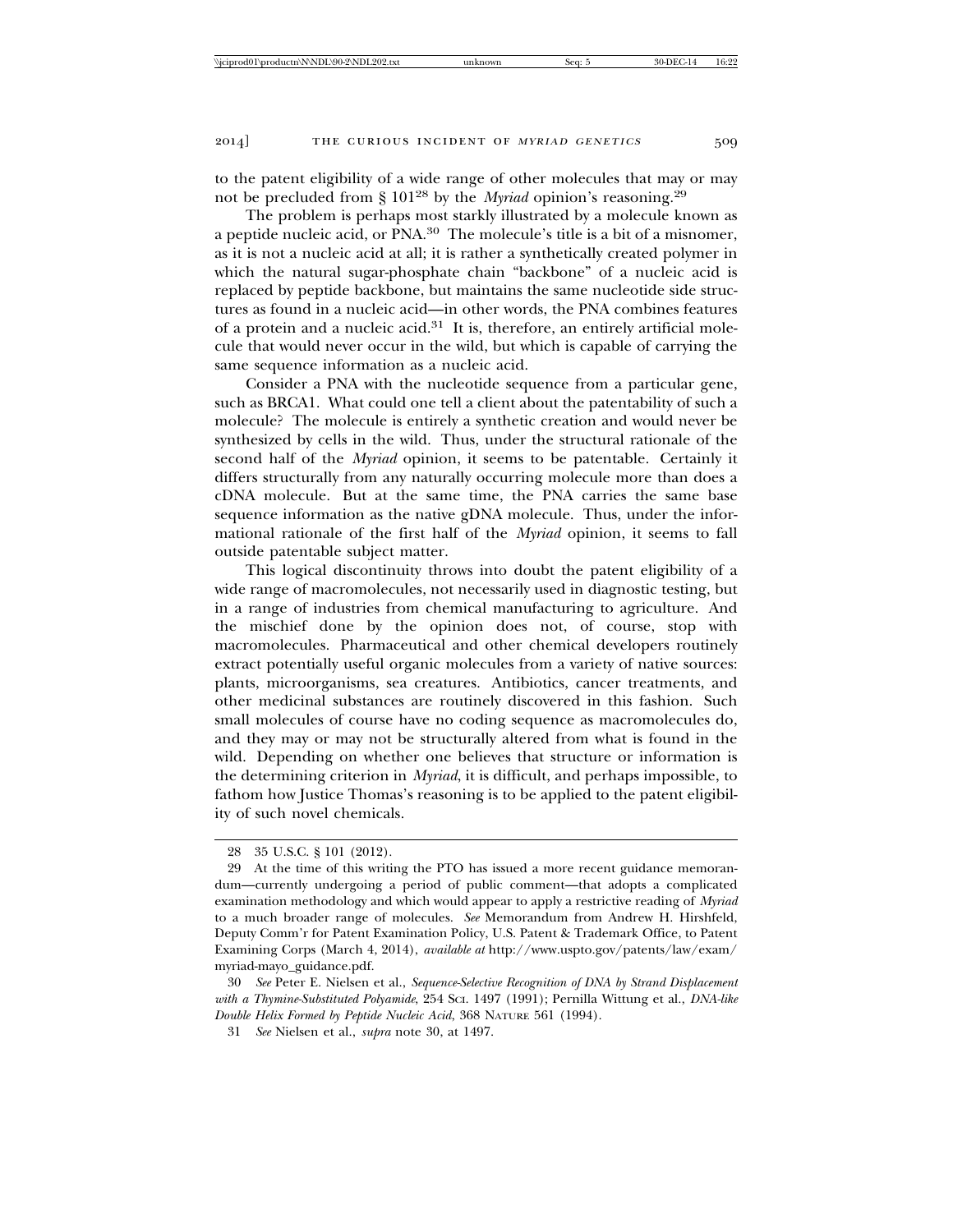Why then would the Court tender an opinion so entirely at odds with itself? Setting aside the very real possibility that the Court did not understand what it was doing, $32$  the most plausible rationale is that the Court hesitated to cordon off such molecules from the incentive structure of the biotechnology industry. For thirty years prior to the *Myriad* decision, the Patent Office treated purified macromolecules the way they treated other purified chemicals, as the non-natural product of human ingenuity.33 A robust American biotechnology industry grew up around this policy. Similar standards were adopted by the United States' trading partners.<sup>34</sup> The Supreme Court has, in the past, chided lower courts for adopting new rules that disrupt the settled expectations of patent holders.35 Overturning three decades of consistent administrative practice would be fairly disruptive.

So it appears that the Supreme Court split the baby, giving something to the plaintiffs but also reserving the possibility of cDNA patents for the biotechnology industry. However, it is worth remembering that "splitting the baby" by no means implies a just or preferable outcome. In the classic biblical story from which the term is derived, King Solomon *threatened* to split the baby as an information-forcing strategy to resolve a dispute over parenthood.36 Carrying out the threat was the last thing anyone wanted, and would have been detrimental to all the parties—most especially to the baby. It remains to be seen how detrimental the *Myriad* split will be to biotechnology and related industries.

#### II. THE PRODUCTS OF NATURE DOCTRINE

The exclusion of gDNA from patentable subject matter has garnered much of the attention directed to the *Myriad* decision; the inclusion of cDNA less so.37 But the major holding of the *Myriad* case is perhaps not so much that genomic DNA is probably, mostly, presumptively unpatentable, but rather that patent law in fact *has* a discrete and operating product of nature

<sup>32</sup> Notably, to the otherwise unanimous opinion, Justice Scalia addended a concurrence confessing that he neither understood the science involved in the case nor believed that his colleagues did either. Ass'n for Molecular Pathology v. Myriad Genetics, Inc., 133 S. Ct. 2107, 2120 (Scalia, J., concurring in part and concurring in the judgment).

<sup>33</sup> *Id.* at 2118–19 (majority opinion).

<sup>34</sup> *See, e.g.*, Council Directive 98/44/EC, art. 3(2), 1998 O.J. (L 213), 18 ("Biological material which is isolated from its natural environment or produced by means of a technical process may be the subject of an invention even if it previously occurred in nature."); European Patent Convention, Implementing Regulations to the Convention on the Grant of European Patents, Rule 27(a), Oct. 5, 1973, 1065 U.N.T.S. 199 (as amended Dec. 9, 2004), *available at* http://www.epo.org/law-practice/legal-texts/html/epc/2013/e/r27 .html.

<sup>35</sup> *See, e.g.*, Festo Corp. v. Shoketsu Kinzoku Kogyo Kabushiki Co., 535 U.S. 722, 739 (2002).

<sup>36 1</sup> *Kings* 3:16–28. I am grateful to Glynn Lunney for pointing this out.

<sup>37</sup> *See* Dan L. Burk, *What Media Missed About Gene Patent Case*, CNN (June 14, 2013, 10:09 AM), http://globalpublicsquare.blogs.cnn.com/2013/06/14/what-media-missed-ab out-gene-patent-case/.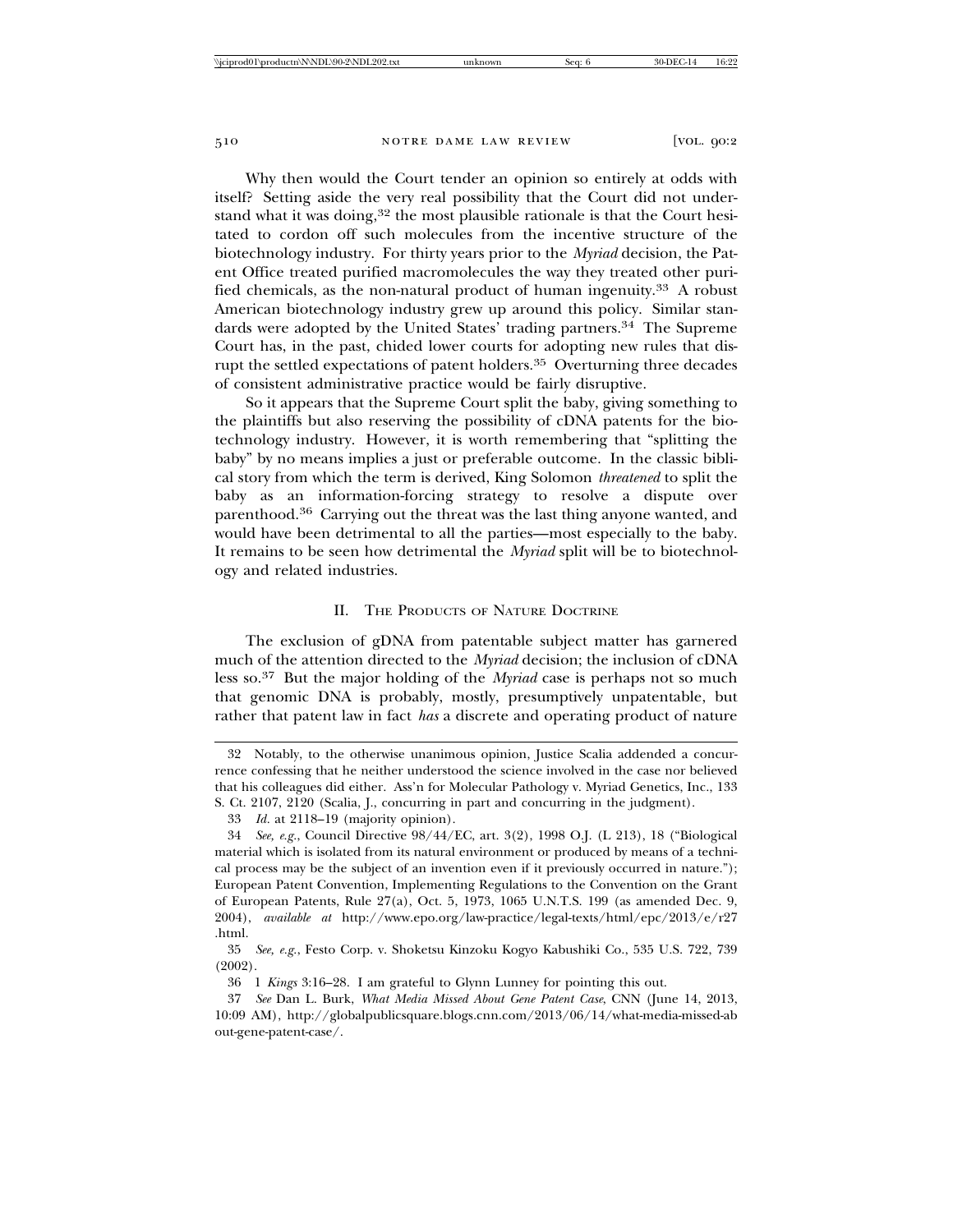doctrine. We had all suspected that this was the case, given the frequent repetition of Supreme Court dicta to this effect, but actual previous holdings were dubious or absent. Over the past thirty years, the Court's subject matter cases have all been cases about *laws* of nature rather than about *products* of nature. Nonetheless, these opinions have typically opened with a series of stock citations, including a passage from the landmark *Diamond v. Chakrabarty* opinion, stating that items such as a "new plant" or a "mineral discovered in the earth" lie outside patentable subject matter.38

However, not only were such stock quotations dicta in the context of the laws of nature opinions where they appeared, the original statement in *Chakrabarty* was itself essentially dicta. The *Chakrabarty* opinion concerned the patent eligibility of a genetically modified bacterium, which was controversial subject matter because it was alive.39 Despite an examiner's initial, indefensible rejection of claims to the bacterium as impermissibly drawn to a product of nature,<sup>40</sup> by the time the case reached the Supreme Court no one seriously argued that Chakrabarty's genetically altered bacterium was a product of nature—manifestly it had been altered by human manipulation.<sup>41</sup> Rather, the Court in that case used the oft-cited products of nature trope as a foil to elaborate its argument that the proper distinction in patentable subject matter is between naturally and non-naturally occurring entities, not between living and non-living entities.<sup>42</sup> This allowed it to reject as irrelevant the question of whether the patented invention was alive.

Similarly, the older cases that the Court relied upon in *Chakrabarty*, and then subsequently for product of nature citations, were not in fact subject matter cases, but rather, cases about invention—what would now be called obviousness cases, or in some instances, novelty cases.43 For example, although an aphorism about phenomena of nature has become the most enduring legacy of *Funk Bros. Seed Co. v. Kalo Inoculant Co.*, 44 the case as decided was not about products of nature. *Funk Bros*. concerned a mixture of six nitrogen-fixing bacteria that could be beneficially used by farmers to populate the root nodules of certain agricultural crops such as legumes.45 Prior

- 40 *In re* Chakrabarty, 571 F.2d 40, 42 (C.C.P.A. 1978).
- 41 *See infra* text accompanying notes 124–31.

42 *Chakrabarty*, 447 U.S. at 313 ("Congress thus recognized that the relevant distinction was not between living and inanimate things, but between products of nature, whether living or not, and human-made inventions."). Justice Brennan's dissent adopts the same logic in refuting the majority's argument on legislative intent. *Id.* at 320 (Brennan, J., dissenting).

43 *See* Dan Burk, *The "Runcible" Product of Nature Doctrine*, SCOTUSBLOG (Feb. 4, 2013, 3:50 PM), http://www.scotusblog.com/2013/02/the-runcible-product-of-nature-doctrine/ ("Those [previous] cases addressed the judicially created concept of 'invention,' which we know today as distinct statutory requirements of novelty, utility, and non-obviousness.").

44 333 U.S. 127 (1948).

45 *Id.* at 128–29.

<sup>38 447</sup> U.S. 303, 309 (1980).

<sup>39</sup> *See* Dan L. Burk, *Biotechnology and Patent Law: Fitting Innovation to the Procrustean Bed*, 17 RUTGERS COMPUTER & TECH L.J. 1, 30 (1991).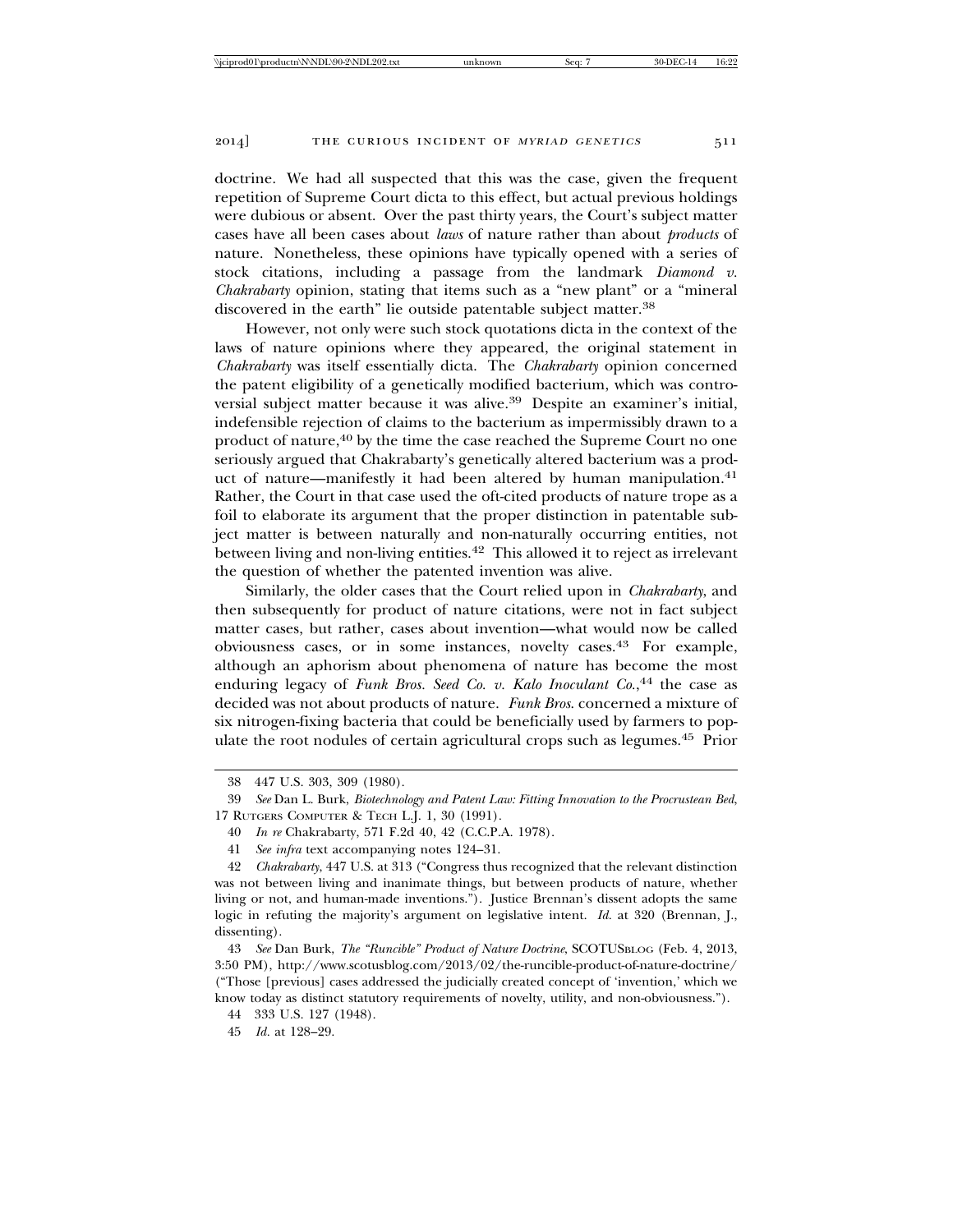to the patentee's mixed inoculant product, the bacteria had been sold separately, and indeed it was believed that they must be used separately because they would inhibit one another.<sup>46</sup> The case was rather clearly a decision about invention, and whether the combination of the three bacterial strains in a single inoculum constituted an invention. It is clear from the opinion that the Court regarded the patentee's invention as a more convenient form of packaging, and that it did not consider better packaging to reach the required level of inventiveness.47

The question of invention, rather than nature, was similarly at issue in the oft-cited *American Fruit Growers, Inc. v. Brogdex Co.*48 There the particular question was whether citrus fruit, having its rind impregnated with borax to prevent mold spoilage, constituted a "manufacture" under the subject matter clause of the then-current patent statute.49 The Court reasoned that the treated fruit was insufficiently altered to constitute a "manufacture," and held forth at some length regarding the unchanged character of the fruit and of the borax, just as it would later in *Funk Bros.* regarding the unchanged nature of the nitrogen-fixing bacteria.50 The fruit may indeed still have been fruit, and coating fruit with borax may be what we would now call obvious given the known characteristics of borax. But the holding was not one regarding products of nature—it seems clear that citrus fruit in its natural state is decidedly free of borax; there is no question that borax-treated fruit is a humangenerated artifact.

At the same time, whatever such cases originally meant or perhaps now should mean, the Supreme Court has repeatedly relied upon them to justify and shore up the products of nature concept. Throughout its cases on subject matter, the Court has in particular "retconned"51 *Funk Bros.* as the go-to citation for the *Chakrabarty* dicta on products of nature. In *Myriad*, Justice Thomas reviews *Funk Bros.* at some length, concluding that the treatment of the Funk bacterial inoculum serves as squarely analogous precedent for the treatment of Myriad's genomic sequence.52 Thus, notwithstanding its actual holding, the case seems to have undergone hindsight reconstruction as a decision about the patentability of natural products. Thomas uses this to provide a veneer of precedent for the Court's holding on gene patents.

<sup>46</sup> *Id.* at 129.

<sup>47</sup> *Id.* at 131 ("But we think that that aggregation of species fell short of invention within the meaning of the patent statutes.").

<sup>48 283</sup> U.S. 1 (1931).

<sup>49</sup> *Id.* at 6.

<sup>50</sup> *Id.* at 11–12.

<sup>51</sup> *See Retcon*, DICTIONARY.COM, http://dictionary.reference.com/browse/retcon?s=t (last visited Nov. 15, 2014) ("[Abbreviation of] retroactive continuity. The common situation in fiction where a new story 'reveals' things about events in previous stories, usually leaving the 'facts' the same (thus preserving continuity) while completely changing their interpretation.").

<sup>52</sup> Ass'n for Molecular Pathology v. Myriad Genetics, Inc., 133 S. Ct. 2107, 2117 (2013).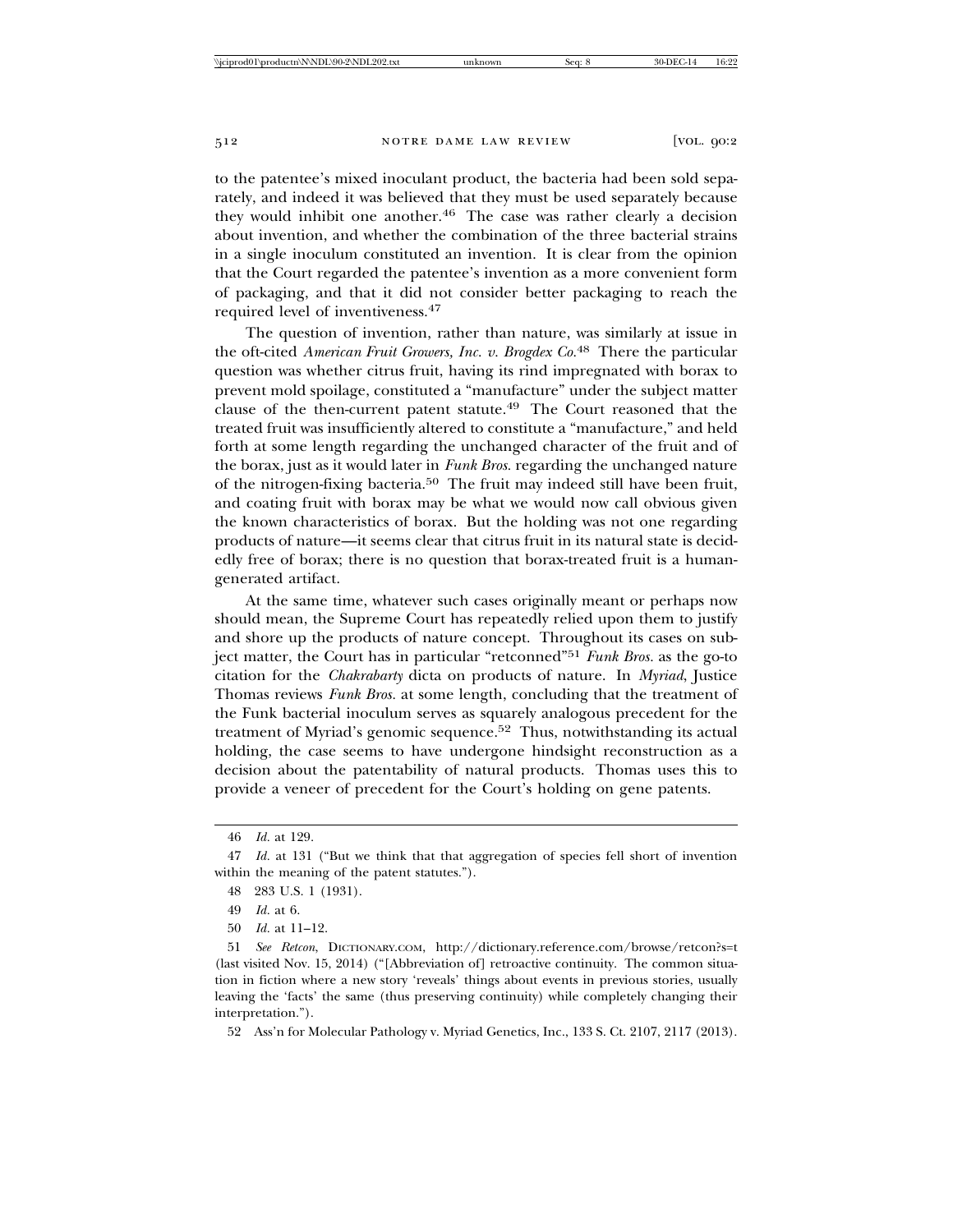#### III. THE LAWS OF NATURE DOCTRINE

As *Myriad* constitutes the first Supreme Court case since the codification of the obviousness doctrine to squarely hold that a claimed material is unpatentable as a product of nature, much of the authority for the decision comes not from repurposed obviousness holdings, but from the subject matter line of cases dealing with laws of nature. The most recent of those opinions prior to *Myriad* is the *Mayo* opinion, and so reference to *Mayo* is not utterly absent from *Myriad*, at least not as citations go. The Court's analysis in *Myriad* in fact begins with a quotation from the *Mayo* opinion, that "'[l]aws of nature, natural phenomena, and abstract ideas are not patentable.'"53

Later on in the same paragraph, Thomas quotes the usual dicta we have already described from *Diamond v. Chakrabarty* regarding the exclusion of natural products from patentable subject matter, moving in the space of a single paragraph, without explanation, from citation of authority excluding natural *principles* from patentable subject matter, to citation of authority excluding natural *products* from patentable subject matter.54 The shift from excluded principles to excluded products takes place within the space of a few words and seems to elide any distinction between the two categories.

Thus, one very real but troubling explanation for the Supreme Court's silence on the relationship between laws of nature and products of nature is that the Justices perhaps cannot see any distinction between the two. In *Myriad*, Justice Thomas characterizes the bacterial inoculum from *Funk Bros.* as falling squarely within the "laws of nature"—and not "products of nature" exception, as he says do the genetic claims in the Myriad patents.<sup>55</sup> But this conversion is not original to Justice Thomas. The full passage that he relies upon from *Chakrabarty* makes a similar categorical juxtaposition, jumping from principles to products and back again:

The laws of nature, physical phenomena, and abstract ideas have been held not patentable. Thus, a new mineral discovered in the earth or a new plant found in the wild is not patentable subject matter. Likewise, Einstein could not patent his celebrated law that E=mc²; nor could Newton have patented the law of gravity.56

One might attempt to cure the disjunction in this passage by assuming that "minerals" and "plants" constitute "physical phenomena," placing them alongside "laws of nature" and "abstract ideas" in the introductory sentence.57 This reading would not cure the problematic confusion of products and processes, but it at least relates the sentences of the passage together. However, this usage would not be the usual meaning of the word phenome-

<sup>53</sup> *Id.* at 2116 (quoting Mayo Collaborative Servs. v. Prometheus Labs., Inc., 132 S. Ct. 1289, 1293 (2012)).

<sup>54</sup> *Id.*

<sup>55</sup> *Id.* at 2117–18.

<sup>56</sup> Diamond v. Chakrabarty, 447 U.S. 303, 309 (1980) (citations omitted).

<sup>57</sup> Indeed, Professor Strandburg appears to have made precisely this assumption. *See* Strandburg, *supra* note 13, at 586–614.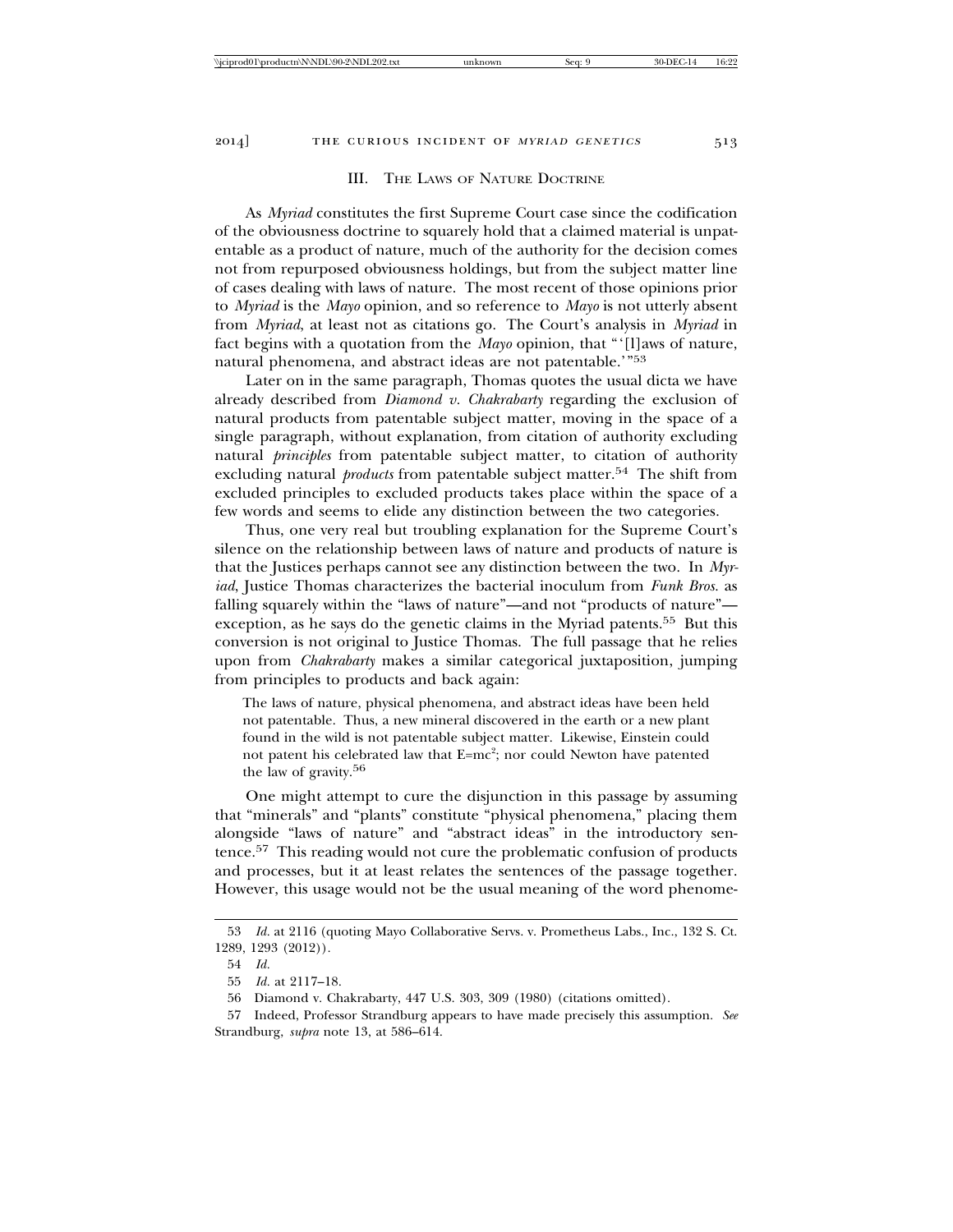non, which commonly refers to observable "fact[s], occurrence[s], or circumstance[s]."58 The *occurrence* of a mineral in the earth may constitute a phenomenon of nature—it was not buried or formed there by human agency—but the mineral itself is an object or substance, not a phenomenon.

Neither would this reading be consistent with the Court's prior usage of the term in similar discussions; for example in the decision regarding laws of nature in *Parker v. Flook*, where Justice Stevens treats "phenomena" as synonymous with "process": "[t]he rule that the discovery of a law of nature cannot be patented rests, not on the notion that natural phenomena are not processes, but rather on the more fundamental understanding that they are not the kind of 'discoveries' that the statute was enacted to protect."59 Thus plants and minerals may not be phenomena, but phenomena, ideas, laws, minerals, and plants are all seemingly treated by the Supreme Court as equivalent within the category of the "natural." Natural products and natural laws are left undifferentiated. As if to cement this amalgamation, Thomas in *Myriad* goes on to discuss both categories as "naturally occurring *things*,"60 reifying, or as the saying goes "thingifying," natural principles into objects alongside natural products.<sup>61</sup>

Language from the earlier *Funk Bros.* opinion also lends itself to collapsing product into principle. Despite the Court's acknowledgement in *Funk Bros.* that in the disputed inoculum patent "[w]e have here only product claims,"62 the opinion by Justice Douglas then focuses entirely on the *qualities* or *traits* of the bacteria in the claimed mixture as manifestations of the laws of nature:

Their qualities are the work of nature. Those qualities are of course not patentable. For patents cannot issue for the discovery of the phenomena of nature. The qualities of these bacteria, like the heat of the sun, electricity, or the qualities of metals, are part of the storehouse of knowledge of all men. They are manifestations of laws of nature, free to all men and reserved exclusively to none. He who discovers a hitherto unknown phenomenon of nature has no claim to a monopoly of it which the law recognizes. If there is to be invention from such a discovery, it must come from the application of the law of nature to a new and useful end.<sup>63</sup>

Much the same logic is apparent in the other pre-1952 invention cases that the Court has relied upon in string citations to support the product of nature doctrine, such as *American Fruit Growers*. There the Court similarly reasoned that the product was patent ineligible because the borax protec-

<sup>58</sup> *Phenomenon*, DICTIONARY.COM, http://dictionary.reference.com/browse/phenome non?s=t (last visited Nov. 15, 2014).

<sup>59 437</sup> U.S. 584, 593 (1978).

<sup>60</sup> *Myriad*, 133 S. Ct at 2116 (emphasis added).

<sup>61</sup> *See* Felix S. Cohen, *Transcendental Nonsense and the Functional Approach*, 35 COLUM. L. REV. 809, 815 (1935) (discussing the "'thingification' of property"); Michael J. Madison, *Law as Design: Objects, Concepts, and Digital Things*, 56 CASE W. RES. L. REV. 381, 401 (2005) (discussing "thingification" of legal concepts).

<sup>62</sup> Funk Bros. Seed Co. v. Kalo Inoculant Co., 333 U.S. 127, 130 (1948).

<sup>63</sup> *Id.* (citation omitted).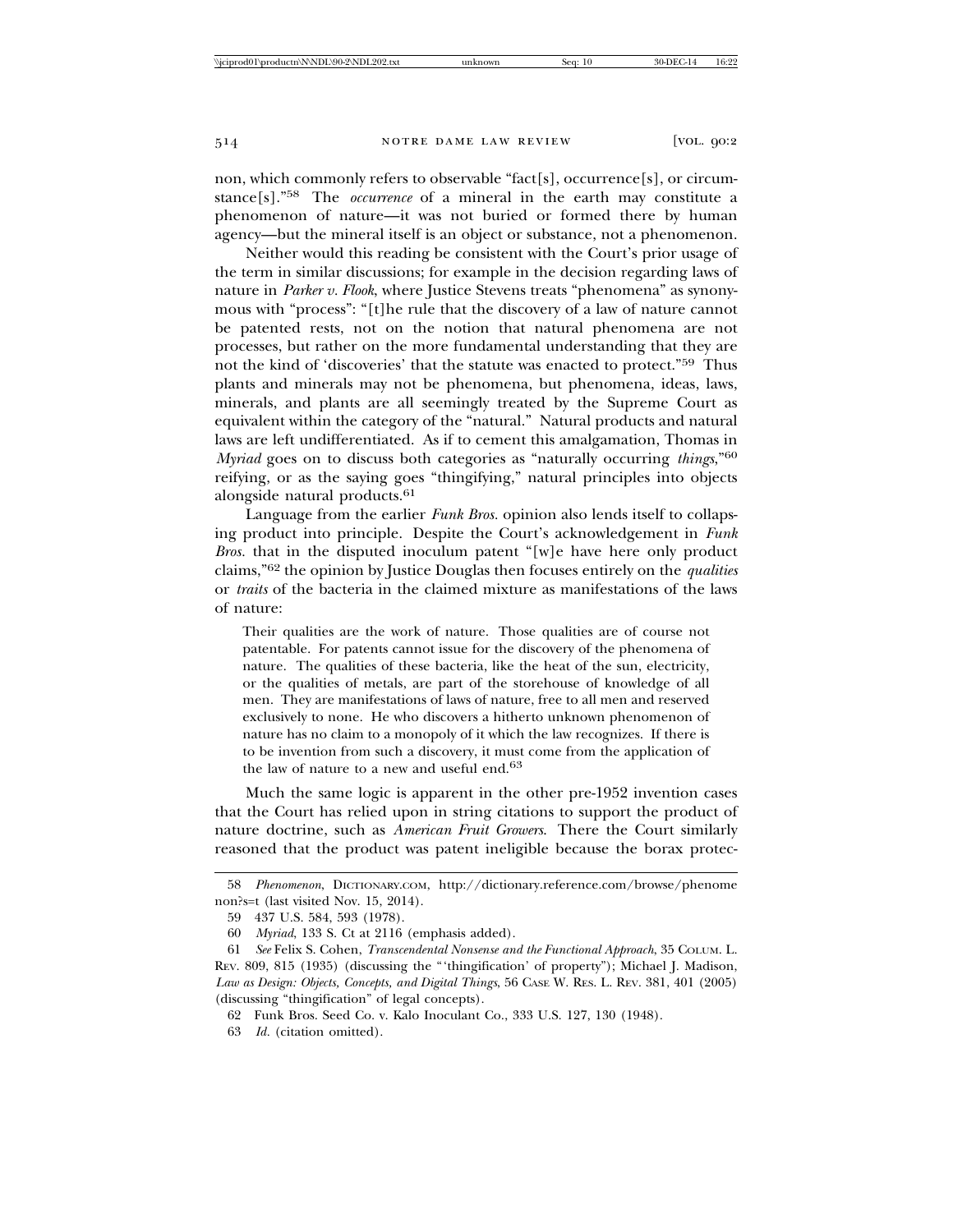tively coating the rinds of citrus fruit was simply exerting its natural characteristics.<sup>64</sup>

The logic of such assertions is more than a little puzzling if taken as a statement about the metric for recognizing products of nature. The Court in these cases considers the components of the claimed inventions piecemeal, rather than as a whole. When any human creation is considered as an amalgamation of its initial components, they will not surprisingly be found to exhibit merely their natural properties. At some level, such qualities or attributes may be said to constitute "laws" or "principles" or "phenomena" of nature—they are the recurring, observed characteristics of materials behaving in accordance with the observations of physics or chemistry.

But all materials incorporated into human artifacts exhibit such intrinsic characteristics—the silicon incorporated into window panes or semiconductor chips exhibits exactly the same qualities or attributes as that found in the wild; the steel incorporated into automobile chassis or cutlery behaves exactly like steel. Indeed it is the very qualities or attributes inherent in the material that make it useful in those applications. Neither on this logic is it possible for humans to alter a substance's "natural" characteristics, since any alteration itself follows natural principles and is by definition a natural characteristic of the newly modified substance.

Nor does this logic seem to map onto the subject matter actually at issue in the patents considered in such cases. Product patents typically do not attempt to claim the qualities of a particular material; they rather claim a material that has particular qualities. The qualities may well be used to describe the material claimed, but this is not a claim to the qualities. Adopting Justice Stevens's *Funk Bros.* example of "the qualities of metals,"65 it would be peculiar to find a patent that claimed as its invention "conductivity of 4.23 siemens," or "resistance of 2.45 ohms" or "ductility of 18% elongation." The claims to a new metal might well use conductivity, resistance, and percentage elongation to *describe* a substance claimed, but this is not a claim to those qualities.<sup>66</sup>

Certainly the claims at issue in *Funk Bros.* or *American Fruit Growers* claimed no qualities, but rather physical materials, even though the qualities of the materials were the focus of the Court's discussion. This seeming peculiarity of these cases, focusing on the characteristics or qualities of physical materials, seems largely an artifact of reconstructing the inventiveness cases after the fact as establishing a product of nature doctrine. The Court in cases such as *Funk Bros.* was assaying the claims for invention, and took the qualities of the material as a measure of obviousness or "inventive step" rather than as a measure of patent eligibility. Thus, in the analysis of those cases,

<sup>64</sup> Am. Fruit Growers, Inc. v. Brogdex Co., 283 U.S. 1, 11–12 (1931).

<sup>65</sup> *Funk Bros.*, 333 U.S. at 130.

<sup>66</sup> Such claims would also certainly and properly fail the abstract ideas criterion, not to mention they would be impossible to support in the specification. *See infra* note 209 and accompanying text.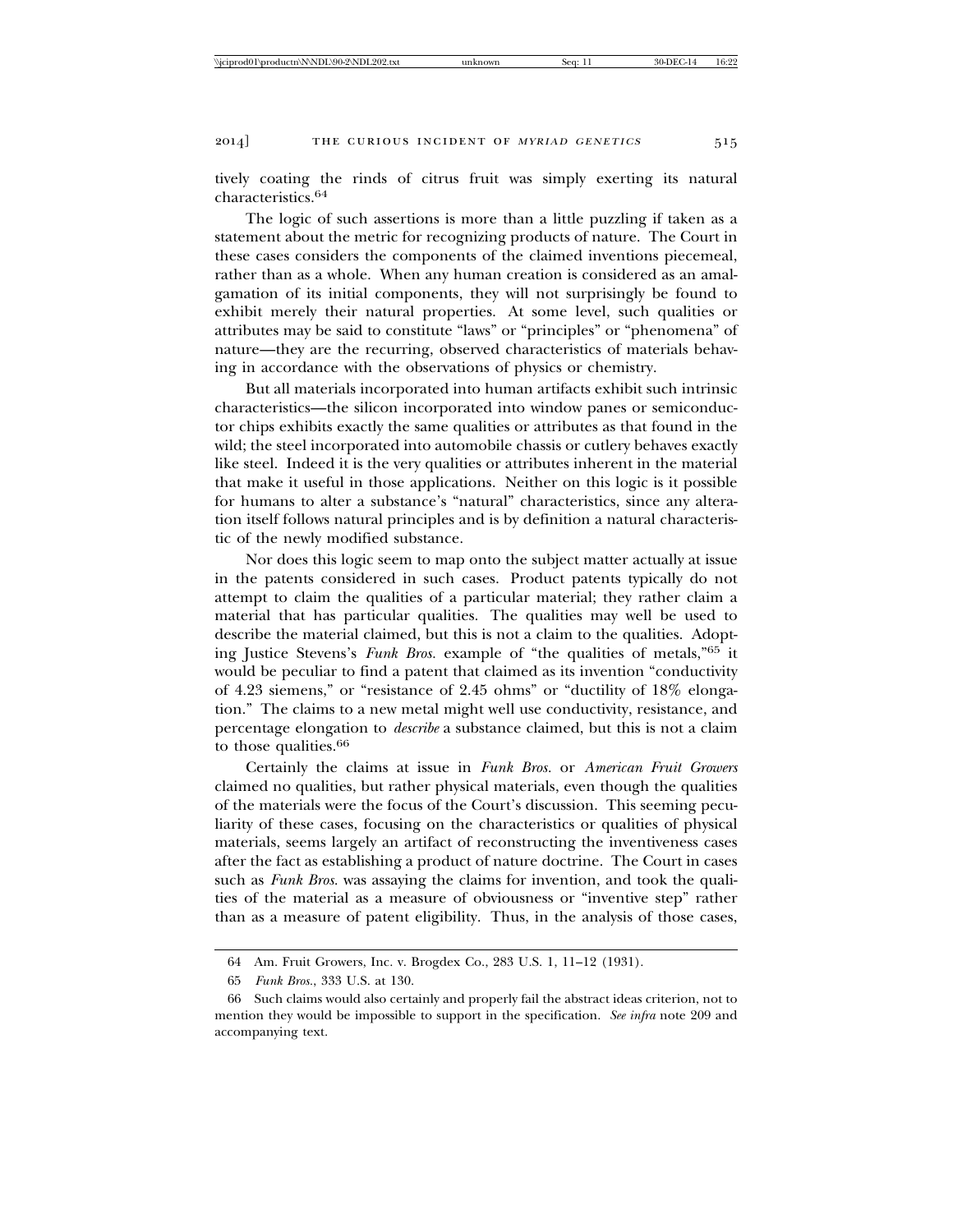deeming the *qualities* or *attributes* of the bacteria to be unchanged from their native state signals a lack of inventiveness.

This metric might make sense in the context of our current  $\S 103,67$  but it makes far less sense in the context of our current § 101, and absolutely no sense in the case of the Myriad nucleotide sequences. As Judge Moore noted in her concurring opinion to the Federal Circuit decision, the qualities of the isolated nucleotide sequences are decidedly different from those found in the cell.68 Judge Moore's metric for patent eligibility was the new uses to which the claimed Myriad molecules could be put—the isolated nucleotide structures could be used for genetic testing, or as primers or probes, while the native cellular structures could not be due to being embedded within the millions of bases of a human chromosome.<sup>69</sup>

What then is the quality or attribute that Justice Thomas appears to see, that like the "unchanged" qualities of the *Funk Bros.* bacteria is shared between the chromosomal nucleotide sequence and the extracted nucleotide sequence? It seems to be just that—the nucleotide sequence itself. He emphasizes that this attribute has not been added to or altered by Myriad in extracting their claimed molecules from the chromosome.70 As Judge Lourie correctly pointed out in the Federal Circuit opinion below, this view of the claims ignores the differences between the native and isolated molecules to focus instead on a particular similarity.71 What Thomas's opinion lacks among other failings—is a coherent theory as to why the differences in certain molecular characteristics should be overlooked in favor of the similarities in other characteristics.

One might argue that gDNA merits different treatment on the theory that genetic sequences embody process information—that is, the coding sequence that Thomas relies upon in the first part of the *Myriad* opinion serves as a template or guide for the processes of transcription to mRNA and translation to proteins. In other words, as an "informational" molecule, a given gDNA embodies the process that leads to its gene product. This view shifts the emphasis from whether the problem with patenting nucleotide sequences stems from their occurrence in nature, like a "mineral in the earth," to whether it might rather stem from their embodiment of a natural principle or phenomenon in the same vein as the metabolic correlation in *Mayo*.

This take on the opinion would certainly be consistent with how the trial court in *Myriad* viewed the question, although the trial court opinion is far more consistent on this point than the Supreme Court seems to have been. In the trial court opinion, Judge Sweet rejected Myriad's genomic DNA claims as drawn to unpatentable products of nature, however—inverting the

<sup>67 35</sup> U.S.C. § 103 (2012).

<sup>68</sup> Ass'n for Molecular Pathology v. U.S. Patent & Trademark Office, 689 F.3d 1303, 1341 (Fed. Cir. 2012) (Moore, J., concurring).

<sup>69</sup> *Id.* at 1342.

<sup>70</sup> Ass'n for Molecular Pathology v. Myriad Genetics, Inc., 133 S. Ct. 2107, 2116 (2013).

<sup>71</sup> *Ass'n for Molecular Pathology*, 689 F.3d at 1330.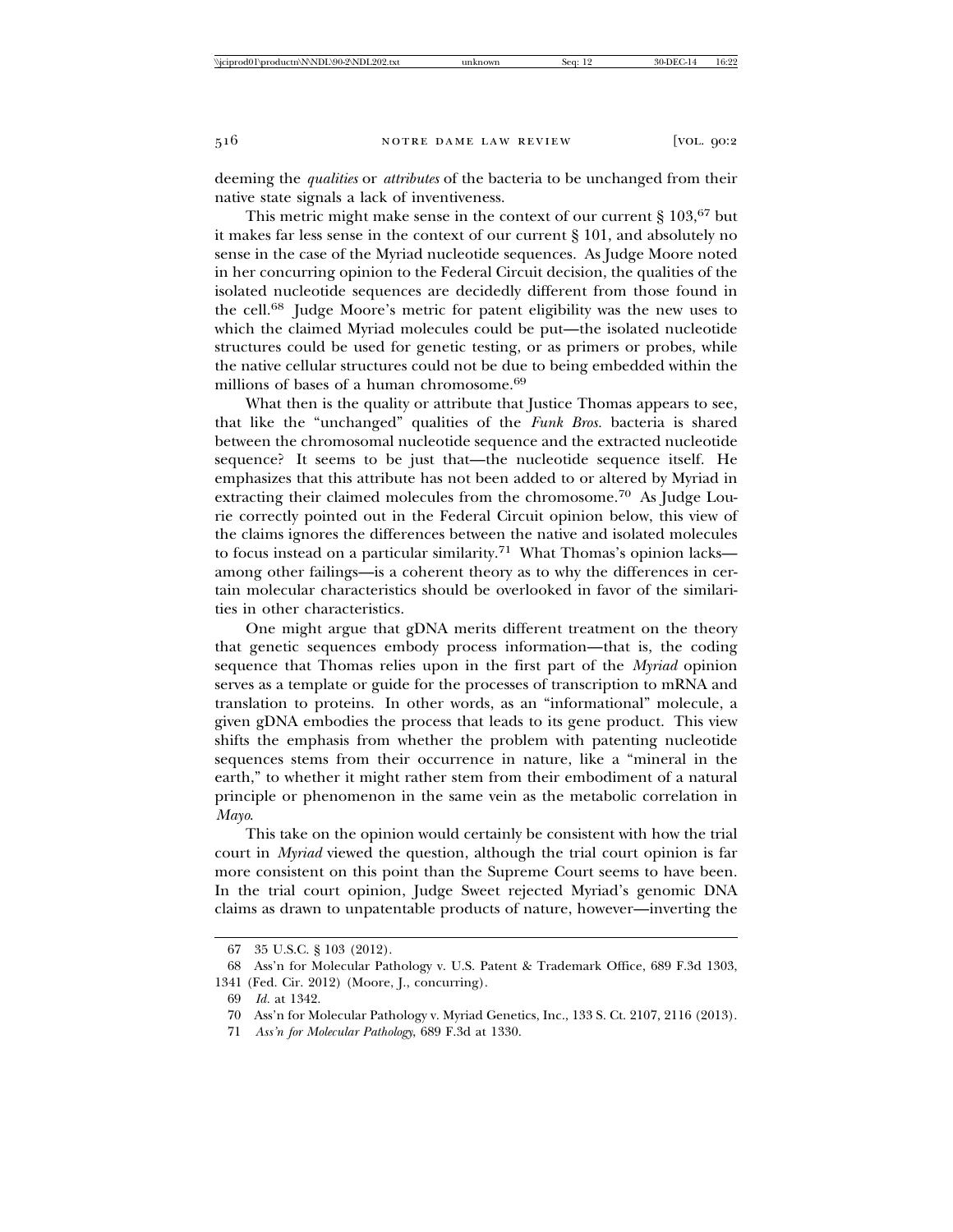logic ultimately adopted by Justice Thomas in the Supreme Court's opinion; he likewise rejected Myriad's cDNA claims as drawn to unpatentable subject matter, because they contained the same informational content as the native gDNA molecules.72 Judge Sweet explicitly looked to *Funk Bros.*' reasoning that the coding information shared by both genomic and complementary DNA molecules is a natural principle or phenomenon.<sup>73</sup>

This approach in essence converts the product of nature issue into a law of nature issue, at least for DNA molecules. But this sort of argument proves too much, as all chemical entities embody information in the thermodynamic sense, and biological molecules in particular embody process information in their specific spatial configurations.74 Thus even were the "informational molecule"75 characterization correct, it would not supply a satisfactory general theory for other products of nature. Somehow cabining the rationale to only DNA or other macromolecules might exclude isolated small-molecule substances from the more pernicious practical effects of the *Myriad* rule, but would fail to explain the *Myriad* holding on cDNA.

## *A. The Nature of Natural Law*

Implicit in this juxtaposition of natural principles and natural products is a rationale of physical immanence, an assumption that natural laws or phenomena are embedded in the fabric of the universe, waiting for human discovery, as would be a mineral or substance found in the earth. In the germinal subject matter decision *Gottschalk v. Benson*, 76 which launched the Supreme Court's patent eligibility odyssey,<sup>77</sup> the Court extended this rationale to mathematics.78 Designating mathematics as an a priori component of reality constitutes a highly questionable assumption, as there is a very strong argument to be made that mathematics is not inherent in the universe, but is rather a human language created by humans to describe the universe.79 But this caveat applies equally well to natural laws or principles that are typically expressed in mathematical form; far from existing outside

75 Burk, *supra* note 22, at 587.

76 409 U.S. 63 (1972).

77 I note that Odysseus was said to have been lost for only ten years; the Supreme Court has been wandering for nearly thirty. *See* Bernard Knox, *Introduction* to HOMER, THE ODYSSEY 3, 3 (Robert Fagles trans., 1996) (stating that Odysseus wandered for ten years).

78 *Benson*, 409 U.S. at 72–73.

79 Dan L. Burk, *Patent Law's Problem Children: Software and Biotechnology in Transatlantic Context*, *in* PATENT LAW IN GLOBAL PERSPECTIVE 187, 197 (Ruth L. Okediji & Margo A. Bag-

<sup>72</sup> Ass'n for Molecular Pathology v. U.S. Patent & Trademark Office, 702 F. Supp. 2d 181, 229 (S.D.N.Y. 2010).

<sup>73</sup> *Id.*

<sup>74</sup> Burk, *supra* note 22, at 585–88. Judge Sweet explicitly rejected this argument, offering the bizarrely teleological rationale that DNA uniquely informs the structure of other molecules. *Ass'n for Molecular Pathology*, 702 F. Supp. 2d at 229. This kind of supposition is only possible by conceptually divorcing the molecule from the system in which it operates, Burk, *supra* note 22, at 583–84, which ironically parallels the physical basis for Myriad's claims to an isolated and purified nucleotide fragment removed from its cellular context.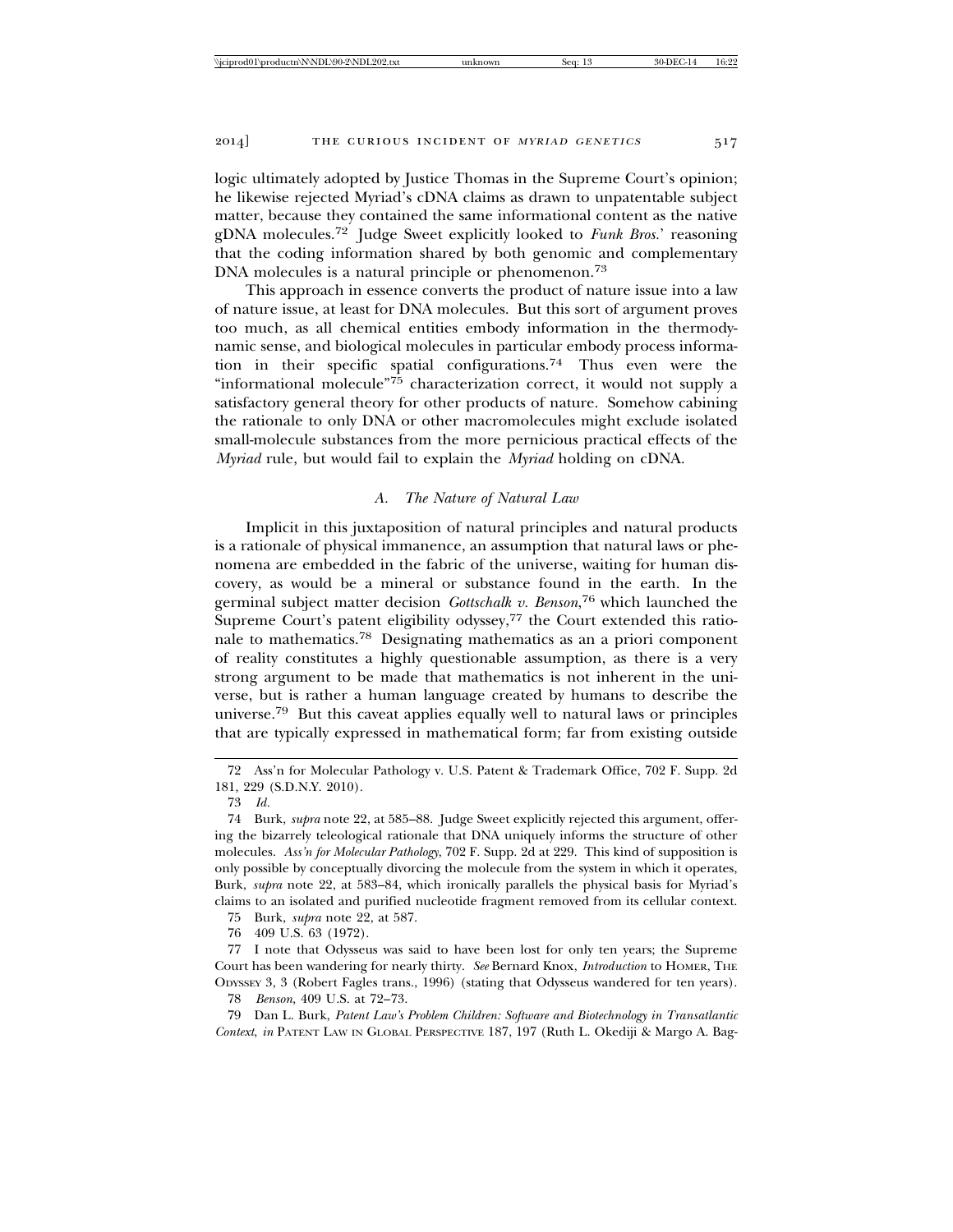of human experience, they might better be viewed as human expressions describing the causal order of materiality.

Thus, the Supreme Court is fond of saying that neither Einstein nor Newton could patent their famous formulations of physics because they constitute principles of nature.<sup>80</sup> But both formulations show every sign of being the product of human ingenuity. We know, for example, that Newton's formulae are in some sense wrong, or are at best incomplete. They are gross approximations of physical causality that work relatively well at the scale of everyday physical interactions, because the inaccuracies at that scale are small enough not to be readily measured or particularly inconvenient to macroscopic predictions. However, they break down at the atomic level and must be replaced by a different set of quantum mechanical formulae that are capable of predicting the behavior of matter at that scale.<sup>81</sup> Quantum calculations yield accurate and workable results at the macroscopic level, too, although at a level of precision not really necessary for everyday activity.82 Probably we will find out some day that our quantum mechanical descriptions of matter are equally mistaken—we just have not discovered it yet. So far these quantum formulae seem fairly robust, but we must suppose that at some point in the future they may well yield to some better and more accurate mathematical description, just as Newton's did in the early twentieth century.

The history of science is littered with such models that were useful for a time but which were eventually superseded: Bohr's atom, 83 Kepler's solar system,84 Euclid's geometry.85 Each was peculiar to the inventive imagination of its author, although not entirely peculiar. Absent a descent into utter solipsism, we expect to find some extrinsic constraint on the vision articulated by the scientist. We may see through the glass of science darkly, but we assume there remains a causality to perceive. As Karen Barad puts it, "the world kicks back."86 Matter still matters, 87 so that the scientific model is not

ley eds., 2014); *see also* Dan L. Burk & Mark A. Lemley, *Inherency*, 47 WM. & MARY L. REV. 371, 406 (2005) (noting this assumption in the laws of nature doctrine).

80 *See, e.g.*, Diamond v. Chakrabarty, 477 U.S. 303, 309 (1980).

81 *See* PETER ATKINS & JULIO DE PAULA, ATKINS' PHYSICAL CHEMISTRY 244–72 (8th ed. 2006).

82 *See* J. REX GOATES ET AL., GENERAL CHEMISTRY 377 (1981) (calculating the deBroglie wavelength of bullets and race horses as well as neutrons in a problem).

83 *Id.* at 374 (noting that Bohr's "solar system model" of the atom proved unworkable).

84 Kepler spent much of his life futilely attempting to get his model of the solar system to fit the musical scale or the geometry of regular solids. *See* J. BRONOWSKI, SCIENCE AND HUMAN VALUES 12 (rev. ed. 1965).

85 *See* MICHAEL GUILLEN, BRIDGES TO INFINITY 110 (1983).

86 Karen Barad, *Agential Realism: Feminist Interventions in Understanding Scientific Practices*, *in* THE SCIENCE STUDIES READER 1, 2 (Mario Biagioli ed., 1999).

87 *See* Karen Barad, *Posthumanist Performativity: Toward an Understanding of How Matter Comes to Matter*, 28 SIGNS 801, 803 (2003) (arguing that matter is still an "active participant in the world's becoming").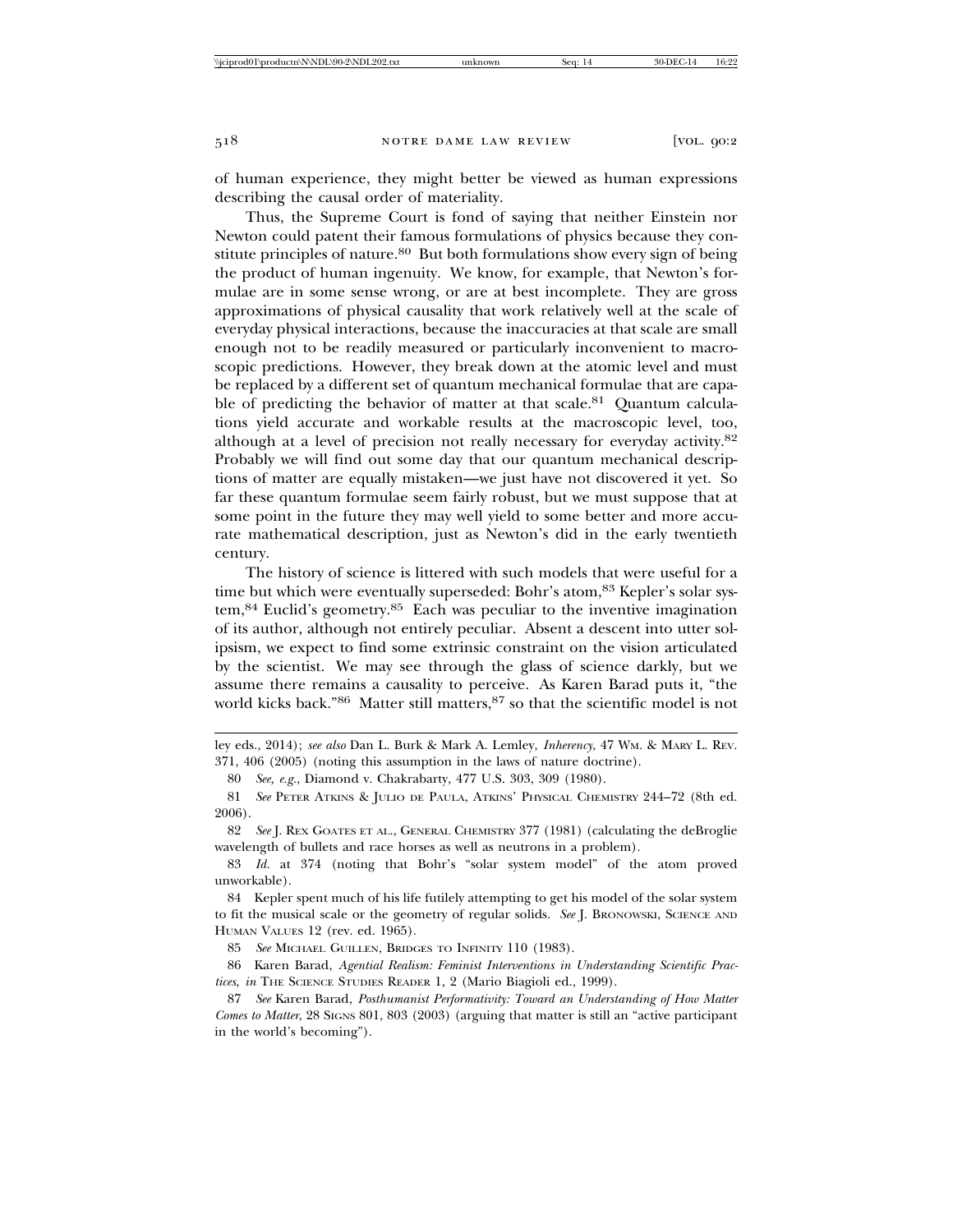wholly the figment of the human imagination. But this realization puts the formulae of a Newton or Einstein into the same category as all other human inventions that the Supreme Court recognizes "at some level embody, use, reflect, rest upon, or apply laws of nature, natural phenomena, or abstract ideas."88 A Newton or an Einstein constructs a model that entails the qualities or characteristics of the universe but is not a quality or characteristic of the universe.

The fact that a model such as Newton's very persistent and very useful formulations of physical law turn out to be incorrect is neither an indictment of Newton nor of science; it is simply an example of how science works and of how it is supposed to work. It may however constitute an indictment of patent doctrine, as Newton's failures demonstrate the human inventiveness of such expressions of natural law. Newton's laws are not discoveries of principles somehow embedded in physical reality; they are rather mistaken or incomplete *human descriptions* of observed phenomena, which work well enough for macroscopic human endeavor, but which are not in fact accurately descriptive of how matter is actually behaving.89 Like a book, poem, or other expressive statement, Newton's scientific concepts bear the imprint of the mind that formulated them and of the society that produced them; they are only wrong insofar as they are superseded by the formulation of a different author incorporating a different viewpoint.<sup>90</sup>

Since laws of nature are fairly obviously the product of human ingenuity, we are left with the question of exactly why we have such an exclusion from patent eligibility when the American patent statute has been held to encompass "anything under the sun that is made by man[kind]."91 Certainly the exclusion is not required by the explicit terms of the statute. As the Court admits, the product of nature doctrine itself, let alone any justification for its existence, is entirely judicial gloss on what is otherwise a fairly straightforward statute.92 And as Judge Giles Rich pointed out long ago, were one to follow the plain meaning of § 101, we could very quickly see whether the claimed invention constituted a process, machine, composition, or manufacture, and then move on.93

To the extent that there may be any statutory hook on which to hang the doctrine, it might be found in § 101's requirement that the invention be "new"—products or principles drawn unaltered from nature might be considered new under some meanings of that term. But the Court long ago rejected that reading of the statute, stating that "newness" in § 101 means neither more nor less than "novelty" as encompassed in § 102,94 and the for-

<sup>88</sup> Mayo Collaborative Servs. v. Prometheus Labs., Inc., 132 S. Ct. 1289, 1293 (2012).

<sup>89</sup> *See* ATKINS & DE PAULA, *supra* note 81, at 240.

<sup>90</sup> *See* J. BRONOWSKI, THE COMMON SENSE OF SCIENCE 37–38 (1951).

<sup>91</sup> Diamond v. Chakrabarty, 447 U.S. 303, 309 (1980) (quoting S. REP. NO. 82-1979, at

<sup>5 (1952)) (</sup>internal quotation marks omitted).

<sup>92</sup> *Mayo*, 132 S. Ct. at 1293.

<sup>93</sup> *In re* Bergy, 596 F.2d 952, 960 (C.C.P.A. 1979).

<sup>94 35</sup> U.S.C. § 102 (2012).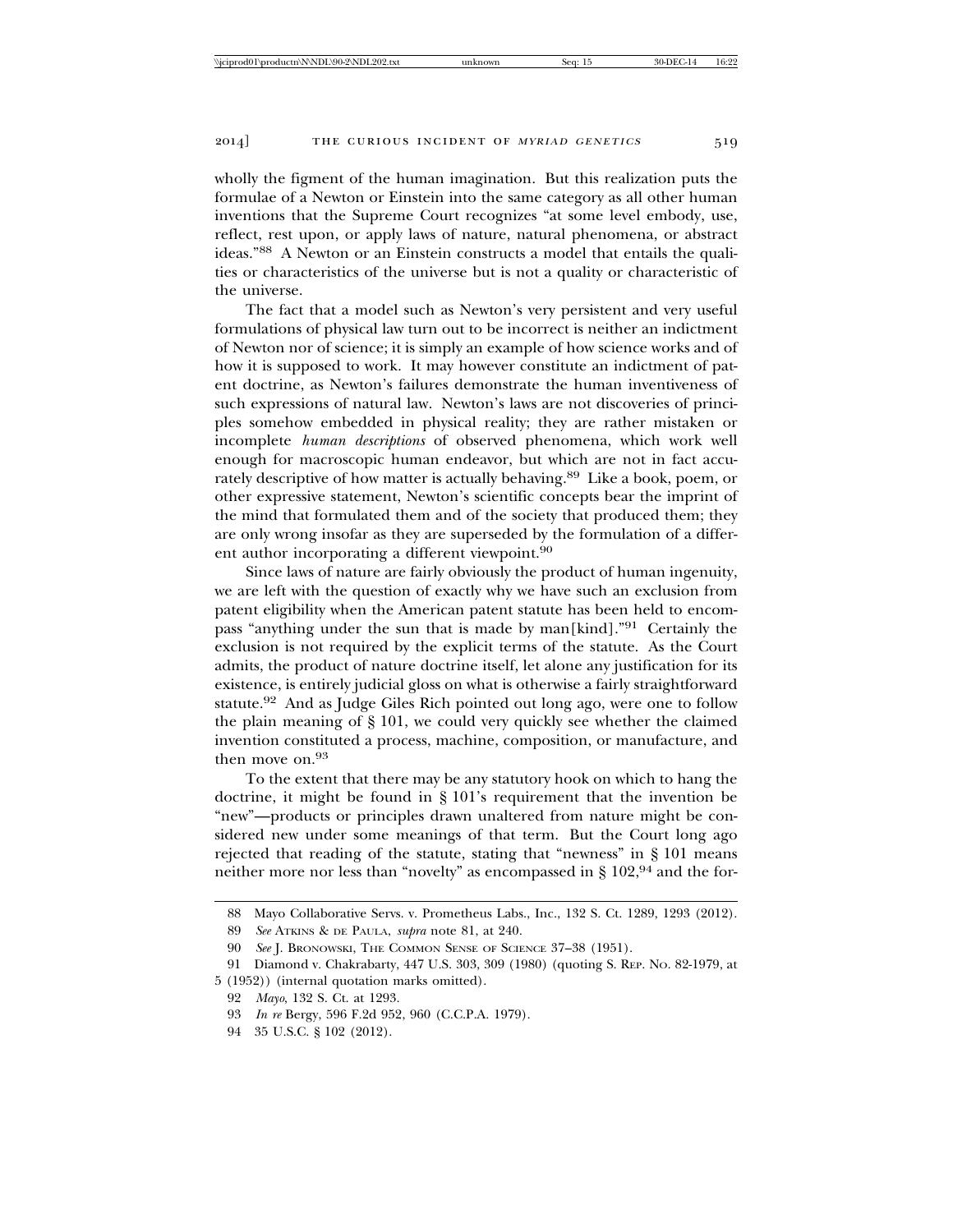mer is merely a reference to the latter.95 And even had the Court adopted a different stance, a "newness" criterion would not necessarily solve the problem under consideration here—since nothing is drawn from nature unaltered by humans, and is always "new" to humankind at its first discovery. There is, in short, no solace to be drawn from the statute; since the doctrine was wholly created by Court, its meaning must be supplied by Court.

Summing up to this point, the Court is insistent that there is a nonstatutory products of nature exception to patentable subject matter, and that it is related to the more frequently articulated laws of nature doctrine indeed, Justice Thomas seems to find the two indistinguishable. So it is there that we must look to understand how *Myriad* fits into the rationale the Supreme Court has built around § 101. But the laws of nature doctrine itself seems largely incoherent, having little to do with "nature," and instead primarily addresses human concepts. Perhaps this should not be surprising, however. Somewhat ironically, prior to *Mayo*, the cases in which the Supreme Court has elaborated on "laws of nature" are almost entirely those reviewing the patent eligibility of what would seem to be the inarguably human artifact of computer software. And yet software provides the setting that takes us a step nearer to understanding how the *Myriad* case might be considered in light of the *Mayo* decision.

## *B.* The Strangest Feeling of Déjà vu

When it comes to patentable subject matter, the Supreme Court, much like Lewis Carroll's Bellman, seems to express itself in threes.<sup>96</sup> In the 1970s the Court produced in rapid succession a trilogy of consecutive, though not entirely coherent, opinions on the patent eligibility of computer software, in which the Court attempted to define the parameters of patentable subject matter exclusions. In the earliest of these opinions, *Gottschalk v. Benson*, 97 the Court declared unpatentable a process for transforming one type of numerical notation into another.98 The Court found the claims to read on a mathematical relationship that constituted a law or principle of nature, placing it outside patentable subject matter, and which the Court found unpatentably abstract to boot.99 In the second opinion, *Parker v. Flook*, 100 the Court similarly invalidated claims to a method of calculating an "alarm limit," which is to say a method of measuring and determining whether the state of an industrial chemical process was approaching a point of danger.<sup>101</sup>

<sup>95</sup> *See* Diamond v. Diehr, 450 U.S. 175, 189 (1981) ("Section 101 . . . is a general statement of the type of subject matter that is eligible for patent protection. . . . Specific conditions for patentability follow and § 102 covers in detail the conditions relating to novelty.").

<sup>96</sup> LEWIS CARROLL, THE HUNTING OF THE SNARK at fit 1, stanza 2 (Chatto & Windus 1941) (1876) ("'What I tell you three times is true.'").

<sup>97 409</sup> U.S. 63 (1972).

<sup>98</sup> *Id.* at 72–73.

<sup>99</sup> *Id.* at 68.

<sup>100 437</sup> U.S. 584 (1978).

<sup>101</sup> *Id.* at 585, 594, 596.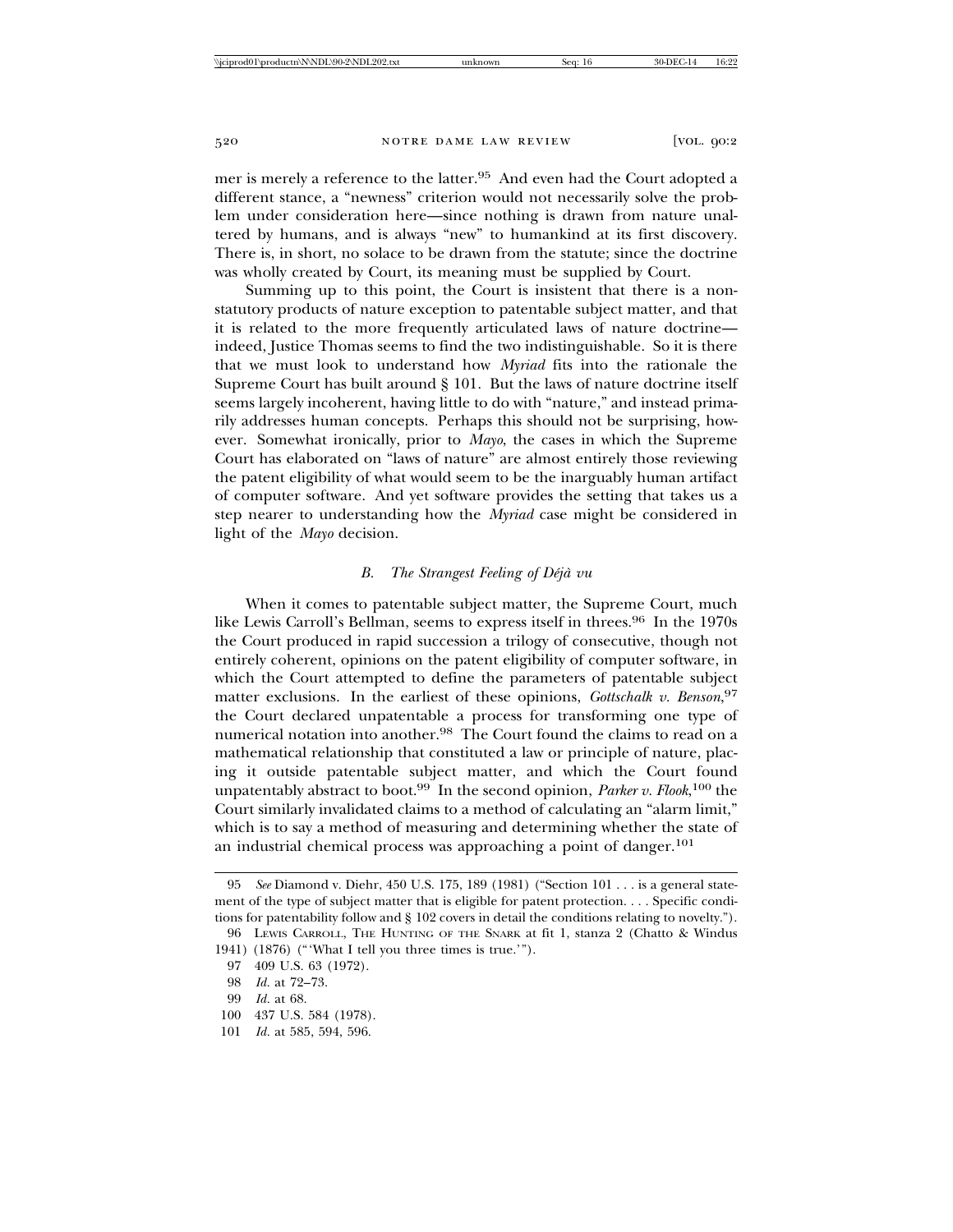In a third case, *Diamond v. Diehr*, 102 the Court seemingly reversed course, finding patent eligibility on facts surprisingly similar to those in *Flook*. 103 In *Diehr*, the Court held claims to a method for calculating an industrial process parameter, using a standard chemical formula, to be patentable.104 The automated calculation was used to judge the completion of a curing process for synthetic rubber used to produce output such as automobile tires.105 This seems to be the only appreciable difference between the cases: in *Flook*, as in *Benson*, the Supreme Court took the end product to be a number, whereas in *Diehr* it took the end product to be a tire. The opinion emphasizes the materiality and tangibility of the *Diehr* process as opposed to the immateriality and abstraction of the *Flook* process.106

In the early twenty-first century the Court now seems to have produced a companion trilogy on subject matter, returning first to the question of software patentability in *Bilski v. Kappos*, 107 then turning to laws of nature in Mayo v. Prometheus,<sup>108</sup> and finally back to computer programs with the recent decision in *Alice Corp. v. CLS Bank International*. 109 The decision in the first installment of this contemporary subject matter trilogy, *Bilski v. Kappos*, revisited the questions regarding software and mathematical processes addressed in the *Benson* opinion nearly forty years before.110 The claims in the *Bilski* case concerned a "business method" for hedging financial investments, expressed as a particular mathematical formula.111 Much as in *Benson*, the claims to the method might most usually be implemented in a computer, but were not explicitly limited to such implementation. Whereas a divided Federal Circuit had held the claims were not patent eligible because they were neither limited to embodiment in a machine, nor to a particular material transformation, the Supreme Court excluded the claims from patentable subject matter as an illegitimate attempt to claim an abstract idea.<sup>112</sup> In doing so, the Court held that characterizing the invention as a machine or transformation of matter may be a relevant consideration, but not the sole determinant of patent eligibility under § 101.113

Close on the heels of its *Bilski* opinion, in *Mayo v. Prometheus*, the Court took up the limits of patents directed to laws or principles of nature.114 Much as in the earlier *Parker v. Flook*, which the *Mayo* opinion references with

- 107 561 U.S. 593 (2010).
- 108 Mayo Collaborative Servs. v. Prometheus Labs., Inc., 132 S. Ct. 1289 (2012).
- 109 Alice Corp. v. CLS Bank Int'l, 134 S. Ct. 2347 (2013).

111 *Bilski*, 561 U.S. at 611–12.

- 113 *Id.* at 3227–28.
- 114 Mayo Collaborative Servs. v. Prometheus Labs., Inc., 132 S. Ct. 1289, 1293 (2012).

<sup>102 450</sup> U.S. 175 (1981).

<sup>103</sup> *Id.* at 177–81, 184.

<sup>104</sup> *Id.* at 177–78, 192–93.

<sup>105</sup> *Id.* at 177–78.

<sup>106</sup> *Id.* at 186–87.

<sup>110</sup> *See* Rochelle C. Dreyfuss & James P. Evans, *From* Bilski *Back to* Benson*: Preemption, Inventing Around, and the Case of Genetic Diagnostics*, 63 STAN. L. REV. 1349, 1351–52 (2011).

<sup>112</sup> *Id.*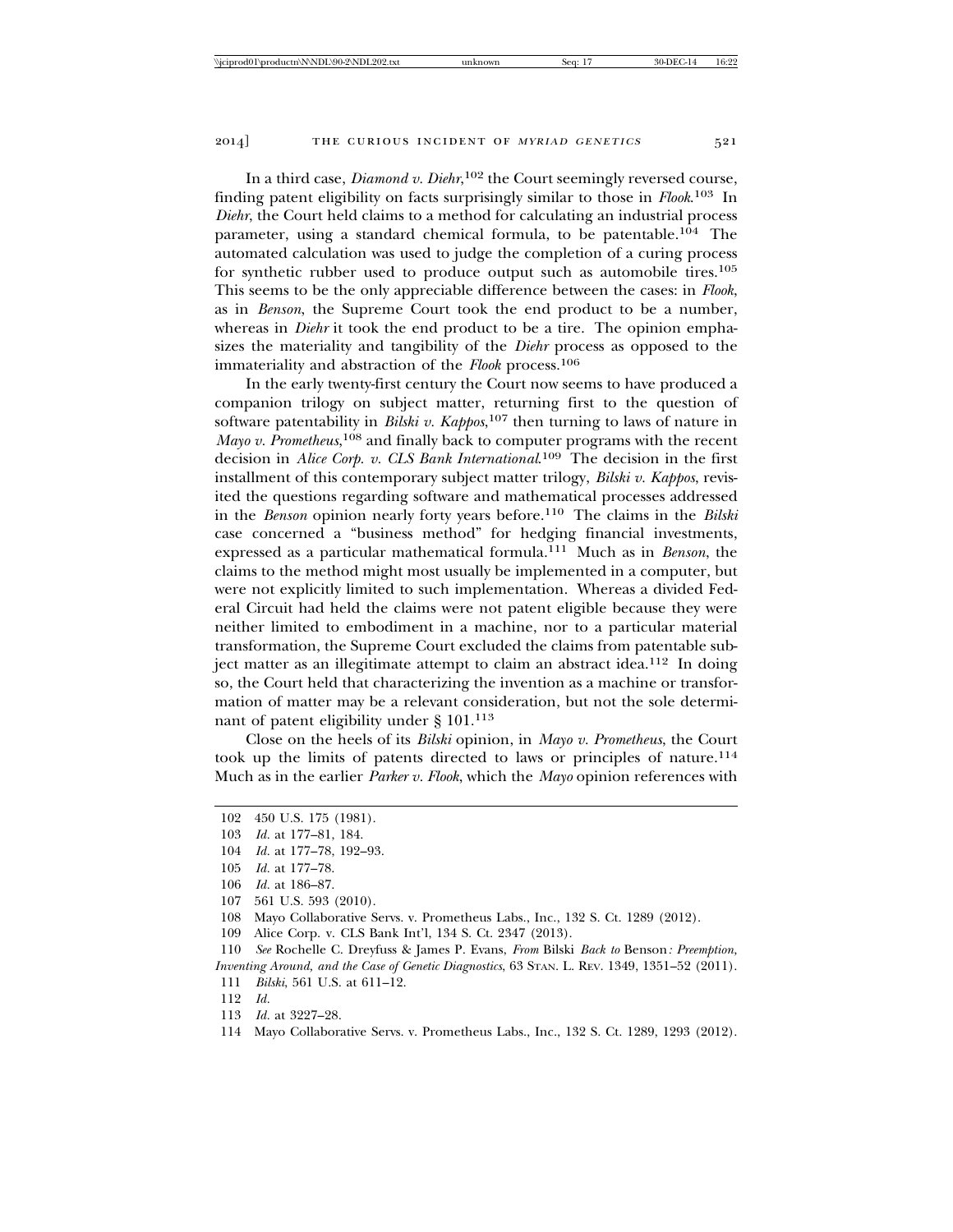some regularity,<sup>115</sup> the Court rejected a set of diagnostic method claims as reading on unpatentable natural phenomena.116 The *Mayo* claims were directed to a course of medical treatment: administering to a patient a particular pharmaceutical, determining the level of the pharmaceutical metabolites in the patient's blood, and then raising or lowering the dosage to an effective level.117 In an opinion by Justice Breyer, the Court reversed the Federal Circuit's conclusion that this was a patent eligible application of natural principles, holding that the claims were directed to natural principles themselves.118 While the Federal Circuit saw in the metabolism of the drug a tangible transformation of matter, the Supreme Court only saw the natural activity of the human liver, producing a characteristic level of metabolic products.119 Measuring the level of such metabolites, and administering therapeutically effective dosages of the drug, was characterized as routine or conventional activity that was insufficient to transform an unpatentable natural correlation into a patentable invention.120

It is this holding that is so strangely disconnected from the succeeding products of nature holding in *AMP v. Myriad*. 121 Yet there is odd precedent for the Court's silence. During the run of software patent opinions thirty years ago, in which the Court formulated the laws of nature doctrine in its current incarnation, the Supreme Court also ventured for the first time into the biotechnology field. Much as the current Court has addressed *Myriad*'s product of nature issue between *Mayo* and *Alice Corp.*, the Court thirty years ago generated a subject matter opinion on genetically engineered organisms—*Diamond v. Chakrabarty*—between its second and third process patent decisions.122 In some senses *Chakrabarty* might be considered the fourth opinion in the Court's twentieth-century software trilogy.123 The decision has become famous for its expansive view that all new technologies are presumptively patentable subject matter unless there is a clear signal from Congress to the contrary.124 The case's oft-cited trope is that American patent law is intended to extend to "anything under the sun" made by a human.<sup>125</sup> But this also implies the contrapositive: that American patent law does *not*

- 117 *Id.* at 1296–97.
- 118 *Id.* at 1299–1300.
- 119 *Id.* at 1296, 1298.

122 *See* Diamond v. Chakrabarty, 447 U.S. 303 (1980).

123 *Cf.* DOUGLAS ADAMS, SO LONG, AND THANKS FOR ALL THE FISH (1984) (the fourth book in *The Hitchhiker's Guide to the Galaxy* trilogy).

124 *See* Dan L. Burk, *Reflections in a Darkling Glass: A Comparative Contemplation of the* Harvard College *Decision*, 39 CAN. BUS. L.J. 219, 229 (2003) ("*Chakrabarty* assumes that the door is open and it is up to Congress to shut it . . . .").

<sup>115</sup> *See id.* at 1294, 1298, 1299, 1301, 1303 (referencing Parker v. Flook, 437 U.S. 584 (1978)).

<sup>116</sup> *Id.* at 1294.

<sup>120</sup> *Id.*

<sup>121</sup> Ass'n for Molecular Pathology v. Myriad Genetics, Inc., 133 S. Ct. 2107 (2013).

<sup>125</sup> *Chakrabarty*, 447 U.S. at 309 (quoting S. REP. NO. 82-1979, at 5 (1952)).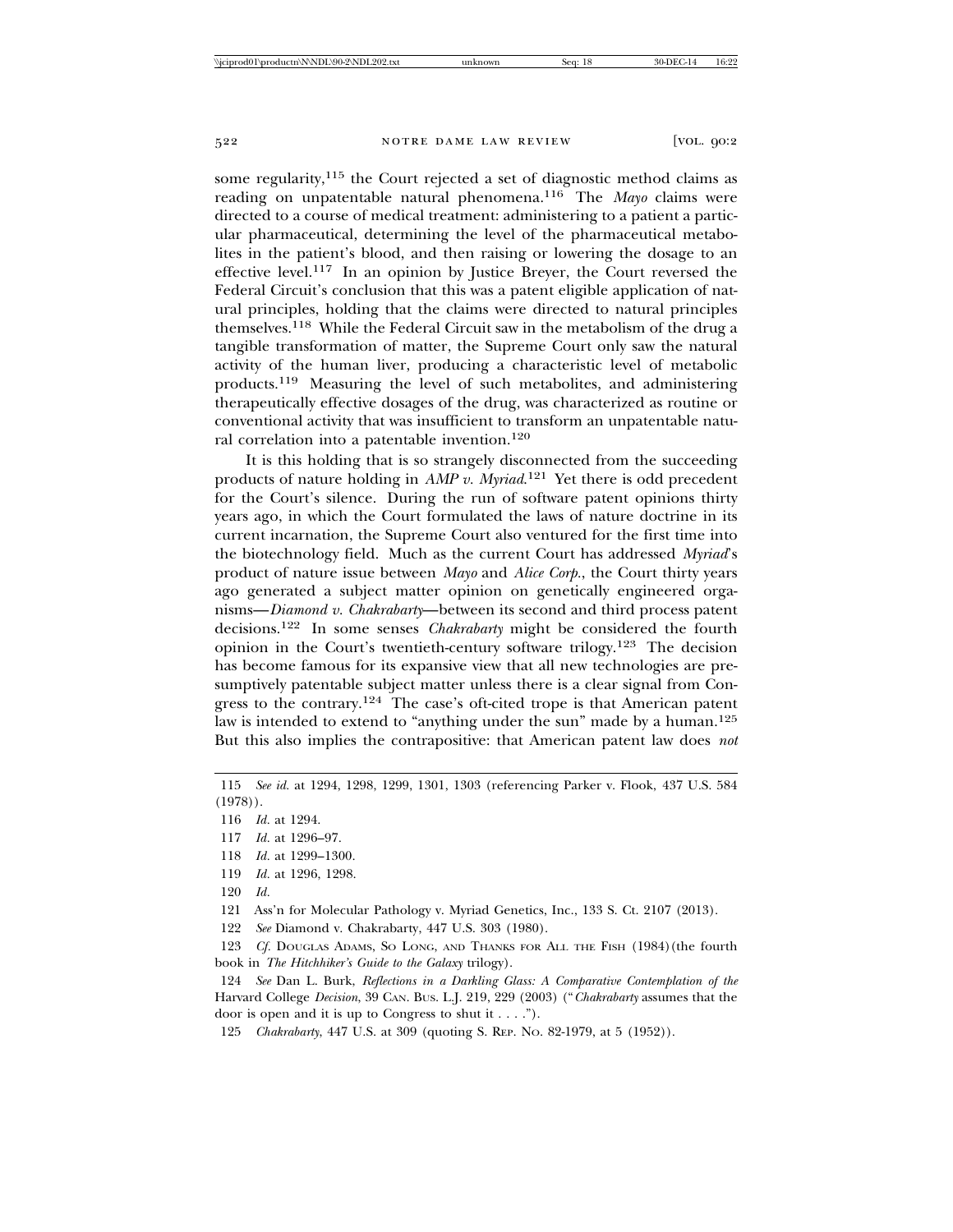extend to things under the sun *not* made by humans,<sup>126</sup> which leads in turn to the subject matter inquiry as to what is and is not considered made by humans.

But that inquiry was not taken up in *Chakrabarty*. Instead, as I have already indicated, the *Chakrabarty* opinion dealt with the problem of suitability of patents for living organisms.127 Although the patent examiner had initially rejected the *Chakrabarty* application, as well as the application in the companion case, *In re Bergy*, 128 as drawn to non-statutory products of nature, this position was rejected by the Patent Office's internal review board.<sup>129</sup> The Patent Office's alternate and preferred rationale for denying the claims shifted to a patent ineligibility rejection for being drawn to living subject matter.130 This is the issue that was twice reviewed by the intermediate Court of Customs and Patent Appeals.131 By the time the cases reached final review by the Supreme Court, the issue properly before the Court was the patent eligibility of living organisms, not of natural products.

Yet the Court at the time clearly viewed the *Chakrabarty* subject matter issue as closely related, perhaps identical, to the *laws* of nature question addressed in its contemporary software cases. Indeed, the procedural positioning of the *Chakrabarty* opinion eerily presaged that of the more recent *Myriad* opinion. After certiorari was granted in *Chakrabarty*, the case was remanded to the Federal Circuit's predecessor court of appeals for reconsideration in light of *Parker v. Flook*, 132 much in the same way that *Myriad* was later to be remanded for reconsideration in light of *Mayo v. Prometheus*. 133 Just as the current Supreme Court saw some doctrinal connection between *Myriad* and *Mayo*, the Court thirty years ago apparently saw some doctrinal connection between *Chakrabarty* and *Flook*.

And, much as the connection between the *Myriad* and *Mayo* seems to have evaporated after remand to the present-day Federal Circuit, the connection between *Chakrabarty* and *Flook* escaped the 1980s Court of Customs and Patent Appeals. Judge Rich, writing for the intermediate appellate court

131 *See In re* Bergy, 596 F.2d at 955 (discussing intervening events since the first decision).

132 437 U.S. 584 (1978).

133 Ass'n for Molecular Pathology v. Myriad Genetics, Inc., 132 S. Ct. 1794 (2012) (mem.) (order granting certiorari, vacating, and remanding).

<sup>126</sup> *See* Dan L. Burk, *Edifying Thoughts of a Patent Watcher: The Nature of DNA*, 60 UCLA L. REV. DISCOURSE 92, 94 (2013).

<sup>127</sup> *See supra* text accompanying notes 39–42.

<sup>128</sup> *In re* Bergy, 596 F.2d 952 (C.C.P.A. 1979).

<sup>129</sup> *In re* Bergy, 563 F.2d 1031, 1032–34 (C.C.P.A. 1977).

<sup>130</sup> Professor Swanson suggests that this was a very calculated political move on the part of the Patent Office in order to avoid the social controversy attending genetic engineering technology. *See* Kara W. Swanson, *Patents, Politics and Abortion*, *in* INTELLECTUAL PROPERTY LAW IN CONTEXT (William T. Gallagher & Debora J. Halbert eds., forthcoming), (manuscript at 20), *available at* http://papers.ssrn.com/sol3/papers.cfm?abstract\_id=2337062 (discussing the agency practice of "avoiding issuing patents to deeply contentious technologies" in order to avoid controversy).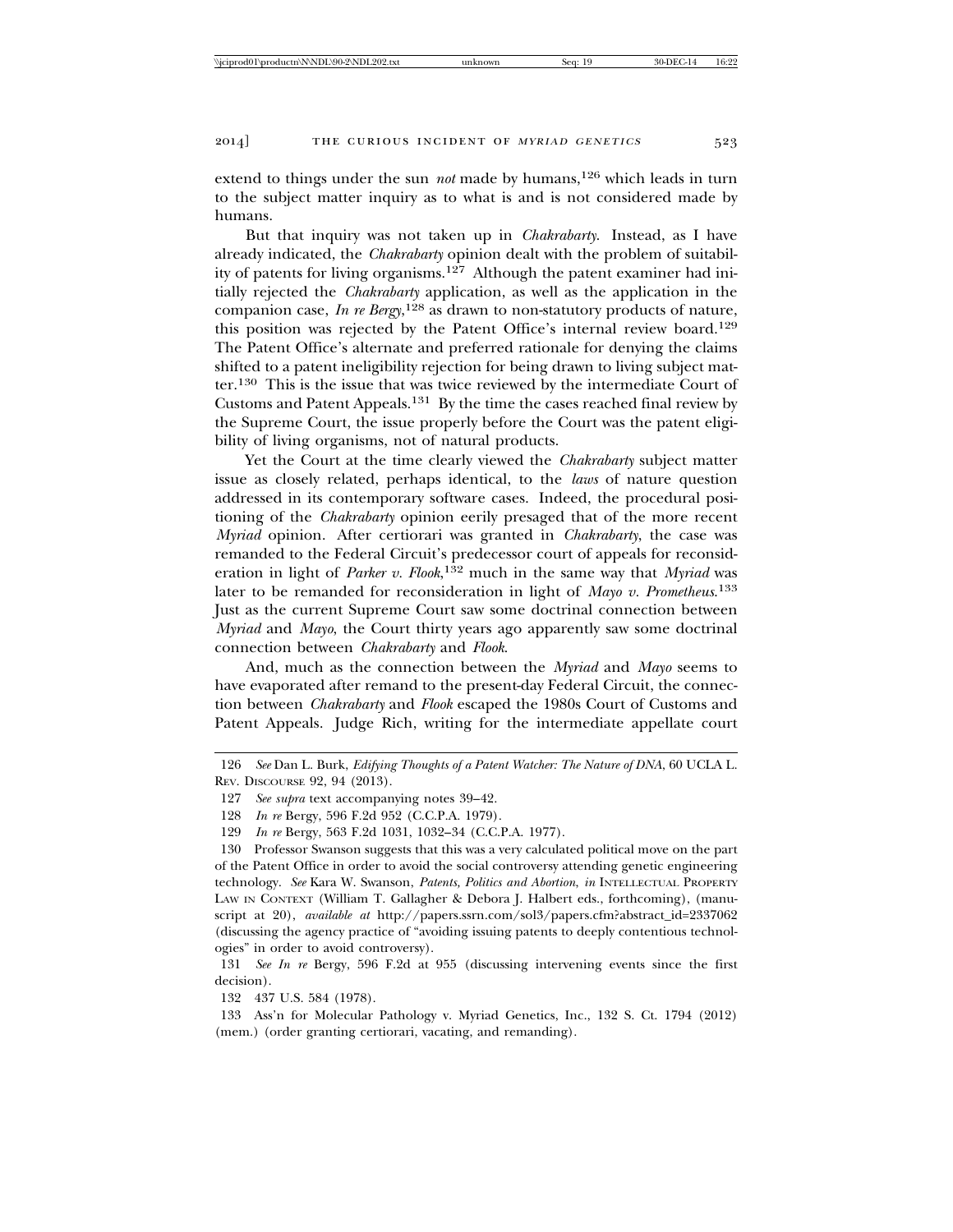panel, rather bluntly pronounced *Parker v. Flook* inapposite to the question of patenting living organisms.134 He then proceeded to instruct the higher Court on the distinctions between patent eligible subject matter and the patentability requirements of novelty and obviousness, which in his view the Court had improperly muddied in *Flook*. 135 A majority of the Supreme Court appeared to take the criticism to heart, explicitly disavowing and limiting the reasoning of *Flook* in the later *Diehr* opinion.136

Thirty years later in the remand of *Myriad*, all of the Federal Circuit judges on remand gave at least lip service to the direction to reconsider *Myriad* in light of *Mayo*, with differing degrees of solicitude for the applicability of *Mayo*. Judge Lourie, while diplomatically conceding that *Mayo* "illuminate[s] broad . . . principles" regarding  $\S 101$ ,<sup>137</sup> flatly concluded, notwithstanding the instruction for reconsideration, that "a composition of matter is not a law of nature."138 Judge Moore gave a somewhat more sympathetic reading to the equation of products and principles, opining that *Mayo v. Prometheus*, while not controlling, was instructive because "the *Prometheus* discussion of laws of nature (process claims) clearly ought to apply equally to manifestations of nature (composition claims)."139 And Judge Bryson in dissent, while conceding that *Mayo* "does not decide this case," attempted a type of analogy between the issues raised in the two cases, suggesting that just as a patentable invention involving a principle of nature must do more than simply describe the principle, so a patentable invention involving a product of nature must do more than make incidental changes to the product.<sup>140</sup>

The differing opinions of the Federal Circuit judges offer a plausible spectrum of rationales for the otherwise unexplained remand of *Myriad*. Thirty years ago the remand of *Chakrabarty* produced only a flat intermediate appellate rejection of any connection to *Flook*, a position that the Supreme Court subsequently embraced.141 That bit of history seems not to have repeated itself; the Court's most recent software decision in *Alice Corp.*, the modern doppelganger to *Diamond v. Diehr*, relies heavily on citations to the *Mayo* opinion and perhaps gives new legitimacy to *Flook*. 142 But *Alice Corp.*,

<sup>134</sup> *In re* Bergy, 596 F.2d at 964–65.

<sup>135</sup> *Id.* at 959.

<sup>136</sup> Diamond v. Diehr, 450 U.S. 175, 189 n.12 (1981).

<sup>137</sup> Ass'n for Molecular Pathology v. Myriad Genetics, Inc., 689 F.3d 1303, 1326 (Fed. Cir. 2012), *aff'd in part and rev'd in part*, 133 S. Ct. 2107 (2013).

<sup>138</sup> *Id.* at 1331.

<sup>139</sup> *Id.* at 1339–40 (Moore, J., concurring in part).

<sup>140</sup> *Id.* at 1354 (Bryson, J., concurring in part and dissenting in part).

<sup>141</sup> *See Diehr*, 450 U.S. at 189 n.12; *see also* Dan L. Burk, *Anticipating Patentable Subject Matter*, 65 STAN. L. REV. ONLINE 109, 112–13 (2013) (discussing the rejection of the *Flook* prior art analysis).

<sup>142</sup> Both the *Mayo* and *Alice Corp.* opinions cite *Parker v. Flook* with some frequency, and with apparent approval. *See* Alice Corp. v. CLS Bank Int'l, 134 S. Ct. 2347, 2355, 2359, 2360 (2014) (citing Parker v. Flook, 437 U.S. 584, 594–95 (1978)); Mayo Collaborative Servs. v. Prometheus Labs., Inc., 132 S. Ct. 1289, 1291, 1293, 1294, 1298, 1299, 1300, 1301, 1303 (2012) (citing *Flook*, 437 U.S. at 590).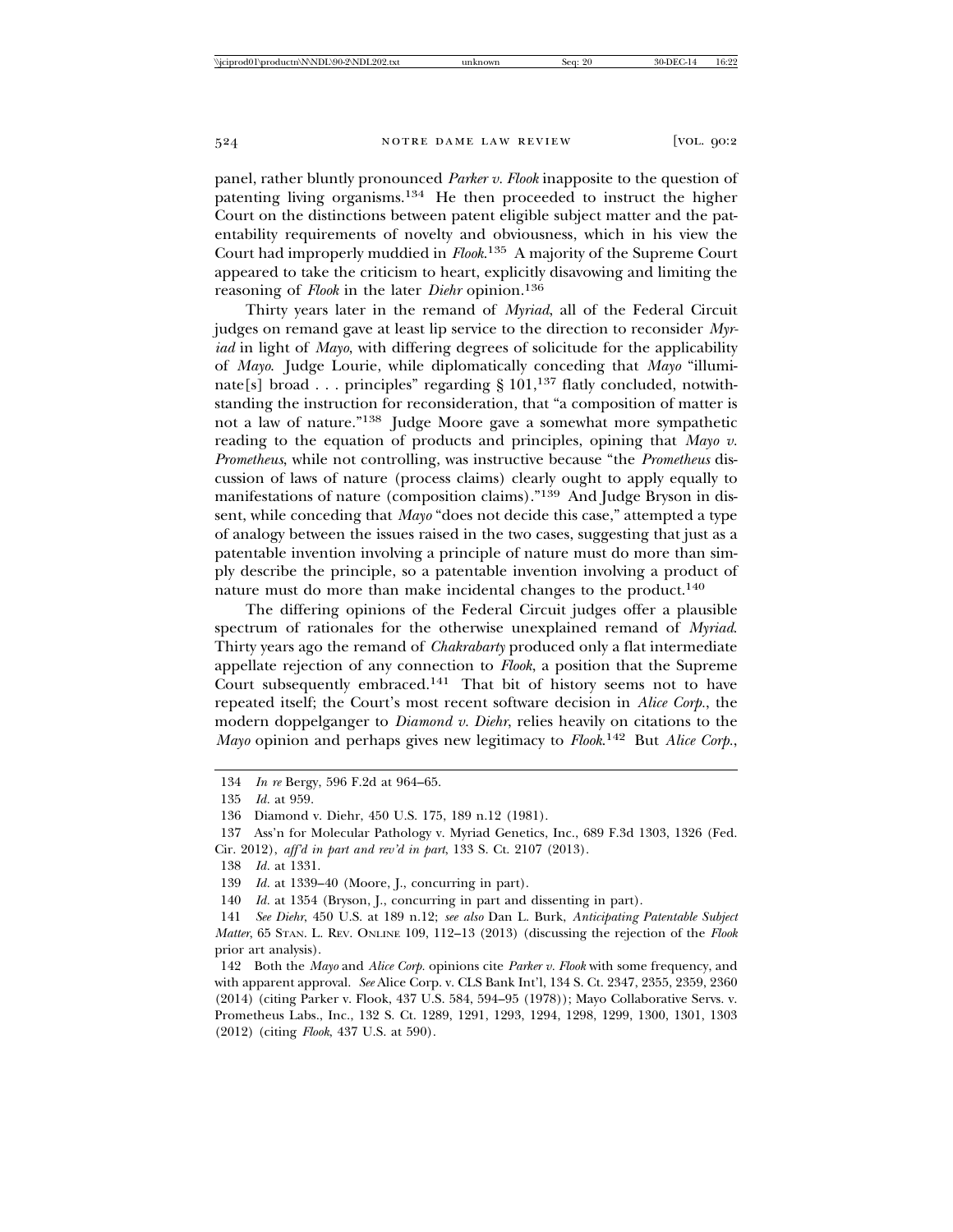while firmly tying its analysis to *Mayo*, says nothing substantive about *Myriad*, and nothing that would connect *Myriad* to its other contemporary subject matter cases. By saying nothing thus far about the *Mayo* connection, the Supreme Court has to some extent given the judges of the Federal Circuit the last word on the meaning of *Mayo* for the Myriad patents. Although the Supreme Court neither rejected nor adopted any of the three Federal Circuit views, they remain the likeliest set of possibilities as to what unarticulated connection was originally seen by the Justices considering *Chakrabarty* and *Myriad*.

### IV. ABSTRACT IDEAS AND THE LIKE

The line of subject matter cases that begins with *Gottschalk v. Benson* encompasses not only the exclusion of natural laws from patentable subject matter, but a string of related exclusions for abstract ideas, mental steps, and symbolic indicia.143 The mathematical transformations in *Benson* may have failed patent eligibility as principles of nature, but could just as well have been excluded because they were abstract ideas, or because the claims read on mental processes, or because they were expressed as written matter outside the purview of the patent system. The more recent claims in *Bilski*, *Mayo*, and *Alice Corp.* similarly implicate multiple subject matter exclusions. *Bilski* might be said to address business methods, *Mayo* to address natural laws, and *Alice Corp.* to address abstract ideas, but in fact it is impossible to cleanly sort the opinions by the type of exclusion; each of these opinions to a greater or lesser extent relies on the exclusions addressed in the others.

These doctrines of course travel as a pack: claims that are too abstract are likely to read so broadly as to encompass principles of nature; claims that encompass purely mental processes are likely too abstract; claims that encompass mental processes are likely to read on written matter. If it seems nearly impossible to tell in a case like *Benson* or *Bilski* exactly which of these doctrines the Court is relying upon to reject a patent, it is because only the slightest conceptual reframing is necessary to turn the opinion from an abstract ideas case to a mental steps or to a principle of nature case and back again. Thus, *Mayo* might be a case about a natural diagnostic correlation, or it might be a case about an invention that is too abstract. Or it may very well be a case about both.144

At the same time, although these doctrinal categories certainly overlap and seem to offer a tantalizing commonality of character, that commonality is in practice very difficult to discern. The European Patent Office (EPO), faced with a similar list of patentable subject matter exclusions in the European Patent Convention (EPC) that animates that Office, attempted to

<sup>143</sup> *See* Dan L. Burk, *Patenting Speech*, 79 TEX. L. REV. 99, 137–46 (2000).

<sup>144</sup> *Compare Mayo*, 132 S. Ct. at 1296 ("Prometheus' patents set forth laws of nature . . . ."), *with id.* at 1297 (holding that the process step of administering was insufficient to overcome the "prohibition against patenting abstract ideas" (quoting Bilski v. Kappos, 561 U.S. 593, 610 (2010))).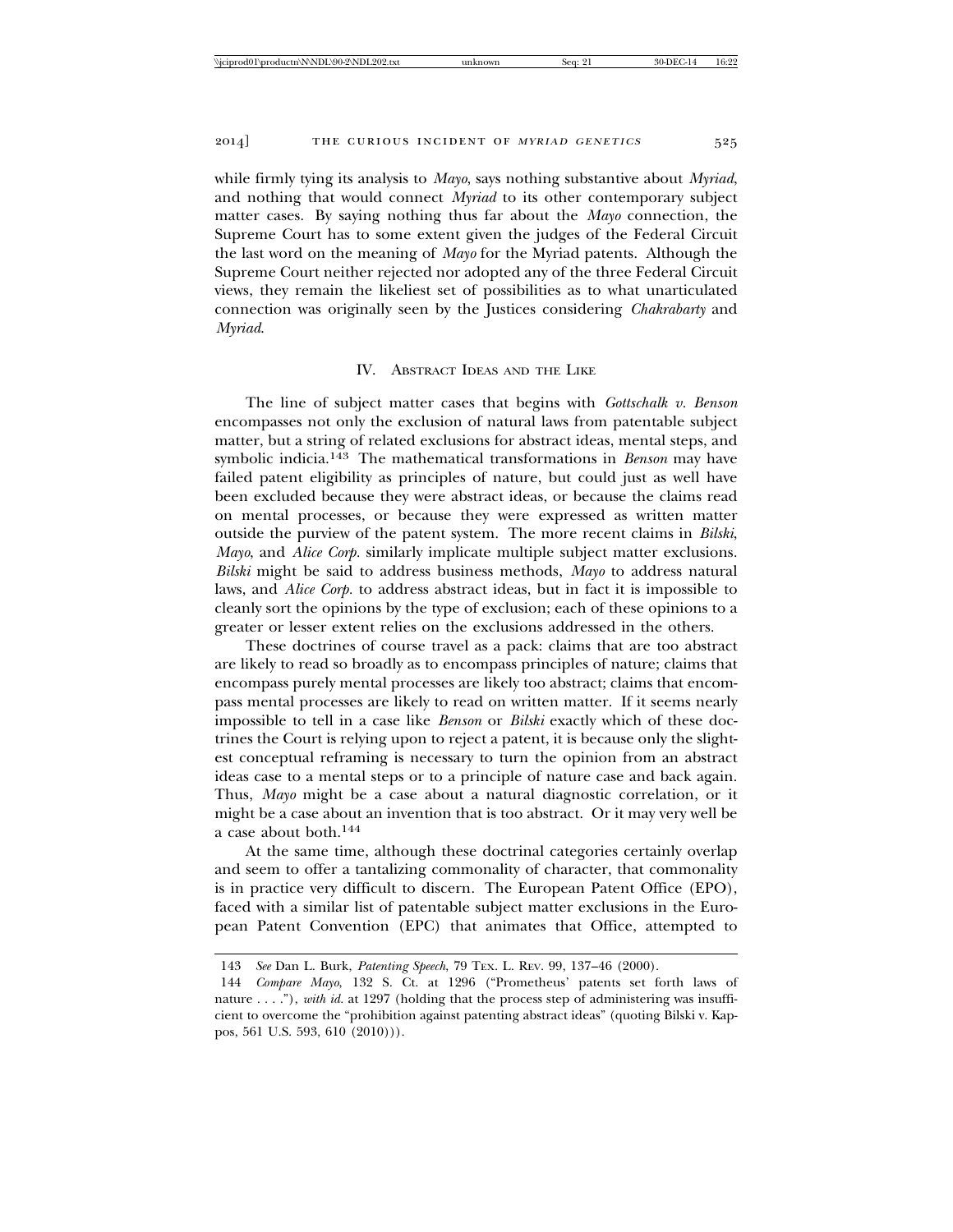divine some common principle among them. The EPC, paralleling American common law, specifically excludes from patentable subject matter discoveries, scientific theories and mathematical methods, aesthetic creations, rules and methods for performing mental acts, for playing games or for doing business, programs for computers, and presentations of information.145 These specific exclusions seem hauntingly similar in some way, and determining their underlying logic would aid in applying them to borderline cases such as software.

Unfortunately, the conclusion reached by the EPO on doctrinal commonality probably obscured rather than clarified the range of permissible subject matter. The Office concluded that the common feature among these exclusions is that they are not "technical,"146 a term which has caused no end of trouble in European patenting ever since, as the EPO and national courts expended enormous effort in an ongoing futile pursuit of content for that term.147 The past thirty years of EPC subject matter jurisprudence have been characterized by a series of shifts in approach and emphasis, from searching for the invention's "technical character" to searching for its "technical contribution," to seemingly abandoning the entire enterprise.<sup>148</sup> The more recent EPC decisions on this topic seem to have concluded that recitation of any physical apparatus is sufficient to render claims technical,<sup>149</sup> and the work of weeding out the dubious ones can be left to other doctrines such as novelty or inventive step, which Americans would call non-obviousness.150 That outcome is instructive, not only for the explicit list of exclusions in the EPC, but for the parallel doctrines inferred under the American § 101.

### *A. Products and Processes*

While the EPO has developed its subject matter jurisprudence from categories explicit in the EPC, in the United States much of the distinction between the doctrinal exposition that culminates in *Mayo* and which begins in *Myriad* arises from distinctions that are only implicit in our patent statute. Section 101 of the U.S. patent statute defines patentable subject matter as new and useful processes, machines, compositions of matter, or articles of

<sup>145</sup> Convention on the Grant of European Patents (European Patent Convention), art. 52(2), Oct. 5, 1973, 1065 U.N.T.S. 199 (as amended Jan. 1, 2006), *available at* http://www .epo.org/law-practice/legal-texts/html/epc/1973/e/ar52.html.

<sup>146</sup> *See* Estimating Sales Activity/Duns Licensing Assocs., Case T 154/04, 2/2008 O.J. E.P.O. 46, 61, 64 (Tech. Bd. App. 2006), *available at* http://archive.epo.org/epo/pubs/oj0 08/02\_08/02\_0468.pdf ("Article 52(2) EPC covers subjects whose common feature is a substantial lack of technical character.").

<sup>147</sup> *See* Rosa Maria Ballardini, *Software Patents in Europe: The Technical Requirement Dilemma*, 3 J. INTELL. PROP. L. & PRAC. 563, 567–68 (2008).

<sup>148</sup> *Id.*; Erika Ellyne, *Patent Eligibility—the 'Sick-Man' of Patent Law*, *in* ACCESS TO INFOR-MATION AND KNOWLEDGE 139, 153–54 (Dana Beldiman ed., 2013).

<sup>149</sup> *See* Ballardini, *supra* note 147, at 568.

<sup>150</sup> *See* Burk, *supra* note 7, at 748.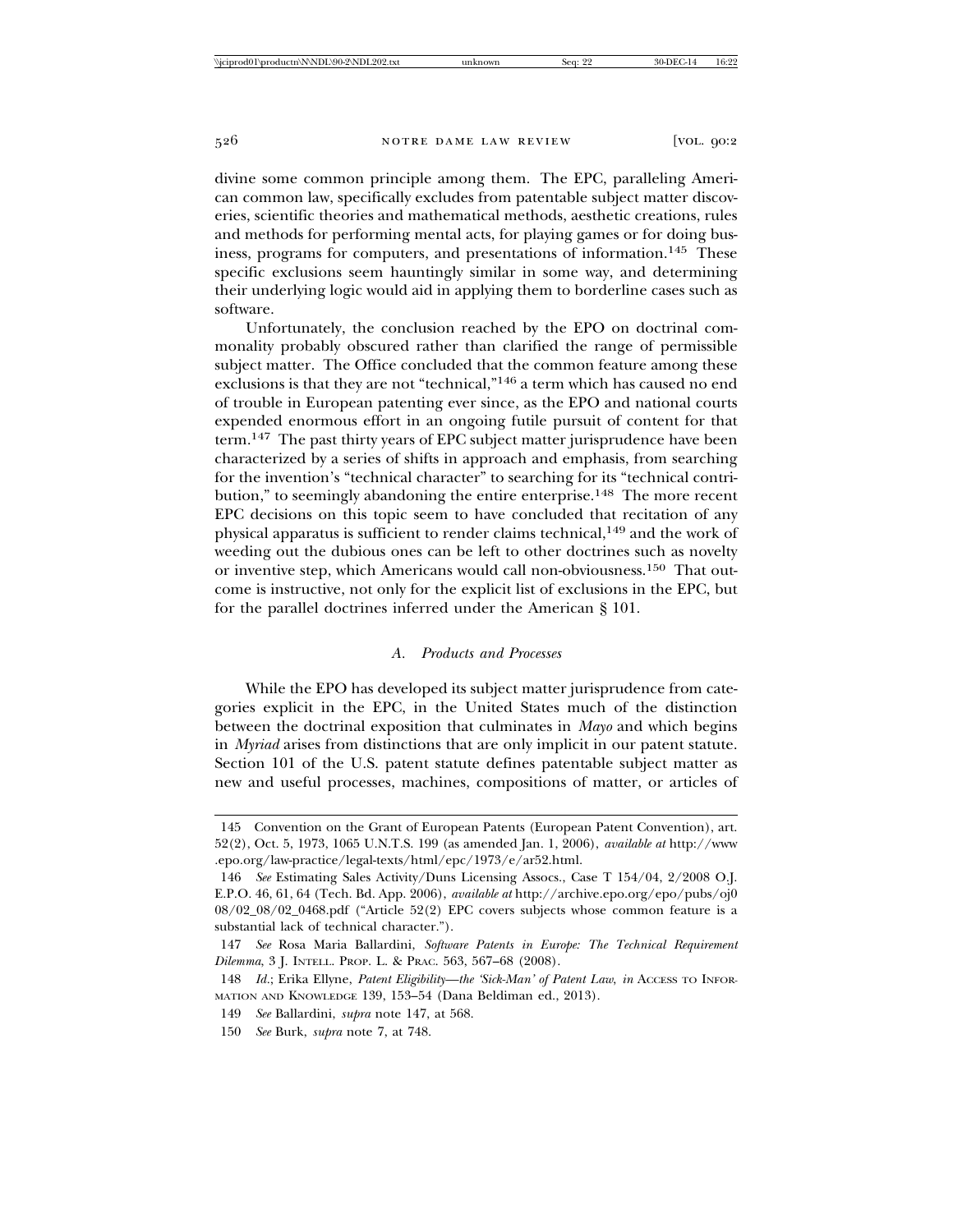manufacture.<sup>151</sup> One of these things, as children's television might musically advise us, is not like the others.152 Machines, compositions, and manufactures, which as a group constitute the subject matter of product patents, are (usually) tangible and discrete entities. But the fourth category of statutory subject matter, which constitutes the separate class of *process* patents, is not made up of tangible entities, but is rather characterized by sets of relationships between tangible entities.

At the same time, § 112(a) of the patent statute requires a patent applicant to teach those of ordinary skill the manner of making and using the claimed invention.153 This terminology runs throughout U.S. patent law; for example, § 271 grants patent holders the exclusive right to "make[ ], [and] use[]" the claimed invention;<sup>154</sup> and patentable novelty is defined in terms of making and use.155 These terms apply in a fairly straightforward way to product inventions; we can sensibly speak of making and using machines, manufactures, and compositions. The terminology makes only half as much sense when it comes to processes, however; we can sensibly speak of using a process, but we typically do not speak of processes as being made—processes are perhaps implemented or arranged or catalyzed, but not made.

However, making and using are themselves terms that *imply* processes, and process patents are frequently divided into the categories of "methods of making" and "methods of using."156 Section 101 itself makes no mention of these distinctions, and does not explicitly limit the universe of patentable processes to these categories. But as a practical matter, it is fairly difficult to imagine a process that does not fall into one or the other of these two classifications, and it seems likely that any candidate for an alternative classification could be redefined so as to fit into the categories of making or using. Indeed, it is typical that a process falling into one of these categories can often be reconceived as falling into the other; processes of making necessarily use some type of input, and processes of using typically generate, or make, some type of output.157

This indicates an implicit but unavoidable relationship between the two broad types of subject matter found in § 101. Products, at least to the extent that they constitute objects, are inherent in the concept of process, including processes of making and using. Making and using entail some type of object; some*thing* is made, and some*thing* is used. In classic industrial settings, the substrates of the process were fairly apparent, and extant in what is now § 101; machines and materials visibly interacted as inputs generating outputs. As the Supreme Court long ago explained in *Cochrane v. Deener*:

157 *See* Burk, *supra* note 39, at 43.

<sup>151 35</sup> U.S.C. § 101 (2012).

<sup>152</sup> *See* JOE RAPOSO & JEFFREY MOSS, THE SESAME STREET SONGBOOK 40 (1971).

<sup>153 35</sup> U.S.C. § 112(a).

<sup>154</sup> *Id.* § 271(a).

<sup>155</sup> *See* Burk & Lemley, *supra* note 79, at 395 (noting the terminology threaded through provisions of the patent statute).

<sup>156</sup> *See* Burk, *supra* note 22, at 564.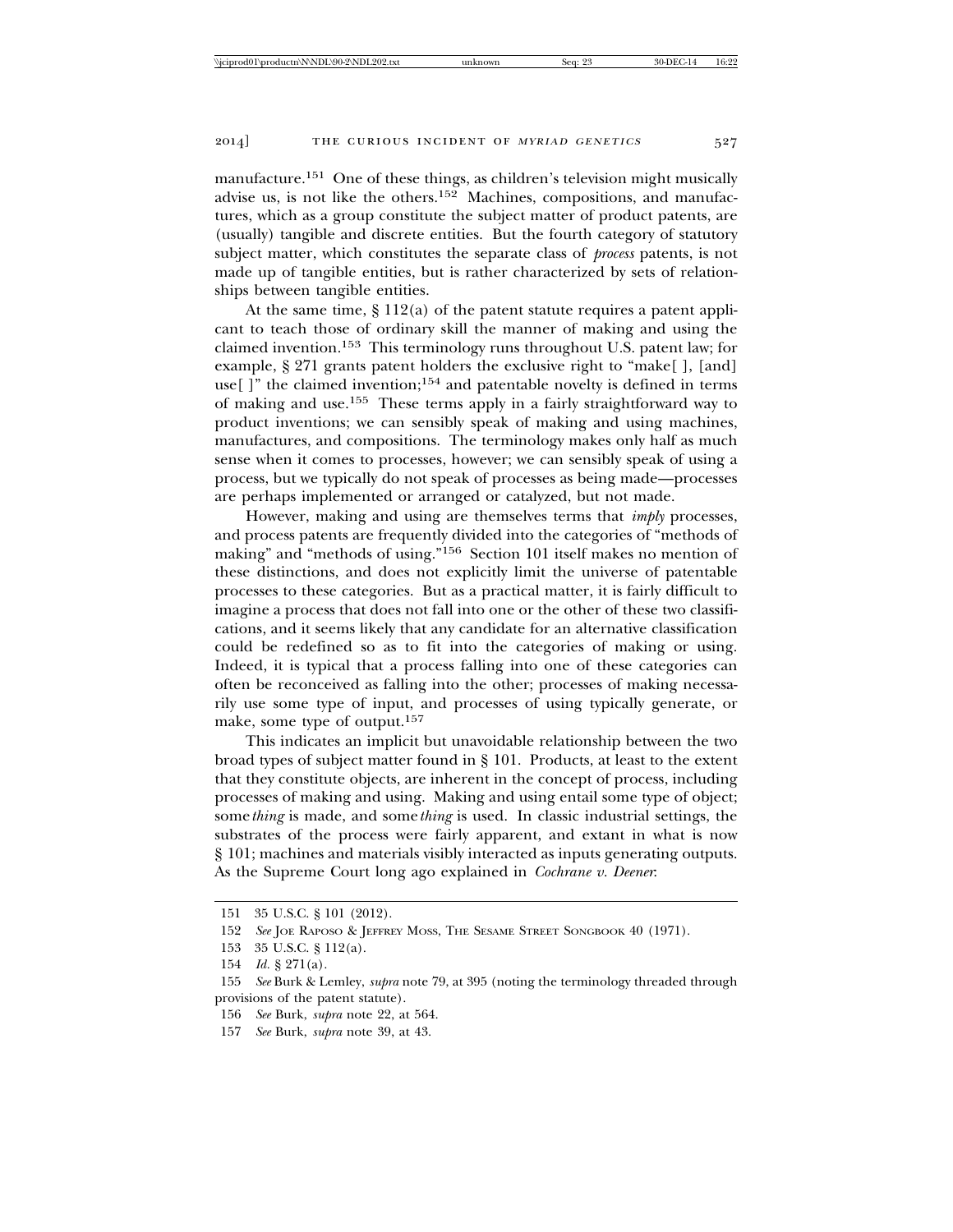A process is a mode of treatment of certain materials to produce a given result. It is an act, or a series of acts, performed upon the subject-matter to be transformed and reduced to a different state or thing. If new and useful, it is just as patentable as is a piece of machinery. . . . The machinery pointed out as suitable to perform the process may or may not be new or patentable; whilst the process itself may be altogether new, and produce an entirely new result. The process requires that certain things should be done with certain substances, and in a certain order; but the tools to be used in doing this may be of secondary consequence.158

This passage, filtered through the decisions of the *Benson* trilogy, ultimately formed the basis for the bright-line "machine or transformation test" developed by the Federal Circuit, and held by the Supreme Court in *Bilski* to constitute a possible subject matter test, although not the sole determinant of process patent eligibility.159 In particular, Justice Kennedy's *Bilski* opinion explicitly declined to limit patent eligibility to machines or transformations of matter due to the probability of thereby excluding inventions in areas such as programming and diagnostics that might not fit this definition of materiality.<sup>160</sup>

And yet, however tempting it may be to believe that modern inventions such as software or diagnostic methods are somehow different than more "classical" processes, this view is deceptive.161 There are no immaterial processes. The substrates of contemporary informational processes may seem invisible, or even absent, but they are surely there as circuits, storage devices, or other apparatus.162 Even mental processes necessarily entail material interactions: neurons fire, ions diffuse, membranes polarize, neurotransmitters bind.

The materiality of any given process thus implicates the subject matter exclusions for laws of nature and related doctrines. The interactions among components in a process necessarily follow the causal order of the universe, which is to say that they follow the causal statements we call natural laws, which are themselves generalized statements about processes.<sup>163</sup> Such causal relationships can typically be described in the representative language of mathematics, which can of course describe objects, but which is very typically used to describe the relationships among objects. Mathematics is a step removed from phenomena of nature, although it may be integral to describe such phenomena.164

<sup>158</sup> Cochrane v. Deener, 94 U.S. 780, 788 (1877).

<sup>159</sup> Bilski v. Kappos, 561 U.S. 593, 604–05 (2010). *See generally* Dreyfuss & Evans, *supra* note 110 (reviewing the *Bilski* holding).

<sup>160</sup> *Bilski*, 561 U.S. at 605–06.

<sup>161</sup> Margaret Jane Radin, *Information Tangibility*, *in* ECONOMICS, LAW AND INTELLECTUAL PROPERTY 395, 396–418 (Ove Granstrande ed., 2003) (arguing that software, DNA, and other information is physically instantiated).

<sup>162</sup> Jean-Francois Blanchette, *A Material History of Bits*, 62 J. AM. SOC'Y INFO. SCI. & TECH. 1042, 1042 (2011).

<sup>163</sup> *See supra* text accompanying notes 86–90.

<sup>164</sup> *See supra* text accompanying notes 77–79.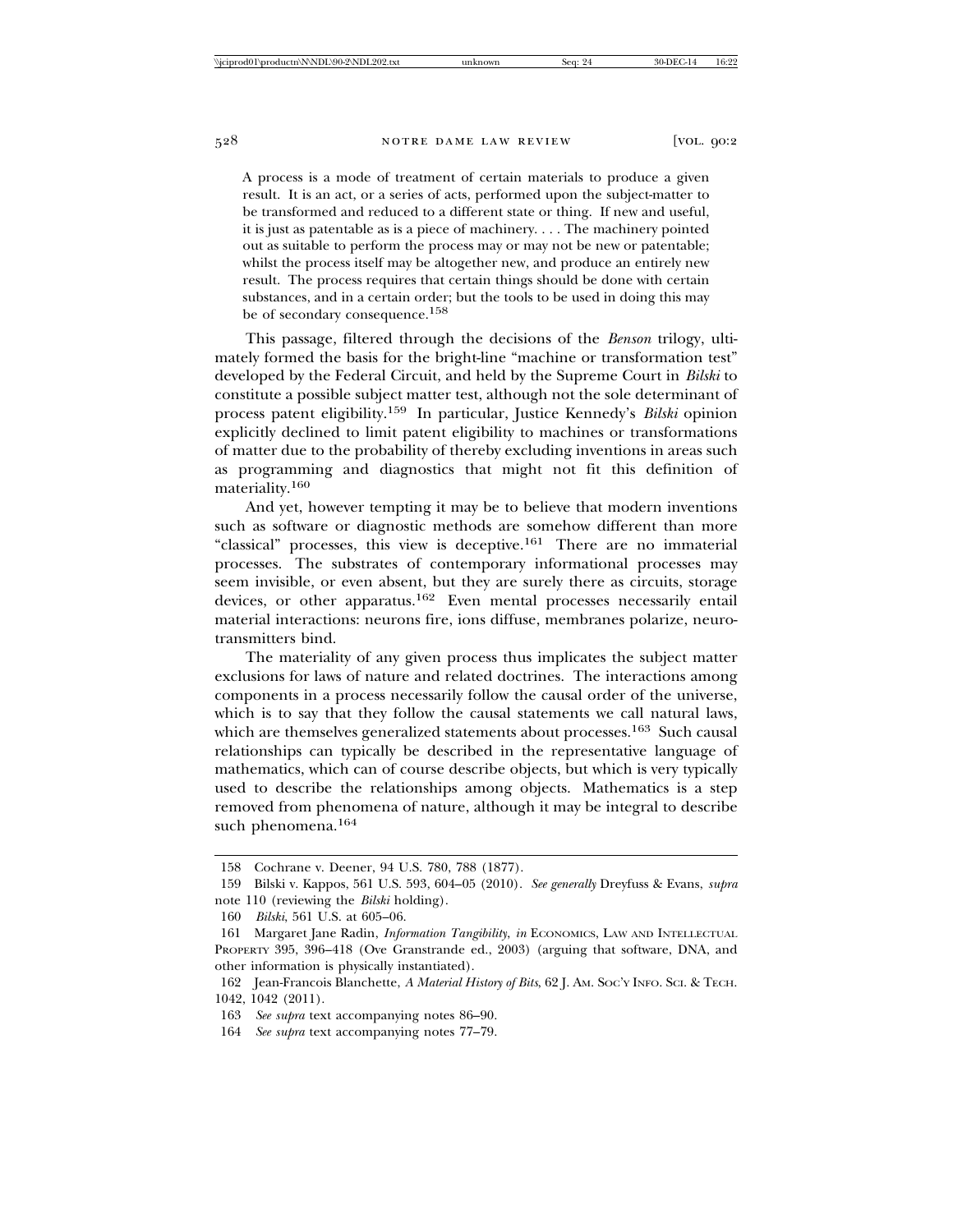And this is, of course, the reason that the Supreme Court has primarily addressed the laws of nature doctrine and its companion subject matter exclusions in the context of software, where they occur so often. Software is not mathematics, as the Court seems once to have supposed in *Benson*, 165 but both are expressive forms of logic. Neither constitutes natural law, but either may constitute an expression of causal material relationships, rendered symbolically rather than physically. Thus, as Phil Agre once observed, computers are able to model anything that can be described in text, as they are machines that are inscribed with text.166

Indeed we might say that software defines a set of physical relationships that may model other relationships. Software itself is in large measure a symbolic representation of a logical apparatus, albeit an executable representation capable of configuring a physical apparatus.167 Although one could build hardwired machines that are the functional equivalent of software, we more typically write expressions that temporarily configure universal machines to particular tasks.168 Thus software routinely collapses the usually comfortable distance between symbolic expression and physical instantiation, concomitantly collapsing the distance between laws of nature and their material substrates. And this mercurial character of software, seeming sometimes an apparatus, and sometimes the state of an apparatus, more than any other current technology reveals the untenable division between product and process in the patents that claim it.169

## *B. A Process by Any Other Name*

The Supreme Court's twentieth-century software cases and their twentyfirst century counterparts have thus been the primary vehicle by which the Court has articulated the related set of subject matter exclusions denominated mental steps, abstract ideas, and laws of nature. But these same exclusions could be and on occasion have been formulated as disclosure problems that in the United States run afoul of the enablement and written description requirements of § 112. The American patent statute requires the patent applicant to provide a disclosure that enables one of ordinary skill to make and use the claimed invention; the applicant is also required to describe the invention in sufficient detail that one of ordinary skill would know she has possession of what is claimed.170 Thus, the disclosure in the patent must be commensurate with the scope of the claims: a patentee who wants to claim

<sup>165</sup> Gottschalk v. Benson, 409 U.S. 63, 71–72 (1972).

<sup>166</sup> Philip E. Agre, *Internet Research: For and Against*, *in* 1 INTERNET RESEARCH ANNUAL: SELECTED PAPERS FROM THE ASSOCIATION OF INTERNET RESEARCHERS CONFERENCES 2000–2002, at 25, 27 (Mia Consalvo et al. eds., 2004).

<sup>167</sup> *See* Pamela Samuelson et al., *A Manifesto Concerning the Legal Protection of Computer Programs*, 94 COLUM. L. REV. 2308, 2316 (1994).

<sup>168</sup> *Id.* at 2320.

<sup>169</sup> *See* Dan L. Burk, *Method and Madness in Copyright Law*, 2007 UTAH L. REV. 587, 609–10. As should be clear by now, biotechnology comes in a close second. *See id.* 170 35 U.S.C. § 112(a) (2012).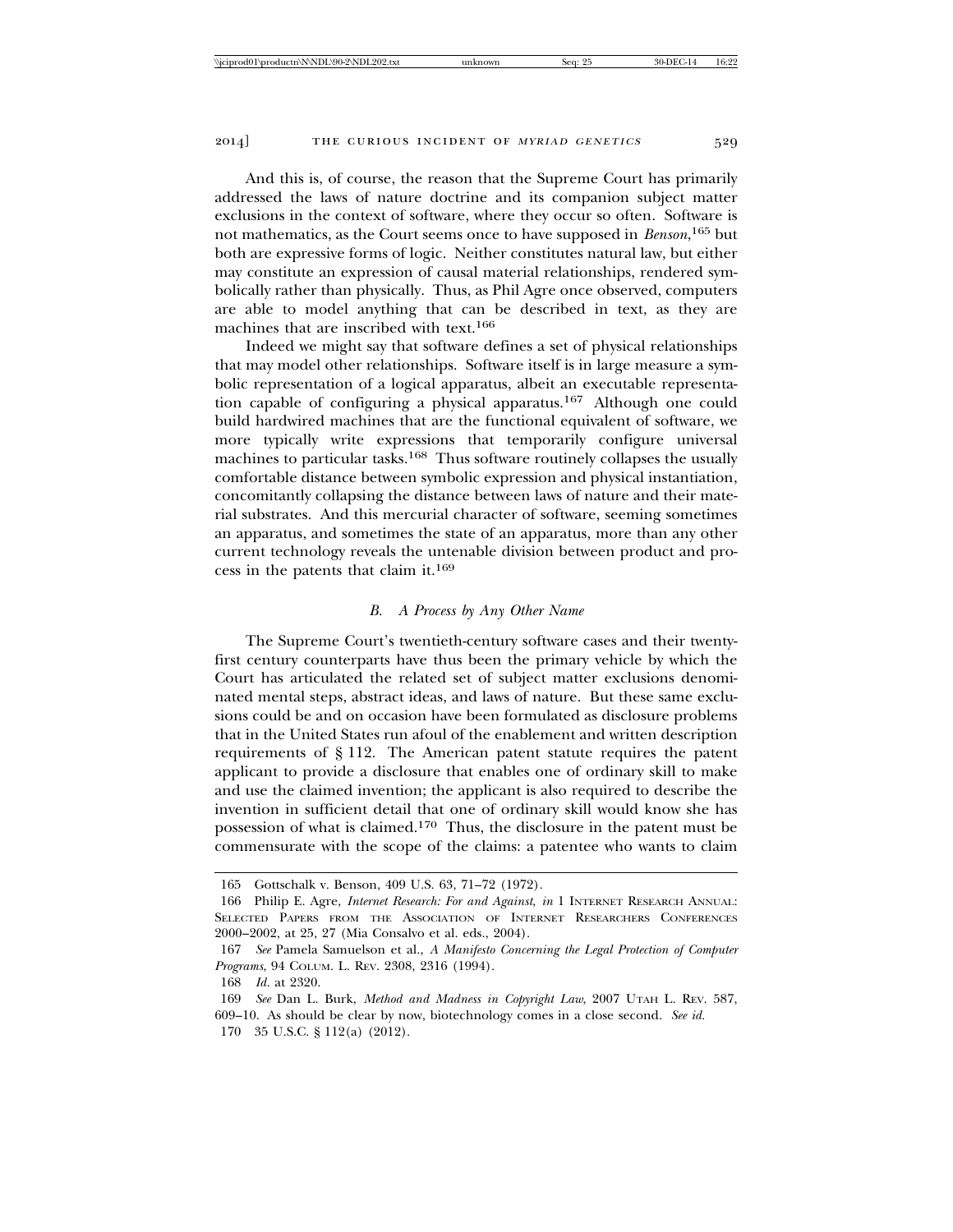more must disclose more; patentees who disclose less are only entitled to claim less. Claims drawn to mental steps, abstract ideas, and natural principles are all difficult to enable, or to properly describe. How does one enable a particular thought, or all embodiments of a general principle?

The solution to this problem has often been to draft process claims as if they were product claims, in terms of the apparatus or physical substrates involved.<sup>171</sup> Such drafting lends a veneer of tangibility to claims that might otherwise seem abstract or conceptual. Indeed, this might seem to be the lesson of the *Benson/Flook/Diehr* trilogy: processes in the first two cases that produced a numerically represented output were held patent ineligible, whereas the process in the third case that produced a solid and palpable industrial product—such as a tire—passed patent muster.

Of course, as I have suggested in the discussion of software above, the disfavored numerical outputs in *Benson* and *Flook* were not in fact ephemeral, ideal objects: they were embedded in some solid and palpable substrate.172 Binary representations—the 0s and 1s of machine-readable computer code are visualized as numbers, which seem fairly conceptual or ephemeral. But in an actual digital processor, they are implemented as high and low voltages in a circuit. Patent claims can describe them in either formulation; if a numerical characterization seems overly abstract, the same invention can be claimed as the state of voltages hardware. Consequently, for many years after the Court's twentieth-century subject matter trilogy it became the norm in the United States to avoid claims with generalized expressions of numerical output, couching the claims instead in terms of their substrate.173 Similarly, the two-step analysis in *Alice Corp.* seems to suggest that the second step becomes moot if the initial step has been sufficiently tied to a structural claim. And as I have already mentioned, in the EPO, too, claims that recite any type of apparatus are now considered patent eligible (although likely to be denied on other grounds such as obviousness).<sup>174</sup>

Lemley and Cohen refer to this dodge as "the doctrine of the magic words" whereby one description of an invention is disallowed while an alternative description of the same thing is permissible.175 But this kind of exercise becomes tedious at some point, not to mention counterproductive. Even though clever drafting can describe an invention in either process terms or product terms, inventions typically lend themselves to one type of description or another.176 Although it is possible to describe machines, manufactures, and compositions in terms of functional relationships, this tends to be awk-

- 174 *See supra* text accompanying notes 145–50.
- 175 Cohen & Lemley, *supra* note 171, at 9.

<sup>171</sup> Julie E. Cohen & Mark A. Lemley, *Patent Scope and Innovation in the Software Industry*, 89 CALIF. L. REV. 1, 9 (2001).

<sup>172</sup> *See supra* text accompanying notes 161–69.

<sup>173</sup> *See* Dreyfuss & Evans, *supra* note 110, at 1357.

<sup>176</sup> *Cf.* Amgen, Inc. v. U.S. Int'l Trade Comm'n, 902 F.2d 1532, 1537–38 (Fed. Cir. 1990) (attempting—albeit unsuccessfully—to characterize genetically modified cells as "'non-traditional' process claims").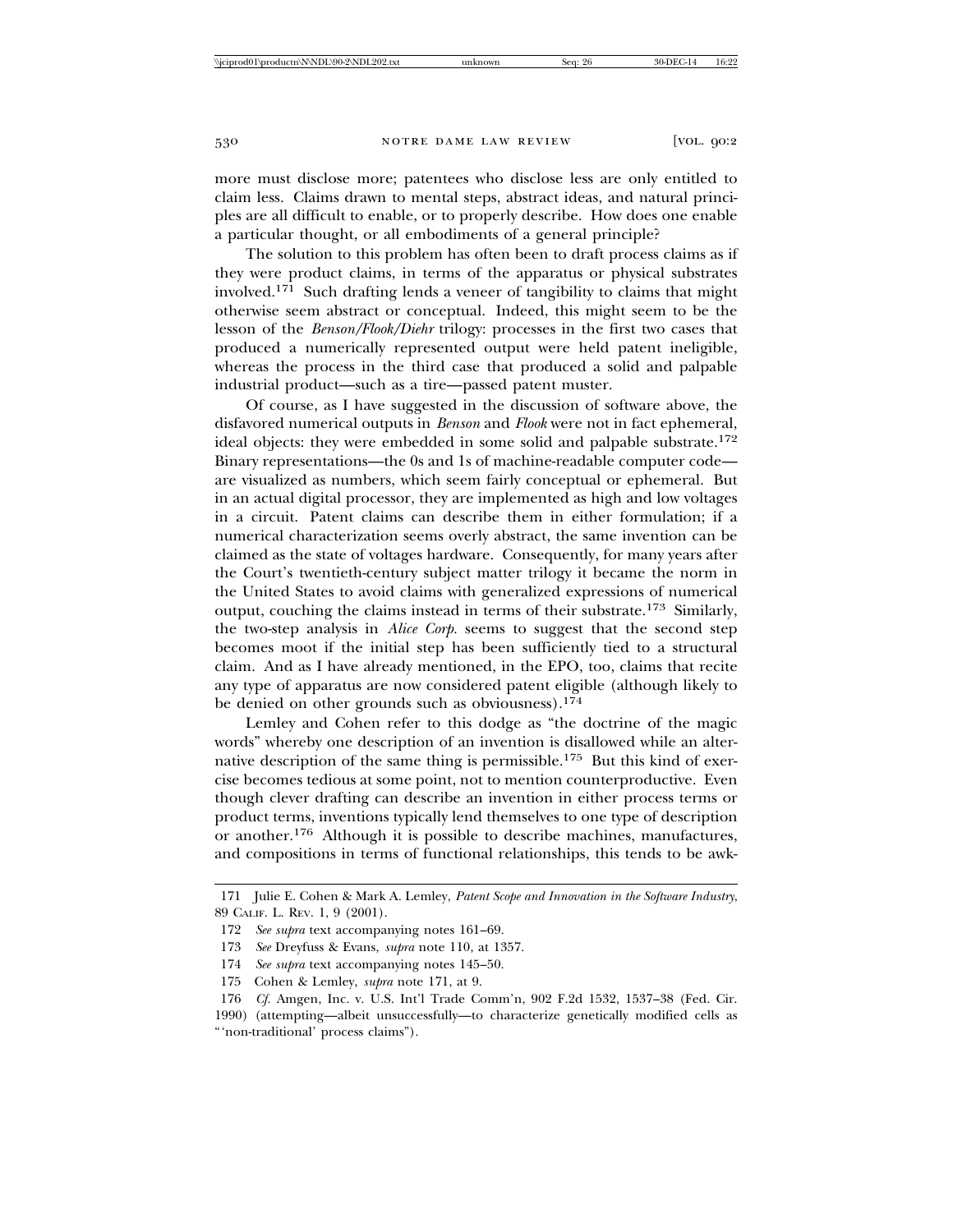ward—indeed, one specialized form of claiming where this was regularized, by which inventions were claimed in terms of the process that made them, led to ongoing controversies about the claim scope that are still not entirely settled.177 Instead of roundabout functional descriptions, the most straightforward description of product inventions will tend to be largely or wholly structural. And although process claims can be written in terms of the substrates that stand in a particular process relationship, the most natural and straightforward description of a process will tend to focus on the relationship rather than the structures—even though this type of description will tend to appear abstract, conceptual, or naturally phenomenological.

Even when not employed to avoid a laws of nature characterization, the commonality of process and product claims routinely engender interlocking claims of each type. The relationships between novel materials may themselves be patentably novel, just as patentably novel relationships may give rise to novel materials.178 Thus a new technological development often gives rise to both process and product claims that following § 101 are considered related but separate inventions. This was, for example, the case for Myriad's DNA sequences; the company held patents claiming not simply the DNA sequences for certain cancer-inducing genes, but also patents claiming the process of using those sequences in a diagnostic test.

The initial suit against Myriad considered both the DNA product claims and the associated process claims; the plaintiffs who challenged the gene patents considered by the Supreme Court initially challenged the diagnostic patents as well. And although the *Mayo* opinion is conspicuously absent from the Supreme Court's reasoning in its *Myriad* opinion, and for that matter makes only brief cameo appearances in the Federal Circuit's reconsideration of *Myriad* on remand, it played a starring role in the diagnostic process reasoning of the lower courts. Neither the diagnostic claims nor the rationale for rejecting them ever reached the Supreme Court, which granted certiorari only on the question of patent eligibility for human genes.

Both the trial court and the Federal Circuit unanimously agreed that the process claims were not patent eligible.179 Myriad's diagnostic process was to compare a patient's BRCA1 sequence to a set of reference sequences known to predispose carriers toward cancer, and to conclude from the comparison whether the patient was predisposed toward cancer.180 All of the judges to examine the question agreed that Myriad had simply claimed a natural correlation between a particular nucleotide sequence and the propensity to can-

<sup>177</sup> Abbott Labs. v. Sandoz, Inc., 566 F.3d 1282, 1299 (Fed. Cir. 2009) (holding that infringement of product-by-process claims requires use of the defining process).

<sup>178</sup> Sorting such patentability out has become known as the *Durden* problem, from the line of cases grappling with these issues. *See* Burk, *supra* note 39, at 50–53; Burk, *supra* note 22, at 572–75.

<sup>179</sup> Ass'n for Molecular Pathology v. U.S. Patent & Trademark Office, 683 F.3d 1329, 1355–57 (Fed. Cir. 2011); Ass'n for Molecular Pathology v. U.S. Patent & Trademark Office, 702 F. Supp. 2d 181, 233–37 (S.D.N.Y. 2010).

<sup>180</sup> *Ass'n for Molecular Pathology*, 702 F. Supp. 2d at 237.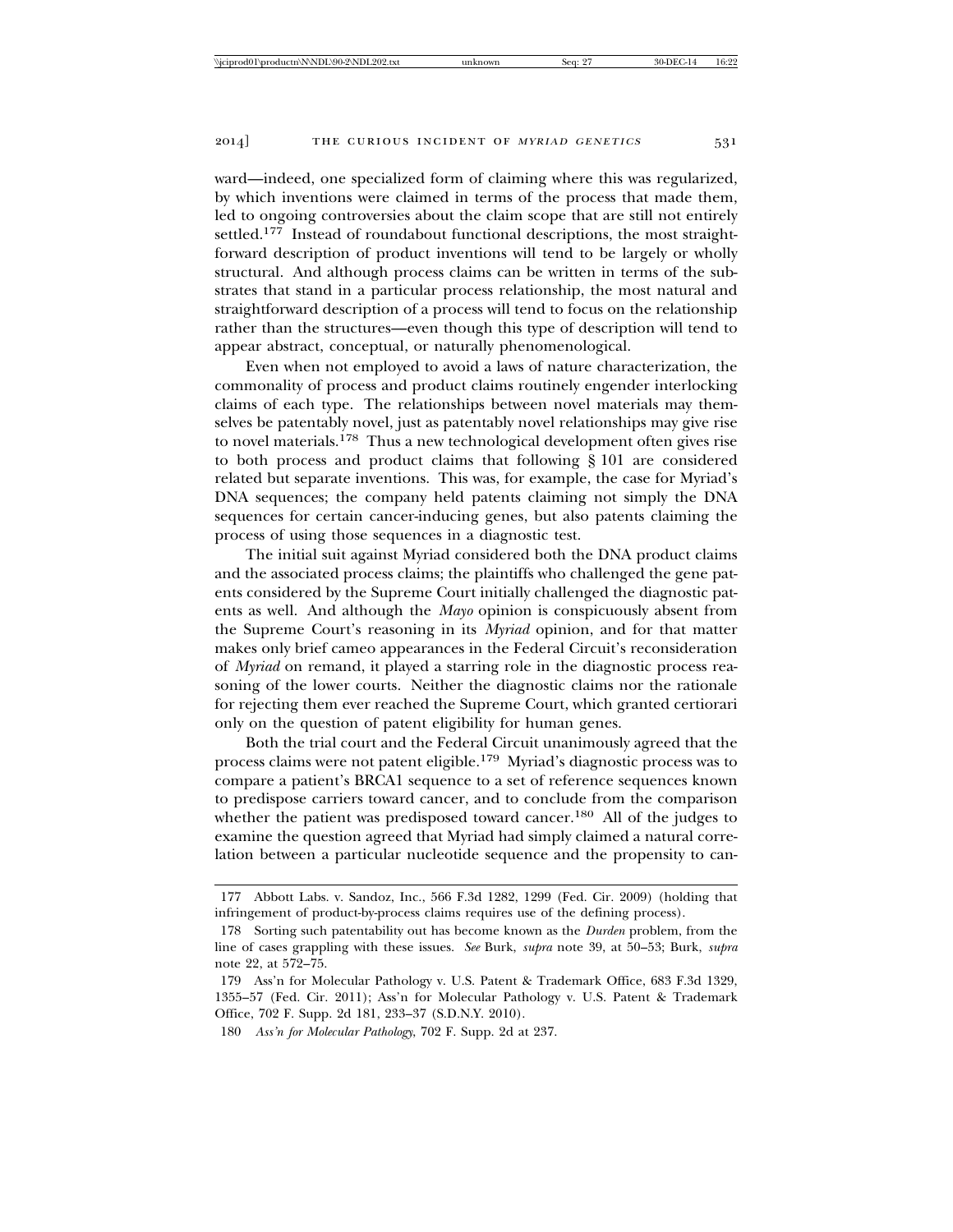cer, paralleling the Supreme Court's reasoning in *Mayo v. Prometheus*. Just as in the case of software, this ineligible claim might be characterized in a variety of ways. Judge Lourie, writing for a unanimous Federal Circuit, reasoned that quite apart from the Supreme Court's natural law reasoning in *Mayo*, the *Myriad* "comparing" and "analyzing" process claims attempted to claim a correlation that constituted an "abstract" mental step.181

But this application of the *Mayo* logic is troubling, since on this logic all diagnostic procedures seem at risk of exclusion from the patent system. Diagnosis is by definition a process of deduction, which necessarily involves incidental correlation. Any diagnosis relies on natural relationships to define such correlations: the patient displays a symptom or characteristic associated with disease, or does not display a symptom or characteristic associated with disease; the observer concludes from the presence or absence of the particular indicator that the patient does or does not have the associated disease. If the presence of such natural correlations precludes patenting, then diagnostic methods seem generally unpatentable.

This outcome is all the more puzzling in light of the Supreme Court's endorsement at the end of its *Myriad* opinion of process claims to genetic testing that may incorporate unpatentable genomic DNA. Perhaps intending to reassure the U.S. biotechnology industry that has for the last three decades flourished around gene patents, the opinion disclaims certain implications of its analysis, hinting that these areas remain legitimate or at least undisturbed by its ruling.182 The first of these encompasses what might otherwise be called methods of making and methods of use, although the Court does not employ such terminology, referring instead to "method[s] of manipulating genes" or to "*applications* of knowledge about" the DNA sequences.183 These, the Court says, are not part of its holding, and might have been permissible subject matter for Myriad to have claimed.<sup>184</sup> And yet the unanimous holding of the lower courts seems inescapable: that the logic of *Mayo* precludes what the *Myriad* dictum on processes says should be permissible.

## V. PROCESSES AND PREEMPTION

The recurring theme of the laws of nature doctrine within cases that contemplate process claims is no accident. Of the categories enumerated in § 101, two categories imply human craftsmanship—machines are typically thought of as made by humans,185 as are articles of manufacture. Composi-

<sup>181</sup> Ass'n for Molecular Pathology v. Myriad Genetics, Inc., 689 F.3d 1303, 1334 (Fed. Cir. 2012).

<sup>182</sup> Ass'n for Molecular Pathology v. Myriad Genetics, Inc., 133 S. Ct. 2107, 2119–20 (2013).

<sup>183</sup> *Id.*

<sup>184</sup> *Id.*

<sup>185</sup> One might debate whether there are naturally occurring "machines." For example, certain bacteria have a wheel and axle structure that drives their flagella. *See* STEVEN VOGEL, COMPARATIVE BIOMECHANICS 455 (2d ed. 2013). However, denominating such structures as "machines" seems more of an analogy than a proper ontology.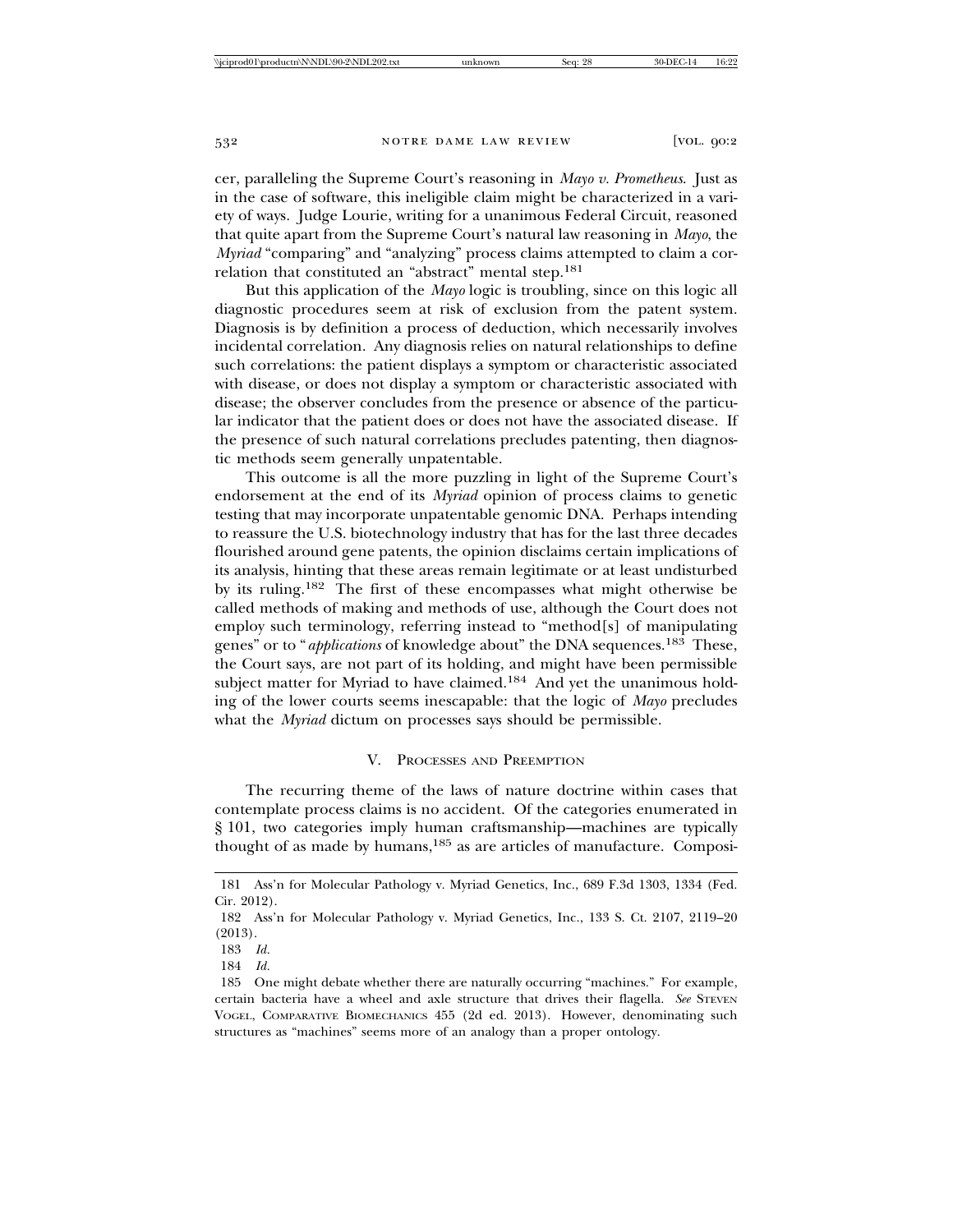tions of matter might be human artifacts or they might be assembled without human intervention. While some processes might be arranged by humans, the vast majority of processes occur outside of human control or even human cognition. This raises the question of whether one can have an "unnatural" or "artificial" process. Even those processes practiced by humans follow or rely upon the causal order of the universe. Any process claim inherently entails a "natural" law, which is to say a causal relationship among its substrates that can be exploited by humans, but never created de novo.

Thus all processes are at some level "natural" and, if viewed as constituting no more than their underlying causal relationships, seem most likely to be disallowed as claiming laws of nature. Avoiding that characterization is inevitably a descriptive question. Processes most likely to avoid that label seem to be characterized by the status of the substrates of that process relationships among machines and manufactures are most likely to appear "non-natural" if characterized in terms of the human artifacts on which the process depends. Processes related to compositions of matter, which may be human artifacts or not, present more of a problem.

The Supreme Court's endorsement of process inventions at the end of the *Myriad* opinion suggests a similar tack. As we have seen, *Mayo* and its predecessor laws of nature cases are process cases. Following the "magic words" regime of abstract ideas in software, one might argue that the outcome in *Mayo* and in the intermediate *Myriad* decision stem not so much from claims that entail a natural correlation as they do from the presence of claims encompassing *all* of a class of methods that entail a natural correlation. Some commentators have dubbed this the "preemption" doctrine that bars patents on concepts that would "preempt" large swaths of future innovation.186

Justice Thomas went to some length to reaffirm this rationale in *Alice Corp.*: the Court there refers to the forbidden categories of abstract ideas, products of nature, and natural laws as "building blocks" that cannot be claimed lest they become unavailable to future innovators.187 Justice Thomas formulates from this a two-part subject matter test, founded on the earlier *Mayo* decision, that requires a court to first ask if a claimed invention is a building block category, and then if it is, whether the claims entail an "inventive concept" that is more than a claim to the building block.188 The implication seems to be that if the claims in such patents were narrower, confined to a particular instantiation or apparatus, then either they would become sufficiently concrete to avoid the abstraction label, or they would not "preempt" all the future applications of the principle.189

But this formulation of the Court's preemption jurisprudence cannot be entirely correct. As Professor Strandburg points out, the Supreme Court in

189 *See* Burk, *supra* note 7, at 747–48.

<sup>186</sup> *See* Dreyfuss & Evans, *supra* note 110, at 1359; Strandburg, *supra* note 13, at 565.

<sup>187</sup> Alice Corp. v. CLS Bank Int'l, 134 S. Ct. 2347, 2354 (2014) (citing Mayo Collaborative Servs. v. Prometheus Labs., Inc., 132 S. Ct. 1289, 1301 (2012)).

<sup>188</sup> *Id.* at 2355 (quoting *Mayo*, 132 S. Ct. at 1294).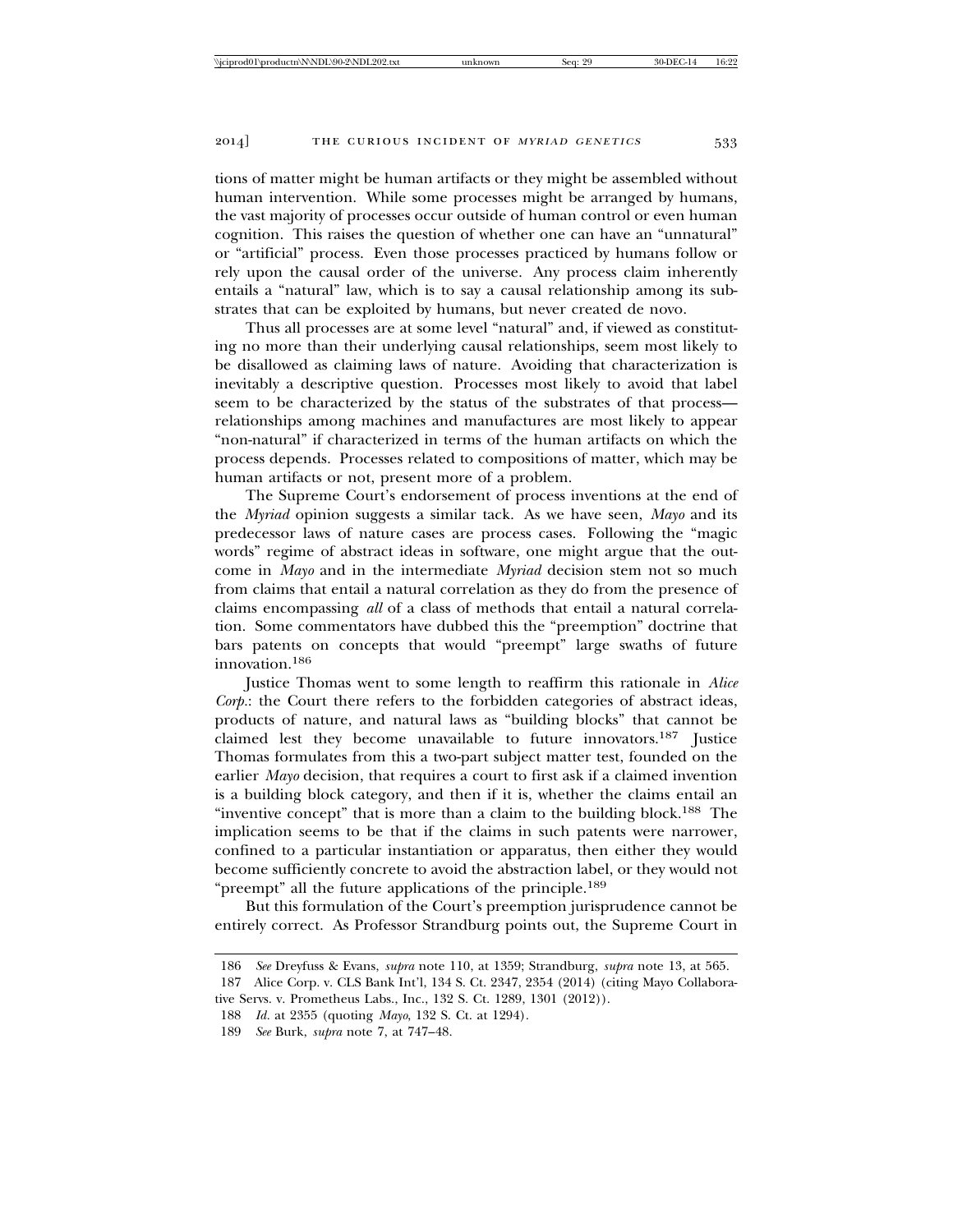both *Flook* and *Mayo* has invalidated claims that were unlikely to preempt a wide swath of anything.190 The language of *Mayo* suggests that it is the type of claim, rather than the expected effect of any given claim, that triggers the exclusion.191 Probably, then, the tendency to preempt is a marker rather than a justification; the issue is not so much avoiding a type of technological monopoly as it is identifying problematic claims by virtue of their potential to preempt future development. In *Myriad*, Justice Thomas stresses, via multiple repetitions, an underlying policy rationale that some inputs to innovation are so fundamental that they must remain unencumbered by exclusive rights.192 Claims that would forestall the development of future technologies are likely also those that, due to their breadth, would cover those future technologies.

As indicated above, one response to past subject matter decisions has been to draft around them; to reformulate process claims as the instantiation of material products.193 Viewing the Supreme Court's subject matter jurisprudence as a jeremiad against preemption once again implies that the abstract ideas and principles of nature doctrines are indeed drafting problems: Myriad or Prometheus might not have lost process claims that were drafted more narrowly, in terms of a discrete mechanism or particular apparatus. The Court has said that the addition of "insignificant postsolution activity" to impermissibly abstract claims is not enough to pass subject matter muster,194 but that admonition simply shunts the drafting in a particular direction. More limited claims might be patent eligible as not having been drawn to a natural principle *per se*. This is, again, similar to the position reached in the European Patent Office, which seems resigned to allowing claims that recite any physical instantiation, even if it then disallows them on other grounds.195

But if the breadth of the claims is the problem, then we have already seen that the commensurability principle of § 112, that the inventor can only claim what she teaches,196 provides a workable limit on claim breadth that seems to obviate the need for an additional § 101 limit. Additionally, this rationale for a principle of nature limitation leaves the question of subject matter very much dependent on the skill of the "draftsman" in the fashion that the Court has repeatedly deplored.197 The Supreme Court has said on several occasions, most recently in *Alice Corp.*, that the provenance of patenta-

193 *See supra* text accompanying note 171.

<sup>190</sup> *See* Strandburg, *supra* note 13, at 583–84; *see also* Rai, *supra* note 14, at 113 (discussing the "bright-line" approach in *Mayo*).

<sup>191</sup> *Mayo*, 132 S. Ct. at 1303.

<sup>192</sup> Ass'n for Molecular Pathology v. Myriad Genetics, Inc., 133 S. Ct. 2107, 2116 (2013).

<sup>194</sup> Diamond v. Diehr, 450 U.S. 175, 191–92 (1981); *see Mayo*, 132 S. Ct at 1298 (quoting *Diehr*, 450 U.S. at 191–92).

<sup>195</sup> *See supra* text accompanying notes 146–50.

<sup>196</sup> *See supra* text accompanying note 170.

<sup>197</sup> *Mayo*, 132 S. Ct. at 1294 (quoting Parker v. Flook, 437 U.S. 584, 593 (1978)); *Diehr*, 450 U.S. at 192.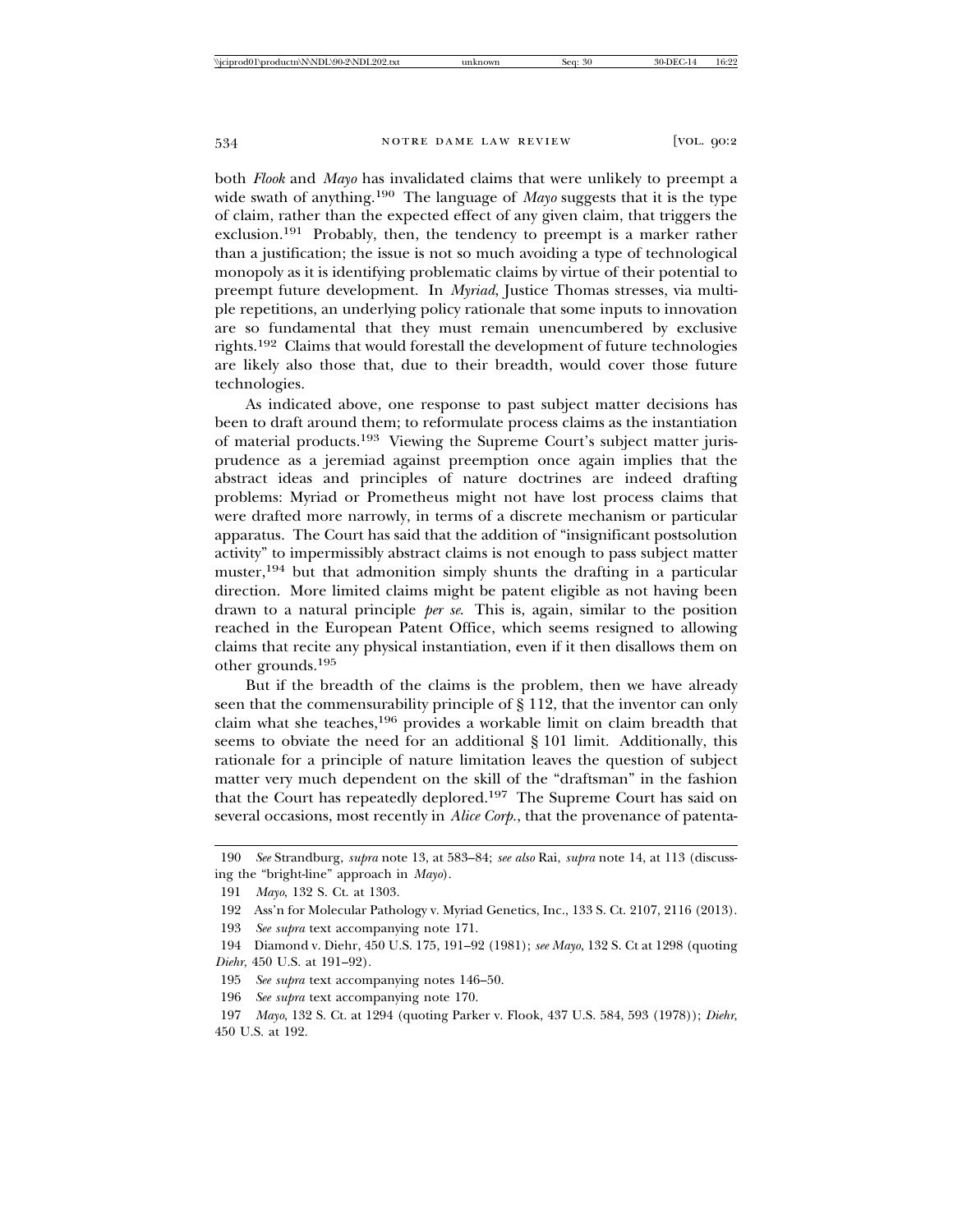ble subject matter should not be dependent on canny drafting,198 and yet the rule articulated in *Mayo* seems to push the patentee toward exactly such drafting.

Either the Court is unaware of the tension between its insistence that patent eligibility not be subordinated to draftsmanship and its insistence that subject matter not "preempt" general principles, or it seems to be favoring draftsmanship of a *certain kind*. The *Alice Corp.* opinion stresses the ineligibility of inventions that are "fundamental";199 the line of cases running from *Mayo* back to *Benson* suggests that claims to tangible embodiments will pass muster under the laws of nature analysis and so must not be "fundamental."200 The two-part subject matter test articulated in *Mayo* and *Alice Corp.* suggests that a narrow, specific instantiation of an otherwise abstract invention might survive the second step.<sup>201</sup> One might conclude that the jurisprudence of "laws of nature" is intended to push patentees toward narrower, more specific claims on tangible instantiations.

This policy of maintaining fundamental access to critical constructs is probably correct, and is perhaps the most sensible reading of the process subject matter cases.<sup>202</sup> In previous work with Mark Lemley, I have suggested that the cluster of doctrines around the laws of nature exclusion may act as judicial "policy levers," by which we meant a type of flexible doctrine that courts can use to modulate an otherwise uniform patent statute to the innovation needs of particular technologies.203 Excluding conceptual inventions from patent eligibility pushes exclusivity further downstream to the stage of finished products, requiring narrower claims on concrete implementations, rather than allowing conceptual patents early in the development of a technology.<sup>204</sup>

This rationale makes far more sense than to claim that certain ideas are off-limits to the patent system because they are not the product of human invention. As discussed above, the models articulated by Newton, Bohr, or others are certainly the product of human ingenuity, and casting them as found rather than built is at best a convenient epistemological fiction.205 Rather, such models are better viewed as off-limits because they are essential components to all applied innovation. Under this logic, to the extent that their models of causal ordering are useful or necessary to applied innovation, those expressions remain unpatented and available; once they are super-

<sup>198</sup> Alice Corp. v. CLS Bank Int'l, 134 S. Ct. 2347, 2360 (2014).

<sup>199</sup> *Id.* at 2355–57.

<sup>200</sup> *See supra* notes 159–60 and accompanying text.

<sup>201</sup> *See Alice Corp.*, 134 S. Ct. at 2359–60.

<sup>202</sup> *See* Burk & Lemley, *supra* note 79, at 407–08.

<sup>203</sup> DAN L. BURK & MARK A. LEMLEY, THE PATENT CRISIS AND HOW THE COURTS CAN SOLVE IT 95 (2009) (quoting Pamela Samuelson & Suzanne Scotchmer, *The Law and Economics of Reverse Engineering,* 111 YALE L.J. 1575, 1581 (2002)).

<sup>204</sup> *Id.* at 122–24. Professor Lemley has subsequently elaborated on this argument with an expansive cohort of co-authors. *See* Mark A. Lemley et al., *Life After* Bilski, 63 STAN. L. REV. 1315, 1328–29 (2011).

<sup>205</sup> *See supra* text accompanying notes 88–90.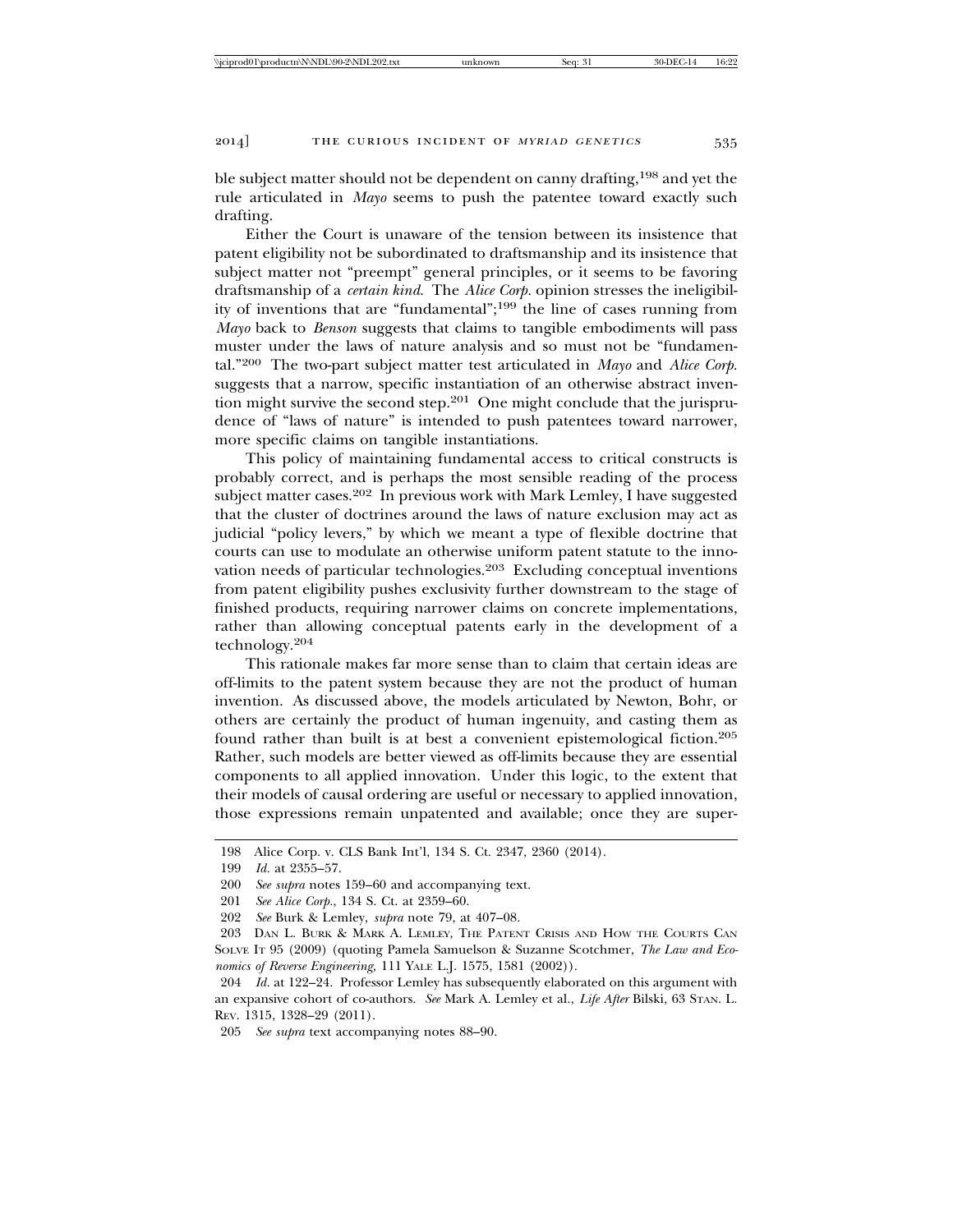seded or fall into desuetude, a patent controlling their use would be unnecessary anyway.

What is perhaps more troubling is that although nothing about this policy is extant in § 101, as observed above, it is a theme that crops up more explicitly in other sections of the statute, which seem to be designed to guard against much the same problem that the products of nature doctrine might be said to embody. In particular, I have already noted the problem that § 112 precludes patent claims that are not enabled or fairly described by the specification.206 Claims that read on fundamental laws or principles are almost certainly not supported by their accompanying disclosure, which cannot feasibly enable or describe all technologies that might be based on such a discovery.207 Thus, to take again Justice Stevens's example of the qualities of metals, discussed above,<sup>208</sup> one who attempted to claim characteristics such as a certain ductility or resistance would face the impossible task of enabling all instances of such at the time the claims were filed. Thus, among its other functions, enablement acts as a type of temporal brake, forestalling claims that are premature. Why then replicate this function by creating a similar doctrine within the § 101 subject matter inquiry?

The answer may lie in the applicability of the two rules to differing situations. First, unlike the § 112 disclosure doctrines, the cluster of "abstract ideas" doctrines polices the upstream availability of fundamental technologies on an invention-by-invention basis, rather than as a blanket rule applied to an entire technological sector.209 Because § 112 is statutorily calibrated to the level of skill in the  $art$ , $210$  commensurability grounded in that section will apply to entire fields of technology. Although certain technologies are more likely to lend themselves to the rule on abstractions, nothing in § 101 requires blanket application to an entire field. Additionally, since patent eligibility is an antecedent question to patentability, a doctrine situated in § 101 analysis is typically antecedent to § 112 analysis. This may be attractive from the standpoint of judicial economy or simply judicial preference.<sup>211</sup> A narrowing doctrine drawn from § 101 may obviate the need for detailed exami-

<sup>206</sup> *See* Invitrogen Corp. v. Clontech Labs., Inc., 429 F.3d 1052, 1070 (Fed. Cir. 2005); Warner-Lambert Co. v. Teva Pharm. USA, Inc., 418 F.3d 1326, 1336–37 (Fed. Cir. 2005).

<sup>207</sup> *Cf.* O'Reilly v. Morse, 56 U.S. (15 How.) 62, 124 (1854) (invalidating overbroad claims that encompassed all applications of electromagnetic communication). The *Morse* case is often cited, including by the Court in *Mayo*, Mayo Collaborative Servs. v. Prometheus Labs., Inc., 132 S. Ct. 1289, 1293 (2012), for the proposition that laws of nature lie outside patentable subject matter, when in fact it is better read for the principle of commensurability between claims and disclosure.

<sup>208</sup> *See supra* notes 65–66 and accompanying text; *see also* Funk Bros. Seed Co. v. Kalo Inoculant Co., 333 U.S. 127, 130 (1948).

<sup>209</sup> *See* BURK & LEMLEY, *supra* note 203, at 122–24.

<sup>210 35</sup> U.S.C. § 112(a) (2012).

<sup>211</sup> *Contra* Dennis Crouch & Robert P. Merges, *Operating Efficiently Post-Bilski by Ordering Patent Doctrine Decision-Making*, 25 BERKELEY TECH. L.J. 1673, 1674 (2010); Lemley et al., *supra* note 204, at 1342 (arguing that patentability should be assessed before patent eligibility).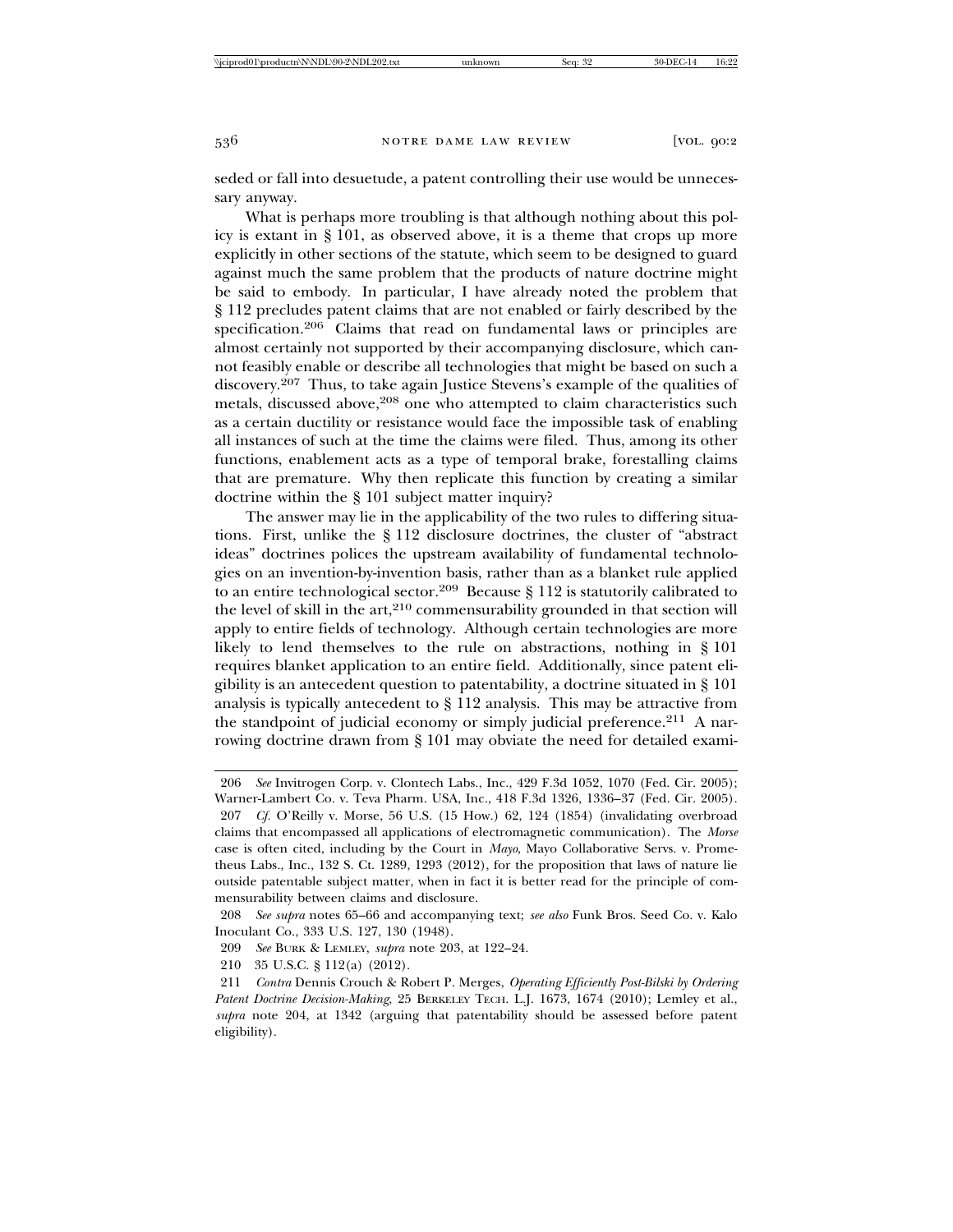nation of the patent disclosure, which may be attractive if a court is reluctant to wade into the details of a technology—particularly, for example, the Supreme Court.

#### VI. PRODUCTS AND PREEMPTION

What we have seen to this point about the purpose and effect of excluding natural processes from patenting suggests that the Court expects that the *products* of nature doctrine should be enrolled toward a similar purpose, limiting patent scope by pushing patent eligibility away from fundamental materials and toward completed products.212 If this parallel to *Mayo* and its antecedents is to be accepted, then just as the Supreme Court believes that certain observations describing patterns of causal occurrence are so fundamental to innovation that they must remain free of patent encumbrance, so it seems it believes that certain substances or materials are sufficiently fundamental to applied innovation that they must be similarly off-limits to the patent system. This purpose also implies other correspondences of the *Myriad* opinion's products of nature doctrine to the laws of nature doctrine, such as the need for a separate invention-by-invention policy lever that might be more appropriate than the § 112 disclosure doctrines for limiting fundamental product claims.

Yet if avoiding preemption of downstream technologies is to be the justification for the products of nature doctrine, it is critical to recognize just how such preemption may differ from that of the established laws of nature doctrine. As an initial matter, it is a little difficult to see why the doctrine should be a product *of nature* doctrine. Effectively, the target of the doctrine is the § 101 category of compositions of matter—where products "of nature" are concerned, we must be considering either exclusively or primarily the § 101 category of compositions of matter. As indicated above, the categories of machines and manufactures inherently carry the connotation of human creation; there is unlikely to be concern over "manufactures of nature" or "machines of nature."<sup>213</sup> And yet it is unclear why compositions of matter should be necessarily more fundamental, or more the building blocks of downstream innovation, than certain machines or manufactures, or why machines and manufactures are better limited by § 112 commensurability than by subject matter.

Relatedly, this rationale for a products of nature doctrine requires us to ask whether one can have a pristinely artificial or "non-natural" composition of matter—just as every process is ultimately a "natural" physical process, so every composition is a "naturally" occurring material. It is a big planet, a

<sup>212</sup> *Cf.* Rebecca S. Eisenberg, *Re-Examining the Role of Patents in Appropriating the Value of DNA Sequences*, 49 EMORY L.J. 783, 785 (2000) ("The standard patent lawyer's response to the 'products of nature' limitation is to treat it as a technical, claim-drafting problem."). 213 *See supra* note 186 and accompanying text.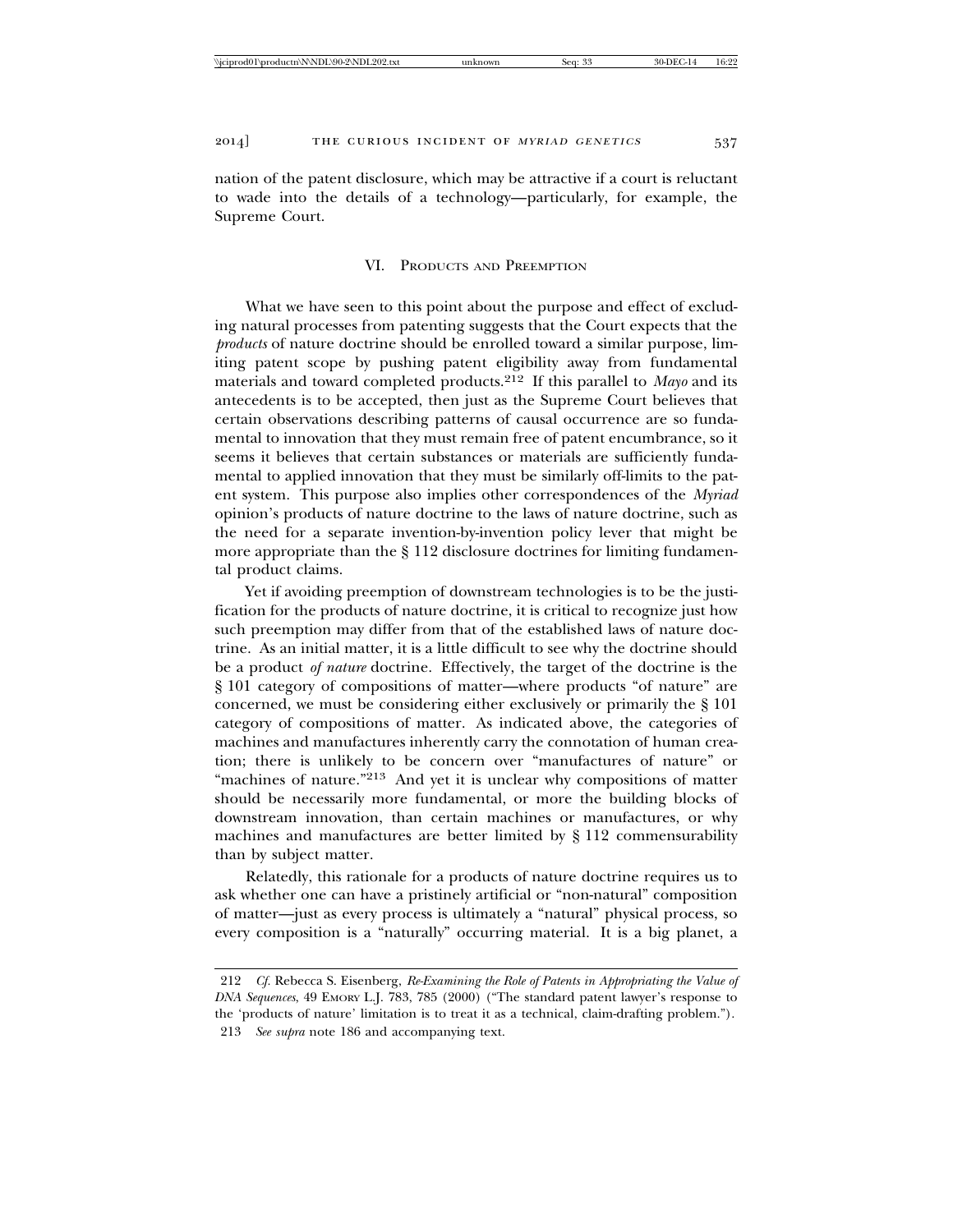bigger solar system, an immense universe.214 Given enough time and enough heat, any possible composition will be generated somewhere by physical processes, without human direction.215 Thus all compositions will be found in nature if only you look far enough. An inherency rationale would exclude such fortuitous synthesis from consideration of patent eligibility as well as patentability,<sup>216</sup> and the Supreme Court appears to have endorsed such a rationale in *Myriad*, 217 but that rationale suggests that natural occurrence is really beside the point. Natural occurrence does not and cannot serve as a marker for preemption; some other indicia of benefit or detriment of a product patent to downstream innovation is necessary.

It would also seem that the need for a laws or processes of nature doctrine is far more compelling than the need for products of nature doctrine. Principles of nature are antecedent to material interactions, whatever degree of human intervention may characterize them. A mineral in the earth, or extracted ore containing the mineral, or compound smelted from the ore, or component forged from the compound, or machine constructed from such components all behave according to the causal observational statements we call natural law. DNA molecules, whether cDNA or gDNA, and whether considered "natural" or "artificial," follow the same principles of chemistry and physics. Thus there is a need to maintain access to fundamental principles at every stage of innovative activity, but this is not necessarily the case where materials are concerned. All inventions rely on fundamental principles, but not all inventions rely on fundamental compositions. The applicability of a fundamental compositions doctrine would seem more limited than that for fundamental principles.

It may be that compositions, like processes, are somewhat more likely to be antecedent to the other § 101 subject matter categories—everything must be made of something, just as everything must operate according to some causality. This is perhaps an argument for some type of common pool rationale, what the Supreme Court has rather breezily dubbed the "storehouse of knowledge,"218 by which fundamental compositions are excluded from patent eligibility so as to maintain public availability. But it is not necessarily an argument informed by downstream preemption, since as we have just seen, the applicability of the fundamentality rationale is likely to be far more sparse for compositions than for processes. Everything must be composed of some-

<sup>214</sup> *Cf.* DOUGLAS ADAMS, THE HITCHHIKER'S GUIDE TO THE GALAXY 76 (1979) ("Space . . . is big. Really big. You just won't believe how vastly hugely mind-bogglingly big it is. I mean, you may think it's a long way down the road to the chemist, but that's just peanuts to space.").

<sup>215</sup> *See* Burk, *supra* note 126, at 95–97.

<sup>216</sup> *Id.*; *see* Burk & Lemley, *supra* note 79, at 404–06 (arguing for an inherency rationale regarding products of nature).

<sup>217</sup> Ass'n for Molecular Pathology v. Myriad Genetics, Inc., 133 S. Ct. 2107, 2119 n.8 (2013) ("The possibility that an unusual and rare phenomenon *might* randomly create a molecule similar to one created synthetically through human ingenuity does not render a composition of matter nonpatentable.").

<sup>218</sup> Funk Bros. Seed Co. v. Kalo Inoculant Co., 333 U.S. 127, 130 (1948).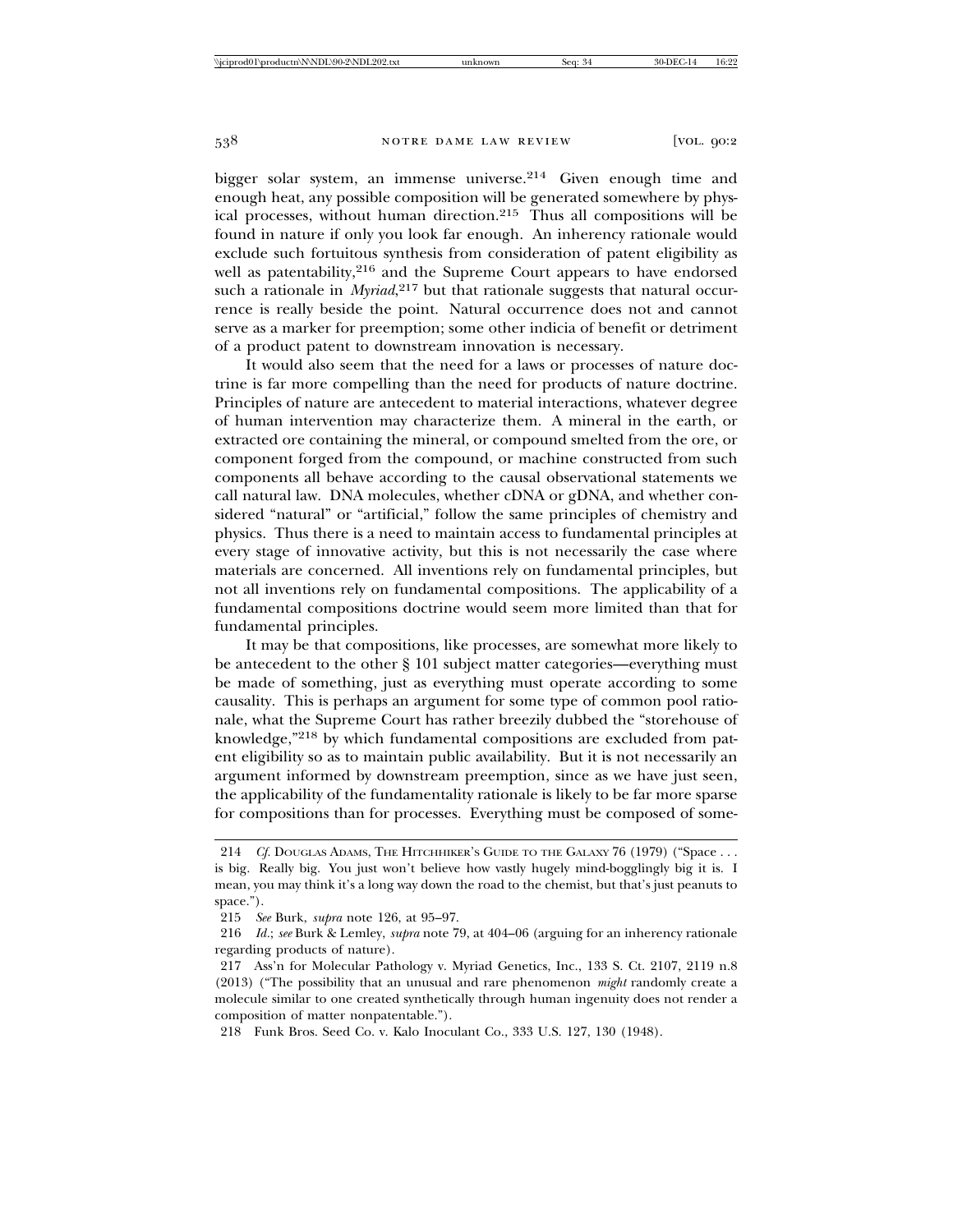thing, but we decidedly do *not* want to categorically exclude *all* compositions from patent eligibility the way that we want to exclude all abstract principles.

Additionally, the applicability of a fundamental products doctrine may be altered by the different developmental role or position played by compositions as opposed to fundamental processes. For example, looking at laws of nature, the development of fundamental concepts and their embodiments is not likely to follow a clean linear progression from concept to applications. It may be that Newton first develops his laws of motion, and others then find ways to apply them to new inventions. But it is far more likely, both as a practical and historical matter, that many inventions are developed that incorporate these unarticulated laws before Newton eventually formulates his general statements as to how such inventions behave. In fact, Newton may well be relying on the accumulated knowledge regarding previous technologies in developing his articulation of their causality.

In contrast, development of technology from fundamental *materials* is more likely to proceed in a cumulative progression from discovery to application—one needs to have the basic materials in hand as a starting point or fundament on which to build specific implementations. There may of course be cases where technologies comprising certain materials are developed ahead of the materials' discovery, where applied invention unwittingly incorporates later-identified materials. But in the cases where this *does* occur, the doctrine of inherency will determine as a matter of novelty whether we allow a patent on an invention that was already present, based upon whether the public was already benefitting from the unidentified invention.219 The policies behind inherency may have a bearing on how we treat products of nature, militating in favor of patents where some new benefit is realized by the discovery.220

From the standpoint of patent law, this means that patent claims covering a *law* of nature are far more likely to take something away from the public, something that is already in common use. Existing inventions will follow the principles articulated by Newton or Maxwell or Boltzmann prior to their discovery by those theorists—there is in fact no other way that the existing inventions *could* work—and granting a broad right in the principle would constrain or remove something already conferring a benefit. A number of doctrines in American patent law, including the inherency principle, are designed to prevent exactly such removals from the public domain,<sup>221</sup> and the law of nature doctrine seems coherent with this general policy. The same is not necessarily true for products of nature, which may convey something new to the public, and which are more likely to require investment to move the material from initial synthesis to applied technology. This militates in

<sup>219</sup> Burk & Lemley, *supra* note 79, at 379–84.

<sup>220</sup> *See* Burk, *supra* note 141, at 113–14; Burk & Lemley, *supra* note 79, at 407.

<sup>221</sup> *See, e.g.*, Schering Corp. v. Geneva Pharm., Inc., 339 F.3d 1373, 1377 (Fed. Cir. 2003) (inherent anticipation); Abbott Labs. v. Geneva Pharm., Inc., 182 F.3d 1315, 1318 (Fed. Cir. 1999) (on-sale bar).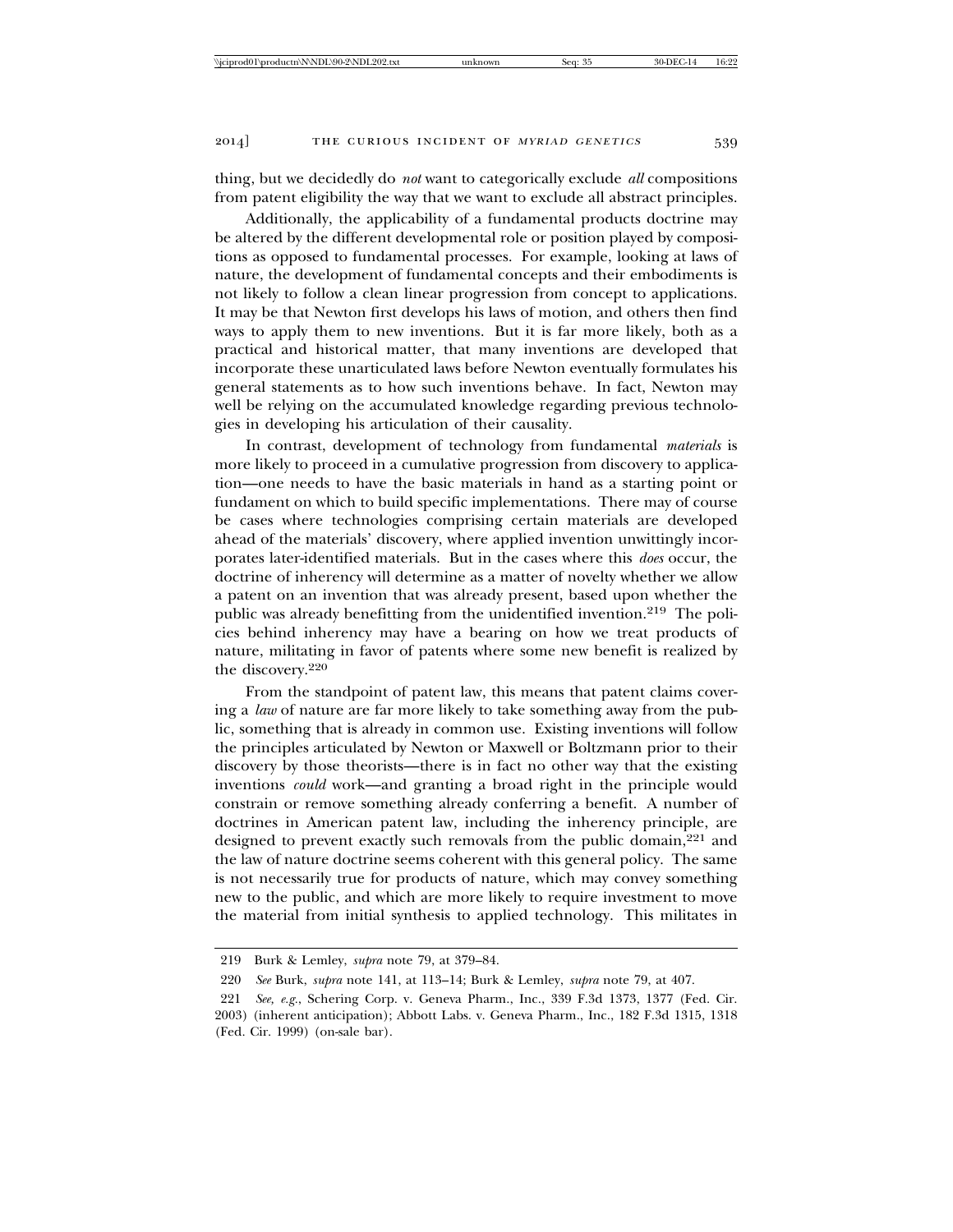favor of a far more nuanced products of nature doctrine than law of nature doctrine.

This observation highlights the difficulty in identifying which products are fundamental. Identifying when a product claim lies sufficiently far upstream in the innovation process to merit treatment as a product of nature will require a different metric than that applicable to a law of nature. Recognizing when a claim is overly abstract, drawn to a fundamental principle, is, as we have seen, a somewhat problematic exercise,222 but courts can likely make a good guess as to when process claims lack the necessary substance to qualify as patentable subject matter. The degree of abstraction serves as a rough metric of the sort of claim breadth likely to preempt future uses.

A similar estimate for the essentiality of a *product* seems a far more difficult exercise; abstraction or conceptuality are not necessarily characteristic of preemptive material claims. To take the instant example, far from being couched in abstraction, the Myriad DNA claims were quite precisely delineated to a particular and defined set of structures; indeed the trial court's rationale that the specific sequences constituted "information" rather than material was largely a rhetorical move intended to cast the claims as somehow conceptual in a new or different fashion.223 Here, the puzzling vacillation of the Supreme Court's *Myriad* opinion between structure and function puts the whole preemption exercise in doubt. It is not at all clear how gDNA is in any sense more fundamental or essential than its corresponding cDNA, and the *Myriad* opinion certainly gives no concrete guidance as to what might make one more essential than the other.

To state the matter somewhat differently, although the more recent *Alice Corp.* opinion is as silent as Holmes's hound about how *Myriad* is supposed to fit into the *Mayo* framework, every indication is that Justice Thomas somehow expected it to do so.224 The unarticulated implication of the opinion seems to be that products will be measured by the two-step *Mayo/Alice Corp.* test just as processes are: first assess whether the material is a "building block" product of nature, and then if it is, assess the patent for an "inventive concept" that makes the patent more than a claim to the prohibited fundamental category.<sup>225</sup>

It is nearly impossible to comprehend how this might work in the case of products. I have already outlined above how difficult it will be to recognize

<sup>222</sup> *See* text accompanying notes 53–59 and accompanying text.

<sup>223</sup> Thus the parallel drawn by Lemley et al. between laws of nature and products of nature—that "the analysis [in each case] turns on whether the patent claims describe the application of human knowledge to a practical end, rather than merely identification of the existence of useful properties"—is too facile. *See* Lemley et al., *supra* note 204, at 1329. This falls into the *Funk Bros.* error of confusing product characteristics, which are not claimed, with the product claims themselves. *See supra* notes 64–66 and accompanying text. The unpatentable Myriad claims were directed to specific structures, not to specific properties.

<sup>224</sup> *See* Ass'n for Molecular Pathology v. Myriad Genetics, Inc., 133 S. Ct. 2107, 2116–18 (2013).

<sup>225</sup> Alice Corp. v. CLS Bank Int'l, 134 S. Ct. 2347, 2354–55 (2014).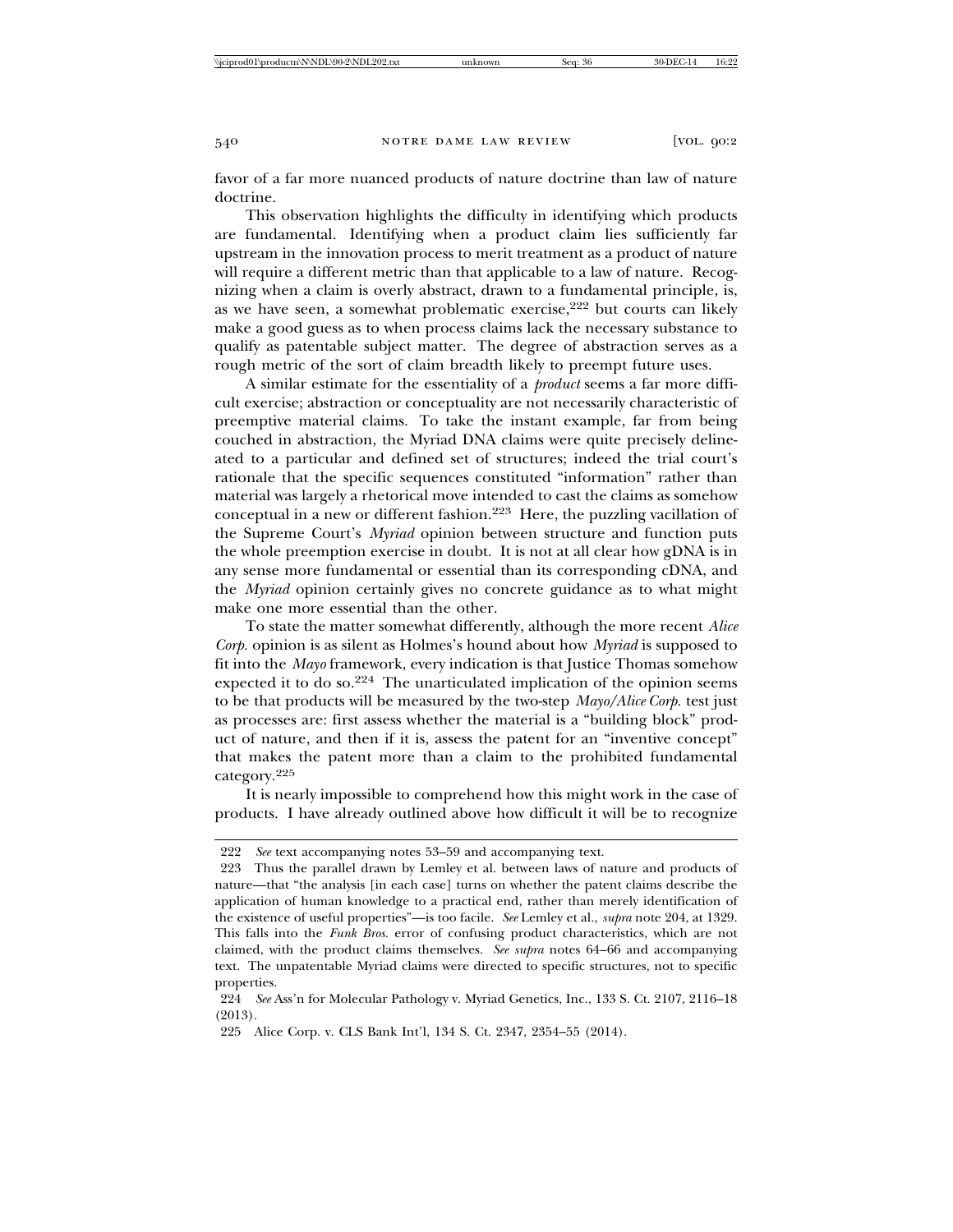claims to a preemptive "building block" material; it will not have the indicia the Court has suggested might be used to identify "building block" principles.226 Some commentators have suggested that factors such as the breadth of claims, the number of disclosed embodiments, and the likelihood of cumulative improvements might be used to determine what should fall under the abstract ideas or laws of nature exceptions.227 There is considerable merit to such suggestions, but I am chary of their potential application to determine the "building block" status for products of nature. As I have just shown, product claims will not have the proxy of process abstraction to signal over-breadth, and it is far less clear what it might mean for a claim to a substance to be impermissibly broad. Since the temporality of fundamental materials discovery is different than that of fundamental principles discovery, the likelihood of future cumulative innovation may be difficult to assess.228 The Supreme Court may treat products and laws of nature as equivalent, but the reality of product and process claiming means they will not be equivalent in practice.

And on the second step, it is difficult to imagine what might constitute the necessary "inventive concept" to carry claims beyond whatever the material analog for "insignificant post-solution activity" might be. In *Alice Corp.*, the Court hints that some specialized hardware or advance in computer technology might have satisfied the inventive concept requirement, where routine implementation in a general computer system did not.229 The analog for compositions seems opaque. Specifically, taking the analysis of *Myriad* as exemplar, gDNA apparently failed the *Mayo*/*Alice Corp.* test where cDNA did not. Since both had the same "building block" information, apparently the cDNA claims entailed an inventive concept. But if the "information"—which is to say, the nucleotide sequence—of the BRCA1 gene constitutes an ineligible "building block," then it is difficult to see how removal of intervening sequences via reverse transcription is inventive enough to make the information patent eligible as cDNA. If anything, this seems entirely routine and uninventive.

#### **CONCLUSION**

My goal here has been to divine the implicit connection that the Supreme Court has suggested should be found between the patentable subject matter doctrines regarding products of nature and laws of nature. Doing so requires, as an initial matter, imposing some degree of conceptual coher-

<sup>226</sup> *See supra* text accompanying notes 222–23.

<sup>227</sup> *See* Lemley et al., *supra* note 204, at 1334 (suggesting a multi-factor test to identify "fundamental" abstract ideas); Ted Sichelman, Funk *Forward*, *in* INTELLECTUAL PROPERTY AT THE EDGE 361, 377–80 (Rochelle Cooper Dreyfuss & Jane C. Ginsburg eds., 2014) (delineating a "multi-factored, policy-driven test for patentable subject matter"); *see also* Jacob S. Sherkow, *The Natural Complexity of Patent Eligibility*, 99 IOWA L. REV. 1137, 1180 (2014) (suggesting a similar multi-factor test to identify patent ineligible laws of nature). 228 *See supra* text accompanying notes 218–19.

<sup>229</sup> *Alice Corp.*, 134 S. Ct. at 2359–60.